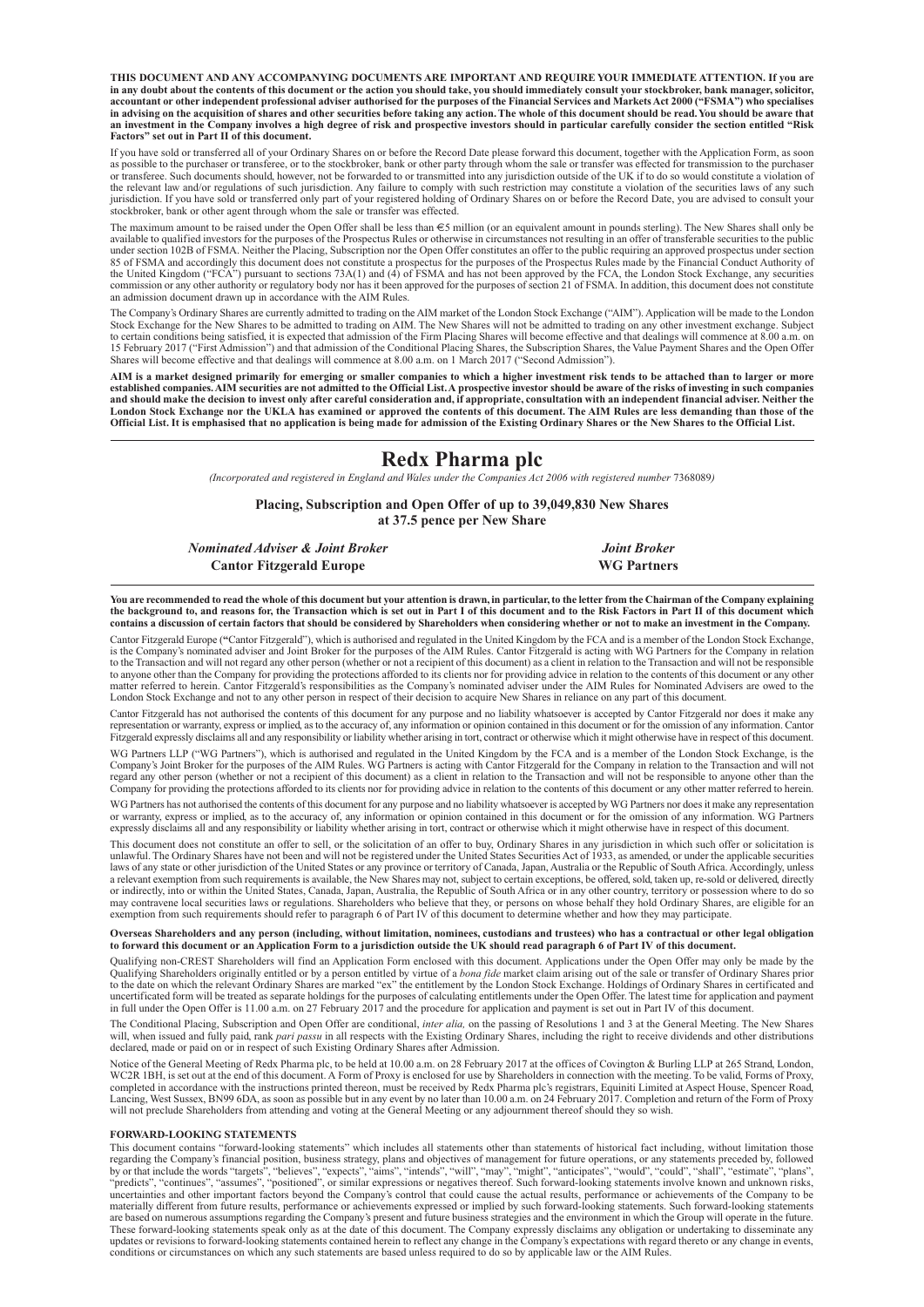# **CONTENTS**

|                                   |                                               | Page |
|-----------------------------------|-----------------------------------------------|------|
|                                   | EXPECTED TIMETABLE OF PRINCIPAL EVENTS        | 03   |
|                                   | SHARE CAPITAL AND TRANSACTION STATISTICS      | 05   |
| DIRECTORS, SECRETARY AND ADVISERS |                                               | 06   |
| <b>DEFINITIONS</b>                |                                               | 07   |
| <b>GLOSSARY</b>                   |                                               | 13   |
|                                   | PART I LETTER FROM THE CHAIRMAN               | 14   |
| PART II                           | <b>RISK FACTORS</b>                           | 25   |
| PART III                          | SOME QUESTIONS AND ANSWERS ON THE TRANSACTION | 35   |
| PART IV                           | TERMS AND CONDITIONS OF THE OPEN OFFER        | 42   |
|                                   | PART V ADDITIONAL INFORMATION                 | 57   |
|                                   | <b>GENERAL MEETING</b>                        | 60   |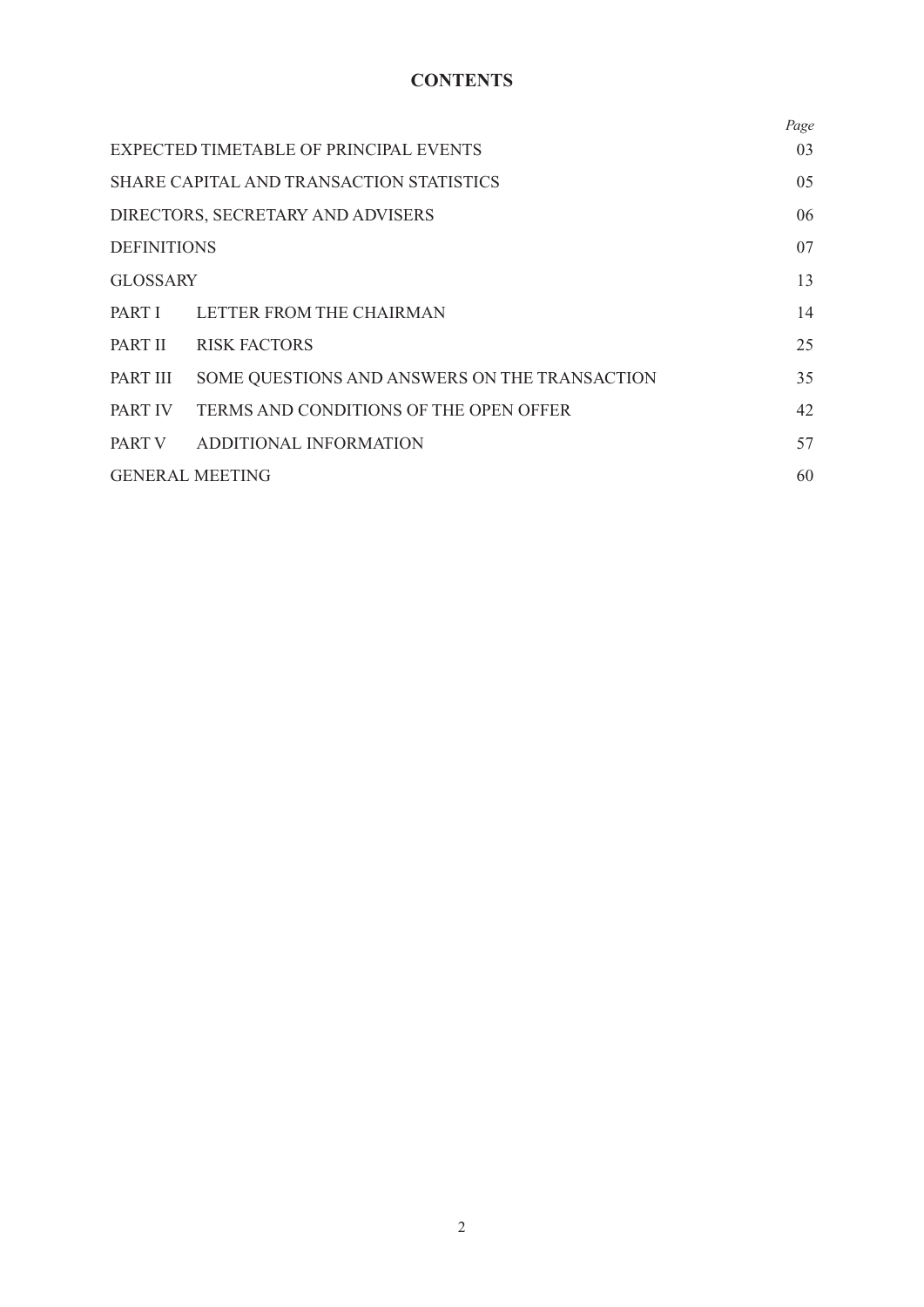## **EXPECTED TIMETABLE OF PRINCIPAL EVENTS**

| Record Date for entitlements under the Open Offer                                                                                                                                         | Close of business | 6 February 2017                                      |
|-------------------------------------------------------------------------------------------------------------------------------------------------------------------------------------------|-------------------|------------------------------------------------------|
| Announcement of the Proposed Placing and Subscription<br>and Open Offer                                                                                                                   |                   | 8 February 2017                                      |
| Ex-entitlement Date of the Open Offer                                                                                                                                                     | 7.00 a.m.         | 9 February 2017                                      |
| Announcement of the Result of Placing and publication and<br>posting of the Circular (including Notice of General<br>Meeting), Application Forms and Forms of Proxy                       |                   | 10 February 2017                                     |
| Open Offer Entitlements and Excess Entitlements credited As soon as possible<br>to stock accounts of Qualifying CREST Shareholders<br>in CREST                                            | after 8.00 a.m.   | 13 February 2017                                     |
| First Admission and commencement of dealings in<br><b>Firm Placing Shares</b>                                                                                                             | 8.00 a.m.         | 15 February 2017                                     |
| Firm Placing Shares in uncertificated form expected to be As soon as possible<br>credited to accounts in CREST                                                                            | after 8.00 a.m.   | 15 February 2017                                     |
| Recommended latest time and date for requesting withdrawal<br>of Open Offer Entitlements and Excess Entitlements<br>from CREST                                                            | 4.30 p.m.         | 21 February 2017                                     |
| Latest time and date for depositing Open Offer Entitlements<br>and Excess Entitlements into CREST                                                                                         | 3.00 p.m.         | 22 February 2017                                     |
| Latest time and date for splitting Application Forms (to<br>satisfy bona fide market claims only)                                                                                         | 3.00 p.m.         | 23 February 2017                                     |
| Latest time and date for receipt of Forms of Proxy                                                                                                                                        | 10.00 a.m.        | 24 February 2017                                     |
| Latest time and date for receipt of completed<br>Application Forms and payment in full under the<br>Open Offer or settlement of relevant CREST instructions<br>(as appropriate)           | 11.00 a.m.        | 27 February 2017                                     |
| <b>Announcement of result of Open Offer</b>                                                                                                                                               |                   | 27 February 2017                                     |
| <b>General Meeting</b>                                                                                                                                                                    | 10.00 a.m.        | 28 February 2017                                     |
| <b>Announcement of the results of the General Meeting</b>                                                                                                                                 |                   | 28 February 2017                                     |
| Second Admission and commencement of dealings in<br><b>Conditional Placing Shares, Subscription Shares, Value</b><br><b>Payment Shares and Open Offer Shares</b>                          | 8.00 a.m.         | 1 March 2017                                         |
| Conditional Placing Shares, Subscription Shares, Value As soon as possible<br>Payment Shares and Open Offer Shares in uncertificated<br>form expected to be credited to accounts in CREST | after 8.00 a.m.   | 1 March 2017                                         |
| Despatch of definitive share certificates for the New Shares<br>in certificated form                                                                                                      |                   | Within 10 business days of the<br>relevant Admission |
|                                                                                                                                                                                           |                   |                                                      |

If any of the details contained in the timetable above should change, the revised time and dates will be notified to Shareholders by *means of a Regulatory Information Service (as defined in the AIM Rules) announcement.*

In this document, all references to times and dates are to time and dates in London, United Kingdom. The timetable above assumes that *Resolutions 1 and 3 are passed at the General Meeting without adjournment.*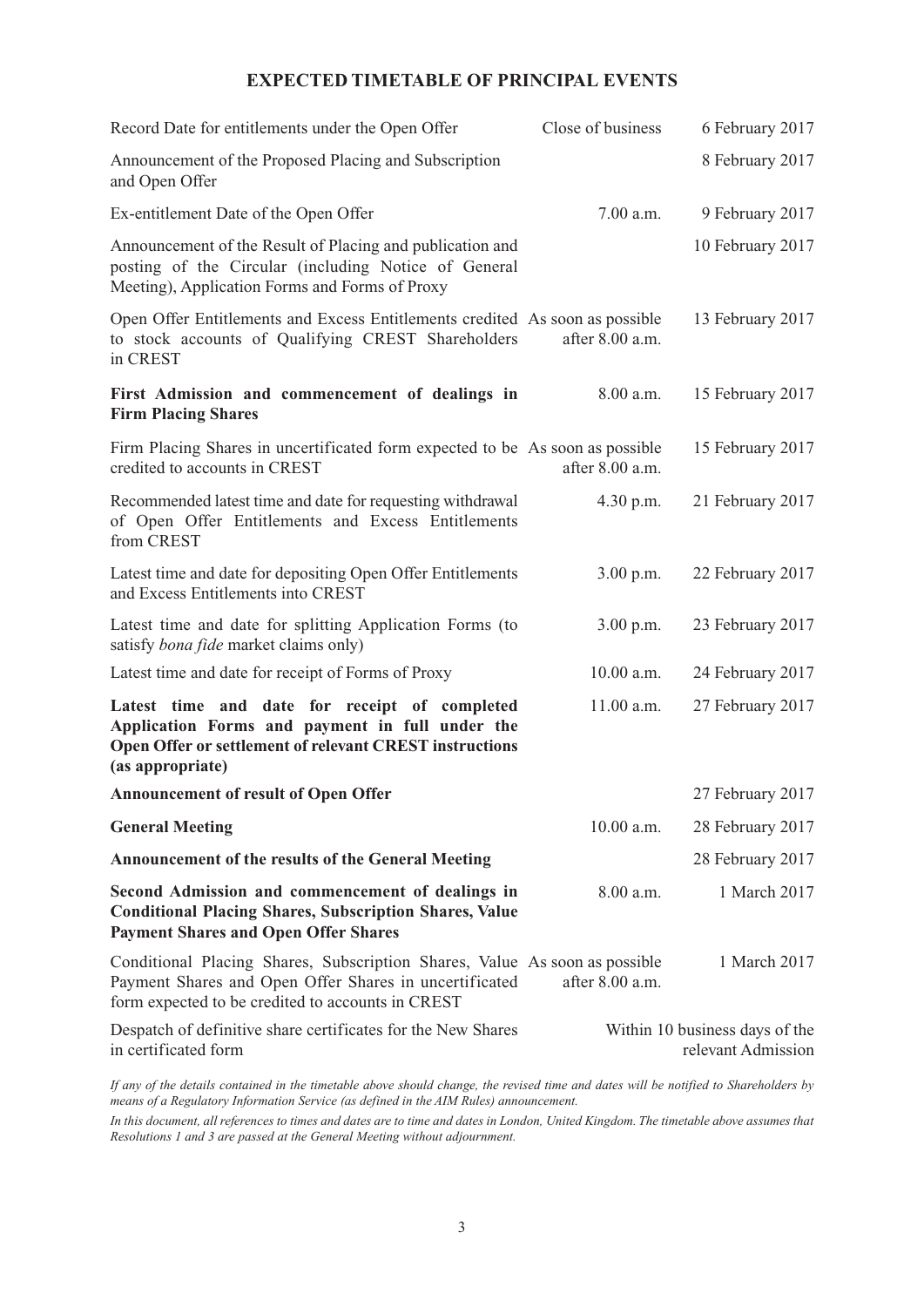In order to subscribe for Open Offer Shares under the Open Offer, Qualifying Shareholders will need to follow the procedure set out in Part IV of this document and, where relevant, complete the accompanying Application Form. If Qualifying Shareholders have any queries on the procedure for acceptance and payment, or wish to request another Application Form, they should contact Equiniti Limited on 0371 384 2050 or, if calling from outside the United Kingdom, +44 121 415 0259, where relevant, quoting the allotment number of *their Application Form.*

If you have questions on how to complete the Form of Proxy, please contact Equiniti Limited on 0371 384 2050 or, if calling from *outside the United Kingdom, +44 121 415 0259.*

Calls to the Equiniti Limited number from outside the UK are charged at applicable international rates. Different charges may apply to calls from mobile telephones and calls may be recorded and monitored randomly for security and training purposes. Equiniti Limited cannot provide advice on the merits of the Transaction and cannot give any financial, legal or tax advice.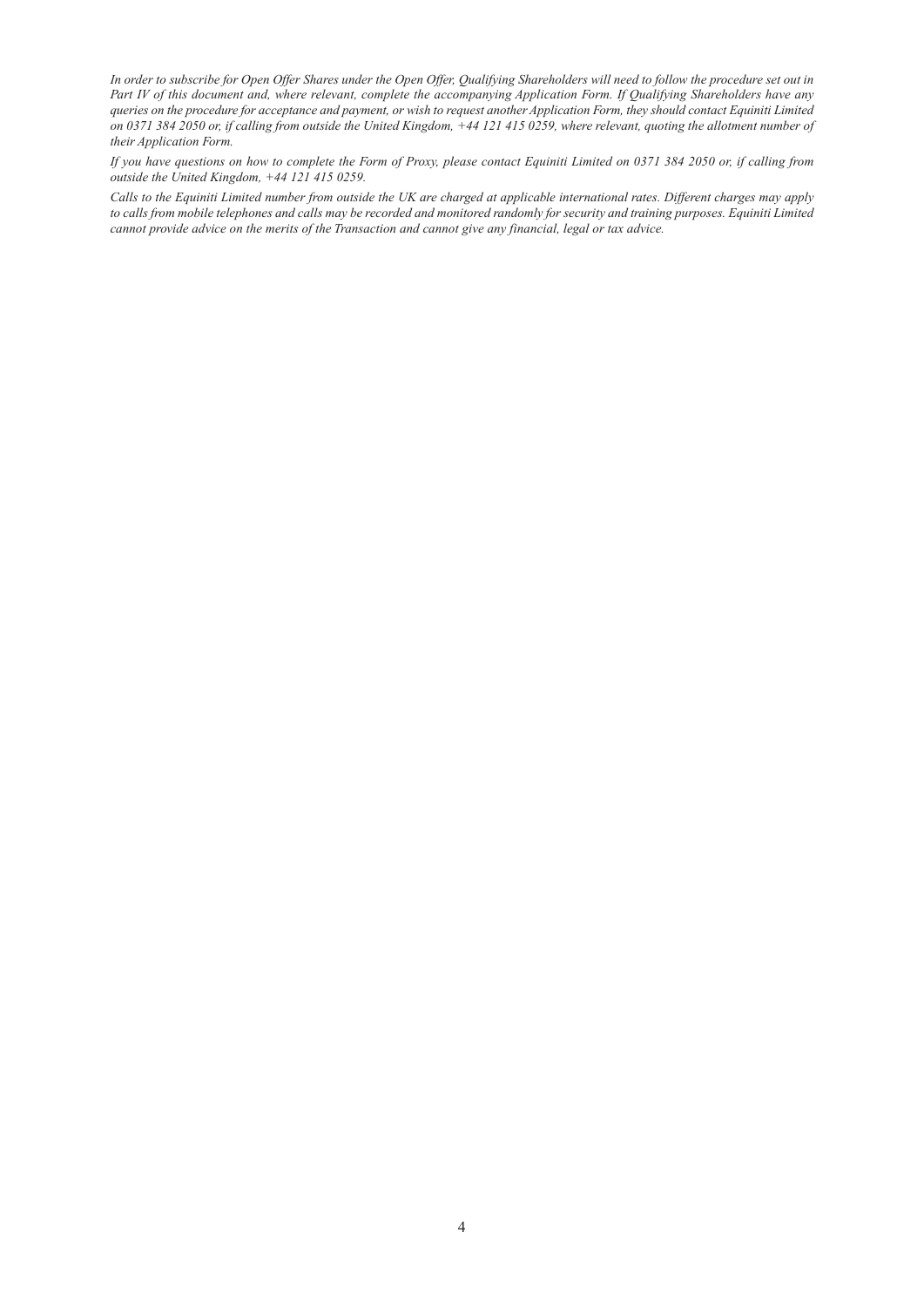## **SHARE CAPITAL AND TRANSACTION STATISTICS**

| Issue Price for each New Share                                                                      | $37.5$ pence                                                   |
|-----------------------------------------------------------------------------------------------------|----------------------------------------------------------------|
| Discount to an Existing Ordinary Share                                                              | 9.6 per cent.                                                  |
| Number of Existing Ordinary Shares in issue as at the date of this document                         | 93,697,957                                                     |
| Number of Placing Shares to be issued pursuant to the<br>Firm Placing and Conditional Placing       | 19,166,667                                                     |
| Number of Subscription Shares and Value Payment Shares to be issued<br>pursuant to the Subscription | 12,075,000                                                     |
| Basis of Open Offer                                                                                 | 1 New Share for<br>every 12 Existing<br><b>Ordinary Shares</b> |
| Maximum number of Open Offer Shares to be issued pursuant to the Open Offer                         | 7,808,163                                                      |
| Enlarged Share Capital immediately following completion of the Transaction*                         | 132,747,787                                                    |
| Market capitalisation at Issue Price*                                                               | up to £49.8 million                                            |
| New Shares as a percentage of the Enlarged Share Capital*                                           | up to 29.4 per cent.                                           |
| Estimated gross proceeds of the Transaction*                                                        | up to £14.4 million                                            |
| Estimated net proceeds of the Transaction*                                                          | up to $£13.6$ million                                          |
| <b>ISIN</b> – Ordinary Shares                                                                       | GB00BSNB6S51                                                   |
| ISIN – Open Offer Basic Entitlements                                                                | GB00BDFFKF55                                                   |
| ISIN – Open Offer Excess Entitlements                                                               | GB00BDFFKG62                                                   |

\* assuming full take up of the Open Offer and no further exercise of options under the Redx share option schemes. Subject to the terms of the Sharing Agreement, the amount of the proceeds actually received by the Company may be more or less, as described further in this document.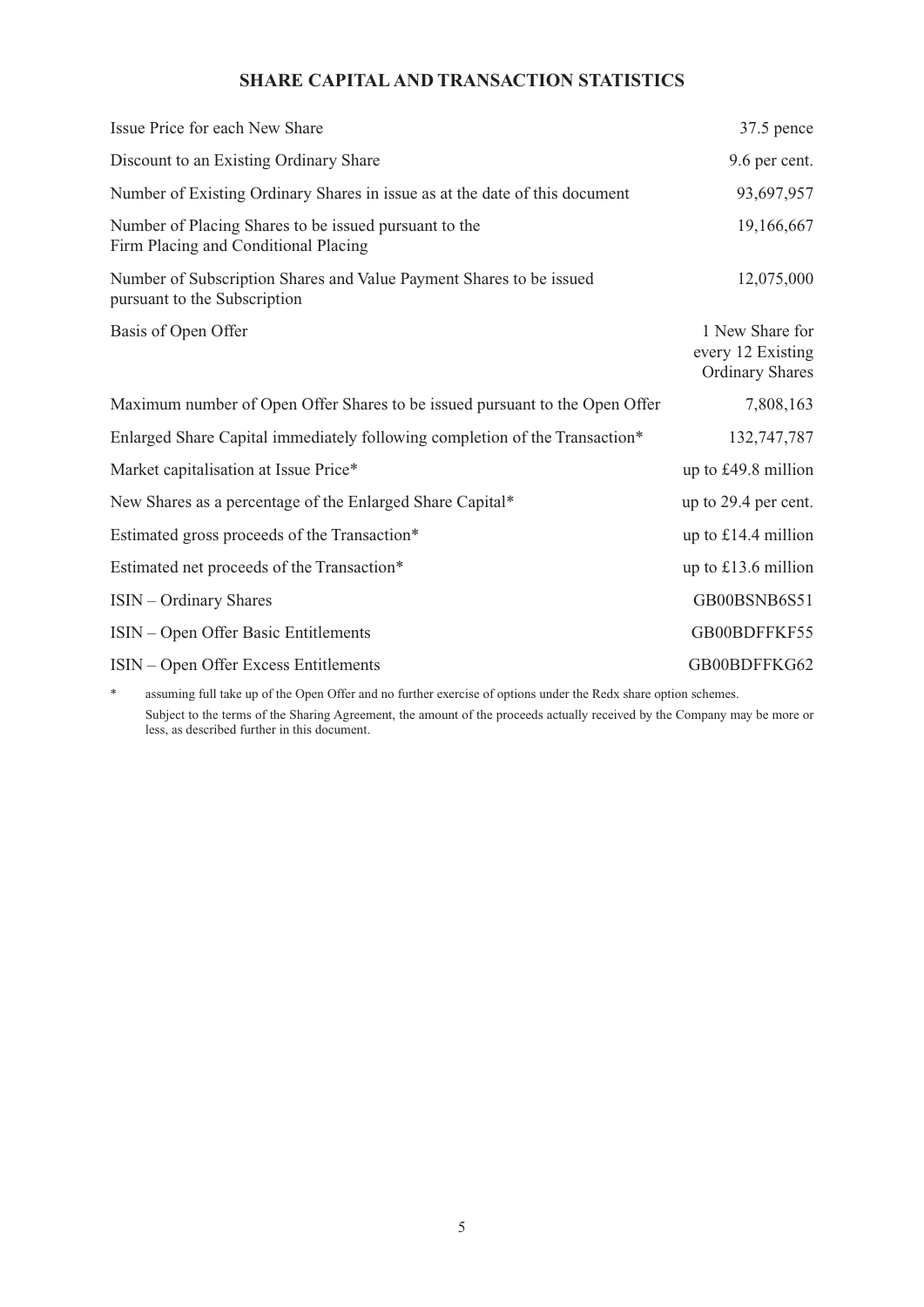# **DIRECTORS, SECRETARY AND ADVISERS**

| <b>Directors</b>                                     | Dr Frank Armstrong (Non-Executive Chairman)<br>Dr Neil Murray (Chief Executive Officer)<br>Dr Peter Jackson (Non-Executive Director)<br>Norman Molyneux (Non-Executive Director)<br>Dr Bernhard Kirschbaum (Non-Executive Director)<br>Peter McPartland (Non-Executive Director)<br>David Lawrence (Non-Executive Director) |
|------------------------------------------------------|-----------------------------------------------------------------------------------------------------------------------------------------------------------------------------------------------------------------------------------------------------------------------------------------------------------------------------|
| Company Secretary                                    | Simon William Thorn                                                                                                                                                                                                                                                                                                         |
| Registered Office                                    | c/o Acceleris Capital<br>Floor 9 Lowry House<br>17 Marble Street<br>Manchester<br>M <sub>2</sub> 3AW                                                                                                                                                                                                                        |
| Nominated Adviser & Joint Broker                     | Cantor Fitzgerald Europe<br>One Churchill Place<br>London<br>E14 5RB                                                                                                                                                                                                                                                        |
| Joint Broker                                         | <b>WG Partners LLP</b><br>85 Gresham Street<br>London<br>EC2V 7NQ                                                                                                                                                                                                                                                           |
| Auditors                                             | <b>RSM UK Audit LLP</b><br>3 Hardman Street<br>Manchester<br><b>M3 3HF</b>                                                                                                                                                                                                                                                  |
| Legal advisers to the Company                        | Covington & Burling LLP<br>265 Strand<br>London<br>WC2R 1BH                                                                                                                                                                                                                                                                 |
| Legal Advisers to the Joint Brokers                  | Orrick, Herrington & Sutcliffe (Europe) LLP<br>107 Cheapside<br>London<br>EC2V <sub>6DN</sub>                                                                                                                                                                                                                               |
| Registrars and Receiving Agent for<br>the Open Offer | Equiniti Limited<br><b>Aspect House</b><br><b>Spencer Road</b><br>Lancing<br><b>West Sussex</b><br><b>BN99 6DA</b>                                                                                                                                                                                                          |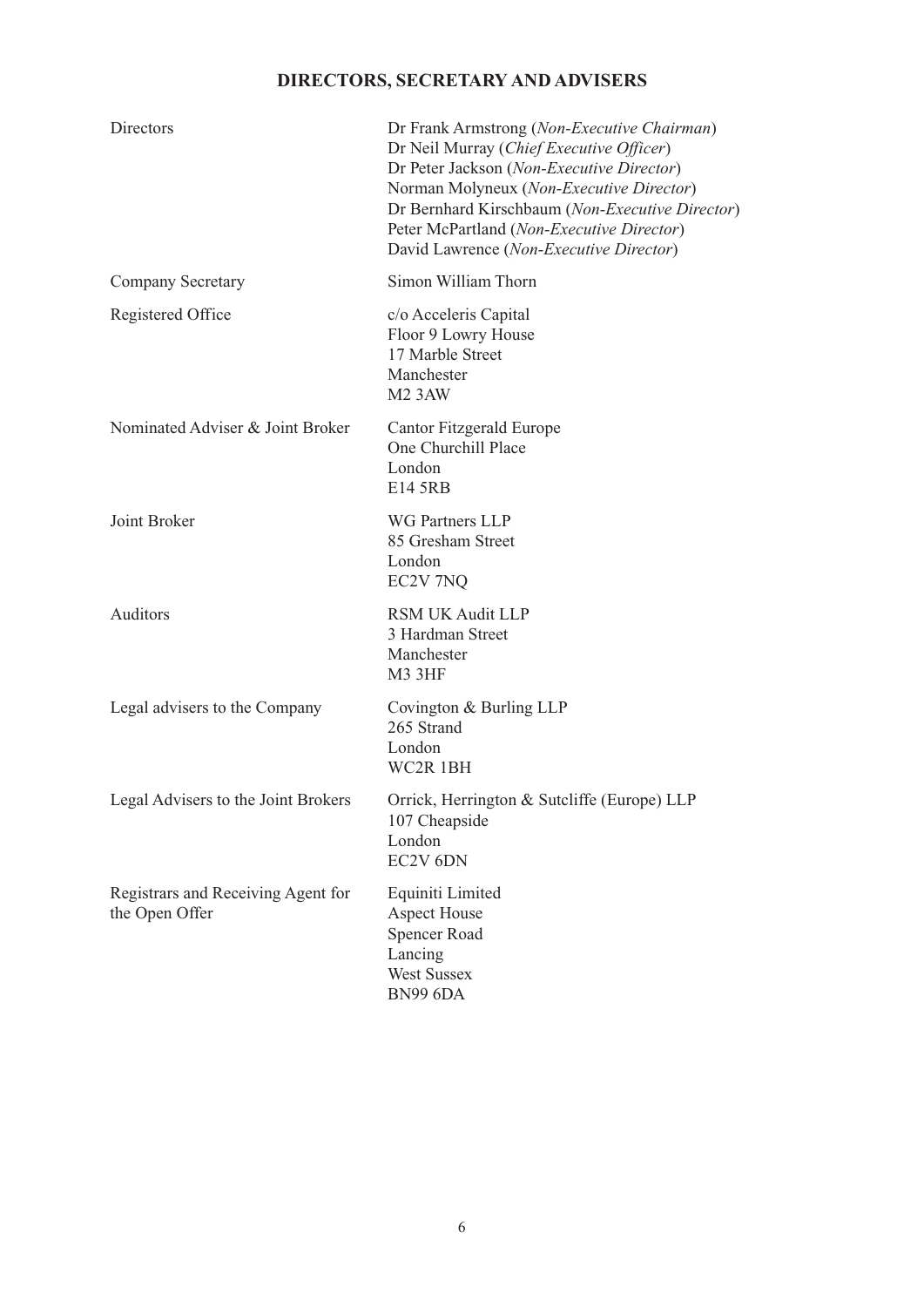## **DEFINITIONS**

|                                                          | The following definitions apply throughout this document, unless the context otherwise requires:                                                                          |  |  |
|----------------------------------------------------------|---------------------------------------------------------------------------------------------------------------------------------------------------------------------------|--|--|
| Acceleris                                                | Acceleris Capital Ltd                                                                                                                                                     |  |  |
| AbbVie                                                   | AbbVie Inc.                                                                                                                                                               |  |  |
| Acerta                                                   | Acerta Pharma BV                                                                                                                                                          |  |  |
| Act                                                      | the Companies Act 2006 (as amended)                                                                                                                                       |  |  |
| Admission                                                | First Admission and/or Second Admission<br>the<br><b>as</b><br>context dictates                                                                                           |  |  |
| <b>AIM</b>                                               | the market of that name operated by the London<br><b>Stock Exchange</b>                                                                                                   |  |  |
| <b>AIM Rules</b>                                         | the AIM Rules for Companies governing the admission to and<br>operation of AIM published by the London Stock Exchange as<br>amended from time to time                     |  |  |
| <b>AIM Rules for Nominated Advisers</b>                  | the AIM Rules for Nominated Advisers published by the<br>London Stock Exchange as amended from time to time                                                               |  |  |
| Applicant                                                | a Qualifying Shareholder or a person by virtue of a <i>bona fide</i><br>market claim who lodges an Application Form or relevant<br>CREST instruction under the Open Offer |  |  |
| <b>Application Form</b>                                  | the application form relating to the Open Offer and<br>enclosed with this document for use by Qualifying<br>non-CREST Shareholders                                        |  |  |
| Aptose Biosciences                                       | Aptose Biosciences Inc.                                                                                                                                                   |  |  |
| Array                                                    | Array BioPharma Inc.                                                                                                                                                      |  |  |
| ArQule                                                   | ArQule, Inc.                                                                                                                                                              |  |  |
| Articles                                                 | the articles of association of the Company in force at the date<br>of this document                                                                                       |  |  |
| A*STAR                                                   | the Agency for Science, Technology and Research (A*STAR),<br>Singapore                                                                                                    |  |  |
| AstraZeneca                                              | AstraZeneca UK Limited, a subsidiary of AstraZeneca plc                                                                                                                   |  |  |
| Basic Entitlement(s)                                     | the <i>pro rata</i> entitlement for Qualifying Shareholders to<br>subscribe for Open Offer Shares, pursuant to the Open Offer as<br>described in Part IV of this document |  |  |
| <b>Benchmark Price</b>                                   | 50 pence per Ordinary Share                                                                                                                                               |  |  |
| <b>BMS</b>                                               | Bristol-Myers Squibb Co.                                                                                                                                                  |  |  |
| Board or the Directors                                   | the directors of the Company, as at the date of this document,<br>whose names are set out on page 6 of this document                                                      |  |  |
| Cantor Fitzgerald or Nominated<br>Adviser & Joint Broker | Cantor Fitzgerald Europe, the Company's Nominated Adviser<br>& Joint Broker                                                                                               |  |  |
| <b>CCSS</b>                                              | the CREST Courier and Sorting Service, established by<br>Euroclear to facilitate, <i>inter alia</i> , the deposit and withdrawal of<br>certificated securities            |  |  |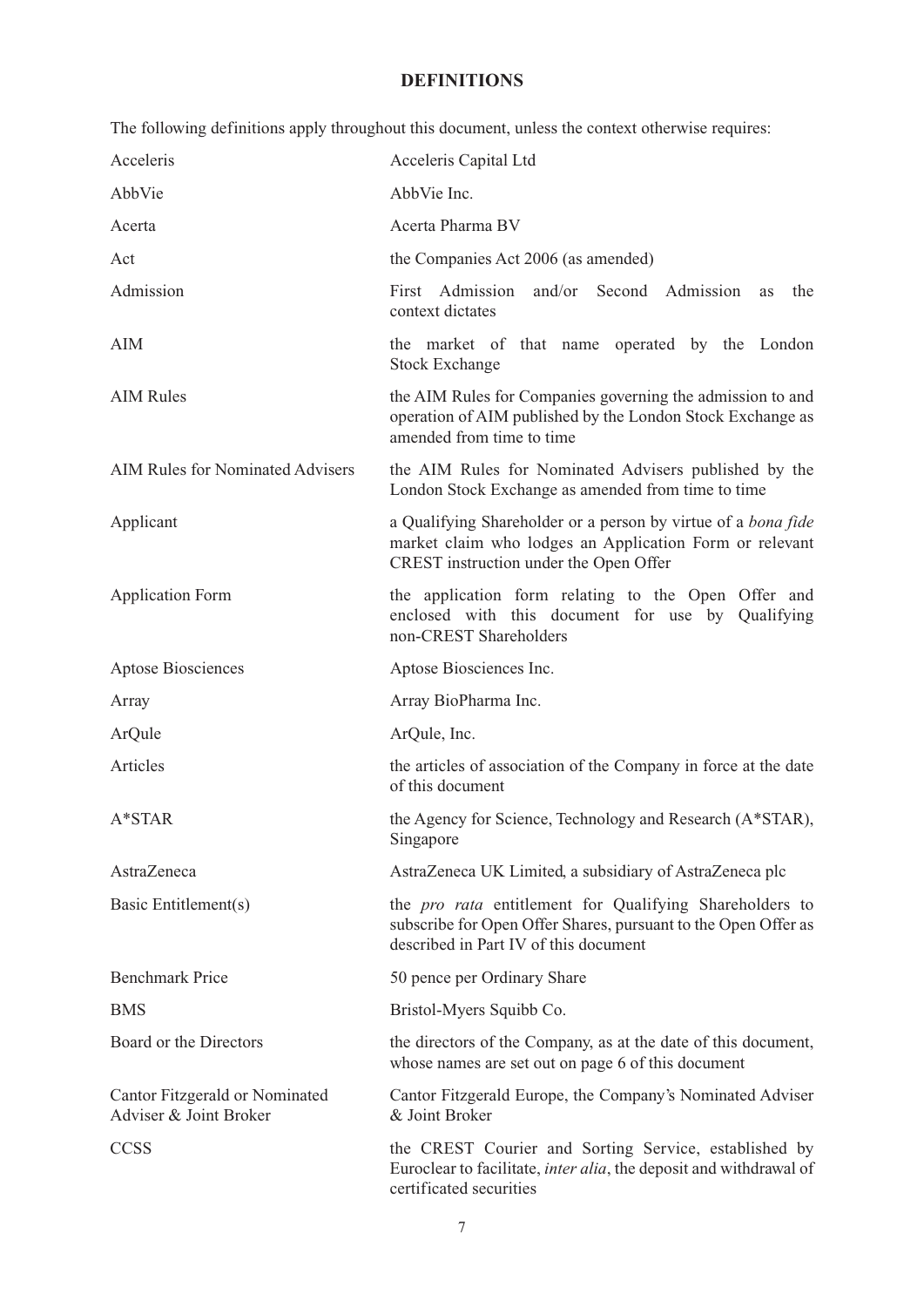| certified or in certificated form | in relation to a share or other security, a share or other security<br>that is not in uncertificated form, that is not in CREST                                                                                             |  |
|-----------------------------------|-----------------------------------------------------------------------------------------------------------------------------------------------------------------------------------------------------------------------------|--|
| Circular or document              | this circular, dated 10 February 2017                                                                                                                                                                                       |  |
| <b>Closing Price</b>              | the closing middle market quotation of a share as derived from<br>the AIM Appendix to the Daily Official List of the London<br><b>Stock Exchange</b>                                                                        |  |
| Company or Redx                   | Redx Pharma plc, a company incorporated in England and<br>Wales with company number 7368089 whose registered office<br>is at Floor 9, Lowry House, 17 Marble Street, Manchester,<br>Greater Manchester M2 3AW               |  |
| <b>CREST</b>                      | the relevant system (as defined in the CREST Regulations<br>2001) for the paperless settlement of trades and the holding of<br>uncertificated securities, operated by Euroclear, in accordance<br>with the same regulations |  |
| <b>Conditional Placing</b>        | the Placing of 13,166,668 New Shares subject to the passing of<br>Resolutions 1 and 3 at the General Meeting                                                                                                                |  |
| <b>Conditional Placing Shares</b> | the 13,166,668 New Shares to be issued subject to the<br><b>Conditional Placing</b>                                                                                                                                         |  |
| <b>CREST Manual</b>               | the rules governing the operation of CREST, as published<br>by Euroclear                                                                                                                                                    |  |
| <b>CREST</b> member               | a person who has been admitted by Euroclear as a system-<br>member (as defined in the CREST Regulations)                                                                                                                    |  |
| <b>CREST</b> participant          | a person who is, in relation to CREST, a system participant (as<br>defined in the CREST Regulations)                                                                                                                        |  |
| CREST payment                     | shall have the meaning given in the CREST Manual issued<br>by Euroclear                                                                                                                                                     |  |
| <b>CREST Regulations</b>          | the Uncertified Securities Regulations 2001 (SI 2001 No. 3875),<br>as amended                                                                                                                                               |  |
| <b>CREST</b> sponsor              | a CREST participant admitted to CREST as a CREST sponsor                                                                                                                                                                    |  |
| CREST sponsored member            | a CREST member admitted to CREST as a sponsored member<br>(which includes all CREST Personal Members)                                                                                                                       |  |
| CrystalGenomics                   | CrystalGenomics Inc.                                                                                                                                                                                                        |  |
| Disclosure and Transparency Rules | the disclosure guidance and transparency rules of the FCA as<br>amended from time to time                                                                                                                                   |  |
| Duke University                   | Duke NUS Graduate Medical School, Singapore                                                                                                                                                                                 |  |
| <b>EEA</b>                        | the European Economic Area                                                                                                                                                                                                  |  |
| <b>EIS Placing Shares</b>         | 5,733,333 of the Firm Placing Shares intended to benefit from<br><b>EIS Relief</b>                                                                                                                                          |  |
| <b>EIS</b>                        | the Enterprise Investment Scheme introduced by Schedule 6 of<br>the Finance Act 2012                                                                                                                                        |  |
| <b>EIS Relief</b>                 | the relief available to investors under EIS                                                                                                                                                                                 |  |
| <b>Enlarged Share Capital</b>     | the issued Ordinary Share capital of the Company immediately<br>following the issue of the New Shares                                                                                                                       |  |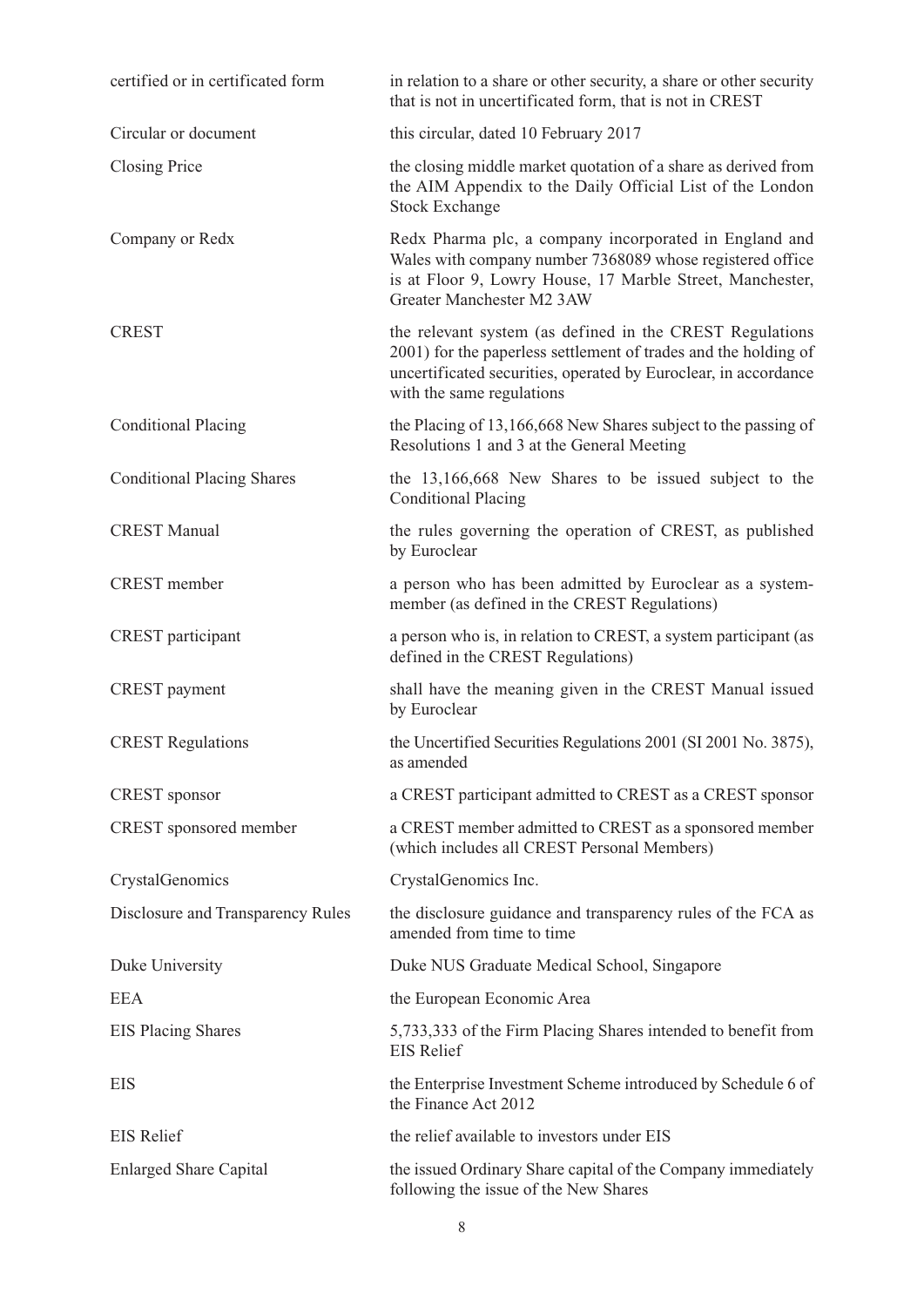| EU                                  | the European Union                                                                                                                                                                                                                                                                                                                                                                                                                                                |
|-------------------------------------|-------------------------------------------------------------------------------------------------------------------------------------------------------------------------------------------------------------------------------------------------------------------------------------------------------------------------------------------------------------------------------------------------------------------------------------------------------------------|
| Euroclear                           | Euroclear UK & Ireland Limited, the operator of CREST                                                                                                                                                                                                                                                                                                                                                                                                             |
| Excess Entitlement(s)               | Open Offer Shares in excess of the Basic Entitlement, but not<br>in excess of the total number of Open Offer Shares, allocated to<br>a Qualifying Shareholder pursuant to the Open Offer as<br>described in Part IV of this document                                                                                                                                                                                                                              |
| <b>Excess Application Facility</b>  | the arrangement pursuant to which Qualifying Shareholders<br>may apply for additional Open Offer Shares in excess of the<br>Basic Entitlement in accordance with the terms and conditions<br>of the Open Offer                                                                                                                                                                                                                                                    |
| Excess CREST Open Offer Entitlement | in respect of each Qualifying CREST Shareholder, the<br>entitlement to apply for Open Offer Shares in addition to the<br>Basic Entitlement credited to the Qualifying CREST<br>Shareholder's account in CREST, pursuant to the Excess<br>Application Facility, which is conditional on the Qualifying<br>CREST Shareholder taking up his Basic Entitlement in full and<br>which may be subject to scaleback in accordance with the<br>provisions of this document |
| <b>Excess Shares</b>                | the Open Offer Shares for which Qualifying Shareholders may<br>apply under the Excess Application Facility in addition to their<br><b>Basic Entitlement</b>                                                                                                                                                                                                                                                                                                       |
| Ex-entitlement Date                 | the date on which the Existing Ordinary Shares are marked 'ex'<br>for entitlement under the Open Offer being 9 February 2017                                                                                                                                                                                                                                                                                                                                      |
| <b>Existing Ordinary Shares</b>     | the 93,697,957 Ordinary Shares in issue as at the date of this<br>document being the entire issued share capital of the Company<br>prior to the Transaction                                                                                                                                                                                                                                                                                                       |
| <b>FCA</b>                          | the Financial Conduct Authority of the UK                                                                                                                                                                                                                                                                                                                                                                                                                         |
| Firm Placing Shares                 | the 5,999,999 New Shares to be issued subject to the<br>Firm Placing                                                                                                                                                                                                                                                                                                                                                                                              |
| Firm Placing                        | the Placing of 5,999,999 New Shares at the Placing Price                                                                                                                                                                                                                                                                                                                                                                                                          |
| <b>First Admission</b>              | admission of the Firm Placing Shares to trading on AIM<br>becoming effective in accordance with the AIM Rules                                                                                                                                                                                                                                                                                                                                                     |
| <b>Flexus Biosciences</b>           | Flexus Biosciences, Inc.                                                                                                                                                                                                                                                                                                                                                                                                                                          |
| Form of Proxy                       | the form of proxy which accompanies this document for use in<br>connection with the General Meeting                                                                                                                                                                                                                                                                                                                                                               |
| <b>FSMA</b>                         | the Financial Services and Markets Act 2000 (as amended)                                                                                                                                                                                                                                                                                                                                                                                                          |
| General Meeting                     | the general meeting of the Company, to be held at 10.00 a.m. on<br>28 February 2017 at the offices of Covington & Burling LLP at<br>265 Strand, London, WC2R 1BH                                                                                                                                                                                                                                                                                                  |
| Group                               | together the Company and its subsidiary undertakings                                                                                                                                                                                                                                                                                                                                                                                                              |
| <b>HMRC</b>                         | Her Majesty's Revenue & Customs                                                                                                                                                                                                                                                                                                                                                                                                                                   |
| <b>ISIN</b>                         | <b>International Securities Identification Number</b>                                                                                                                                                                                                                                                                                                                                                                                                             |
| <b>Issue Price</b>                  | 37.5 pence per New Share                                                                                                                                                                                                                                                                                                                                                                                                                                          |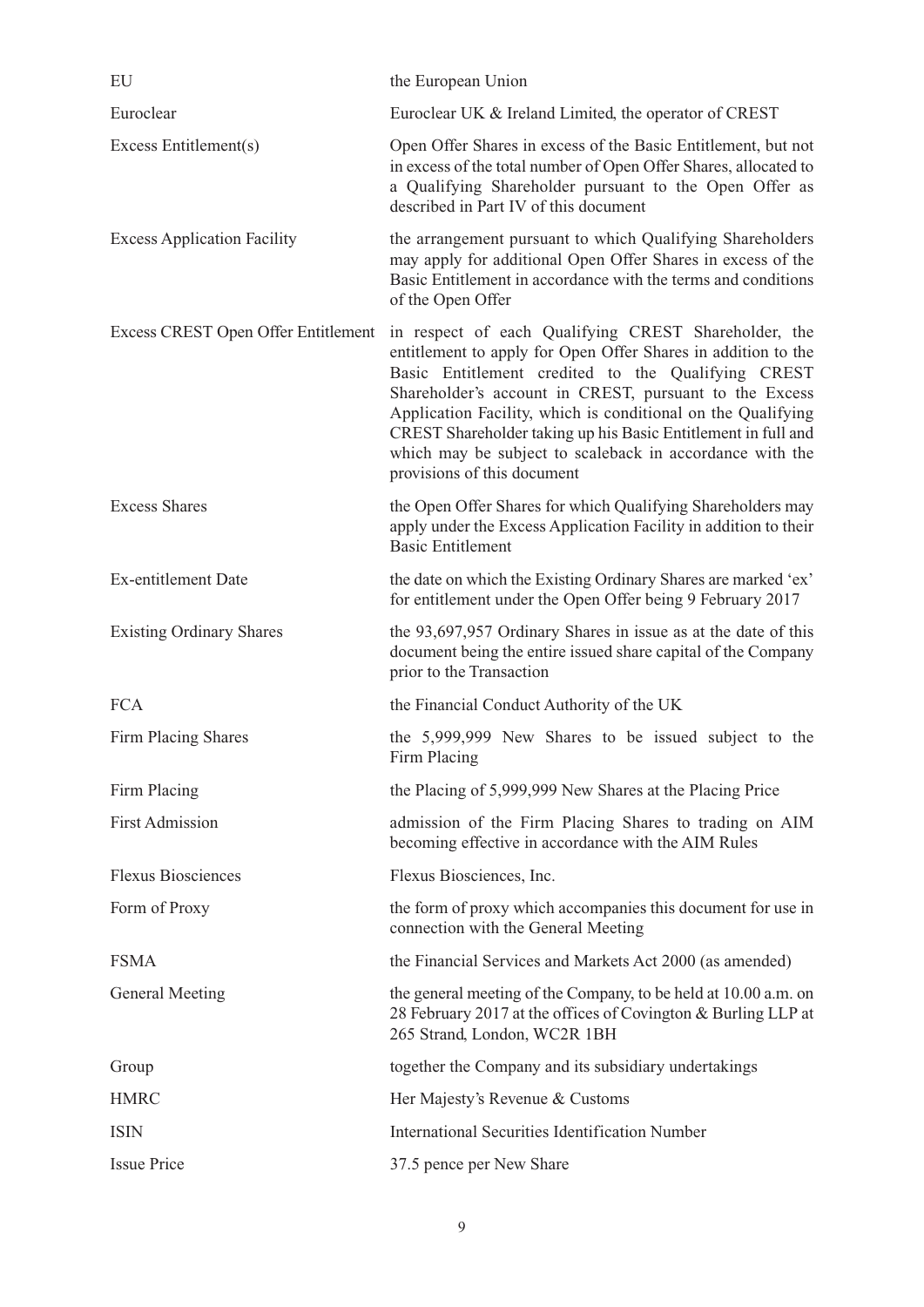| J&J                       | Johnson & Johnson                                                                                                                                                                                                              |
|---------------------------|--------------------------------------------------------------------------------------------------------------------------------------------------------------------------------------------------------------------------------|
| Lanstead                  | Lanstead Capital L.P.                                                                                                                                                                                                          |
| London Stock Exchange     | London Stock Exchange plc                                                                                                                                                                                                      |
| member account ID         | the identification code or number attached to any member<br>account in CREST                                                                                                                                                   |
| <b>Measured Price</b>     | calculated as the average volume weighted share price of the<br>Company's Ordinary Shares over an agreed period prior to the<br>monthly settlement date                                                                        |
| New Shares                | up to 39,049,830 new Ordinary Shares to be issued pursuant to<br>the Transaction (being the Placing Shares, the Subscription<br>Shares, the Value Payment Shares and the Open Offer Shares)                                    |
| <b>NHS</b>                | The National Health Service                                                                                                                                                                                                    |
| Notice of General Meeting | the notice convening the General Meeting set out at the end of<br>this document                                                                                                                                                |
| Novartis                  | Novartis Pharmaceuticals Corporation                                                                                                                                                                                           |
| <b>Official List</b>      | the Official List of the UKLA                                                                                                                                                                                                  |
| Open Offer                | the conditional invitation to Qualifying Shareholders to apply<br>for the Open Offer Shares at the Issue Price on the terms and<br>conditions outlined in this document and, where relevant, in the<br><b>Application Form</b> |
| Open Offer Entitlements   | entitlements for Qualifying Shareholders to subscribe for<br>Open Offer Shares pursuant to the Basic Entitlement and<br><b>Excess Entitlement</b>                                                                              |
| Open Offer Shares         | up to 7,808,163 New Shares to be issued pursuant to the<br>Open Offer                                                                                                                                                          |
| <b>Ordinary Shares</b>    | ordinary shares of one penny each in the capital of the<br>Company having the rights and being subject to the restrictions<br>contained in the Articles                                                                        |
| Overseas Shareholders     | Shareholders with registered addresses, or who are citizens or<br>residents of, or incorporated in Restricted Jurisdictions                                                                                                    |
| participant ID            | the identification code or membership number used in<br>CREST to identify a particular CREST member or other<br>CREST participant                                                                                              |
| Pharmacyclics             | Pharmacyclics Inc., a wholly-owned subsidiary of AbbVie                                                                                                                                                                        |
| Placees                   | any person who has agreed to subscribe for Placing Shares                                                                                                                                                                      |
| Placing                   | the placing by Cantor Fitzgerald and WG Partners, as agents of<br>and on behalf of the Company, of Placing Shares at the Issue<br>Price on the terms and subject to the conditions in the<br>Placing Agreement                 |
| Placing Agreement         | the conditional agreement dated 8 February 2017 between the<br>Company, Cantor Fitzgerald and WG Partners, a summary of<br>which is set out in paragraph 2 of Part V of this document                                          |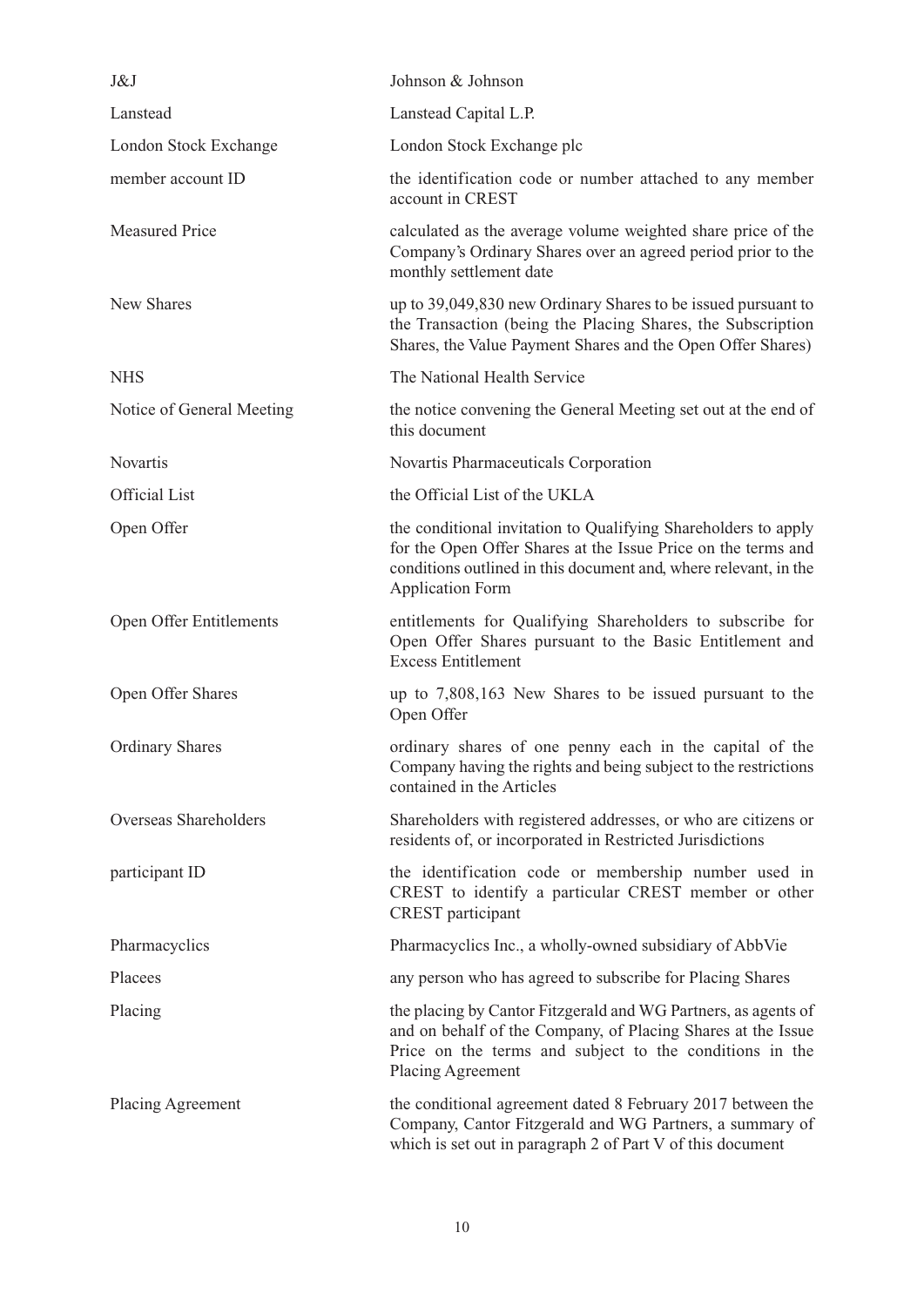| <b>Placing Shares</b>                 | the Firm Placing Shares and the Conditional Placing Shares to<br>be issued pursuant to the Placing                                                                                                                                                                                                                                                         |  |
|---------------------------------------|------------------------------------------------------------------------------------------------------------------------------------------------------------------------------------------------------------------------------------------------------------------------------------------------------------------------------------------------------------|--|
| Prospectus Rules                      | the Prospectus Rules made in accordance with EU Prospectus<br>Directive (2003/71/EC) in relation to offers of securities to<br>the public and admission of securities to trading on a<br>regulated market                                                                                                                                                  |  |
| Publicly Available Information        | any information published by the Company using a Regulatory<br><b>Information Service</b>                                                                                                                                                                                                                                                                  |  |
| Qualifying CREST Shareholders         | Qualifying Shareholders holding Existing Ordinary Shares<br>which, on the register of members of the Company on the<br>Record Date, are in uncertificated form in CREST                                                                                                                                                                                    |  |
| Qualifying non-CREST Shareholders     | Qualifying Shareholders holding Existing Ordinary Shares<br>which, on the register of members of the Company on the<br>Record Date, are in certificated form                                                                                                                                                                                               |  |
| Qualifying Shareholders               | holders of Existing Ordinary Shares other than Overseas<br>Shareholders, whose names appear on the register of members<br>of the Company on the Record Date as holders of Existing<br>Ordinary Shares and who are eligible to be offered Open Offer<br>Shares under the Open Offer in accordance with the terms and<br>conditions set out in this document |  |
| Receiving Agent                       | Equiniti Limited                                                                                                                                                                                                                                                                                                                                           |  |
| <b>Record Date</b>                    | 6 February 2017                                                                                                                                                                                                                                                                                                                                            |  |
| Registrar                             | Equiniti Limited                                                                                                                                                                                                                                                                                                                                           |  |
| <b>Regulatory Information Service</b> | a service approved by the London Stock Exchange for the<br>distribution to the public of AIM announcements and included<br>within the list on the website of the London Stock Exchange                                                                                                                                                                     |  |
| <b>Restricted Jurisdictions</b>       | the United States, Australia, Canada, Japan, the Republic of<br>South Africa and any other jurisdiction where the extension or<br>availability of the Open Offer would breach any applicable law                                                                                                                                                           |  |
| Second Admission                      | admission of the Conditional Placing Shares, the Subscription<br>Shares, the Value Payment Shares and the Open Offer Shares to<br>trading on AIM becoming effective in accordance with the<br><b>AIM Rules</b>                                                                                                                                             |  |
| <b>Securities Act</b>                 | the United States Securities Act of 1933, as amended                                                                                                                                                                                                                                                                                                       |  |
| Shareholders                          | registered holders of Ordinary Shares                                                                                                                                                                                                                                                                                                                      |  |
| <b>Sharing Agreement</b>              | the sharing agreement dated 9 February 2017 between the<br>Company and Lanstead, a summary of which is set out in<br>paragraph 4 of Part V of this document                                                                                                                                                                                                |  |
| Subscriber                            | Lanstead Capital L.P.                                                                                                                                                                                                                                                                                                                                      |  |
| Subscription                          | the conditional share subscription by Lanstead for the<br>Subscription Shares subject to the conditions of the<br><b>Subscription Agreement</b>                                                                                                                                                                                                            |  |
| <b>Subscription Agreement</b>         | the conditional agreement dated 9 February 2017 between the<br>Company and Lanstead, a summary of which is set out in<br>paragraph 3 of Part V of this document                                                                                                                                                                                            |  |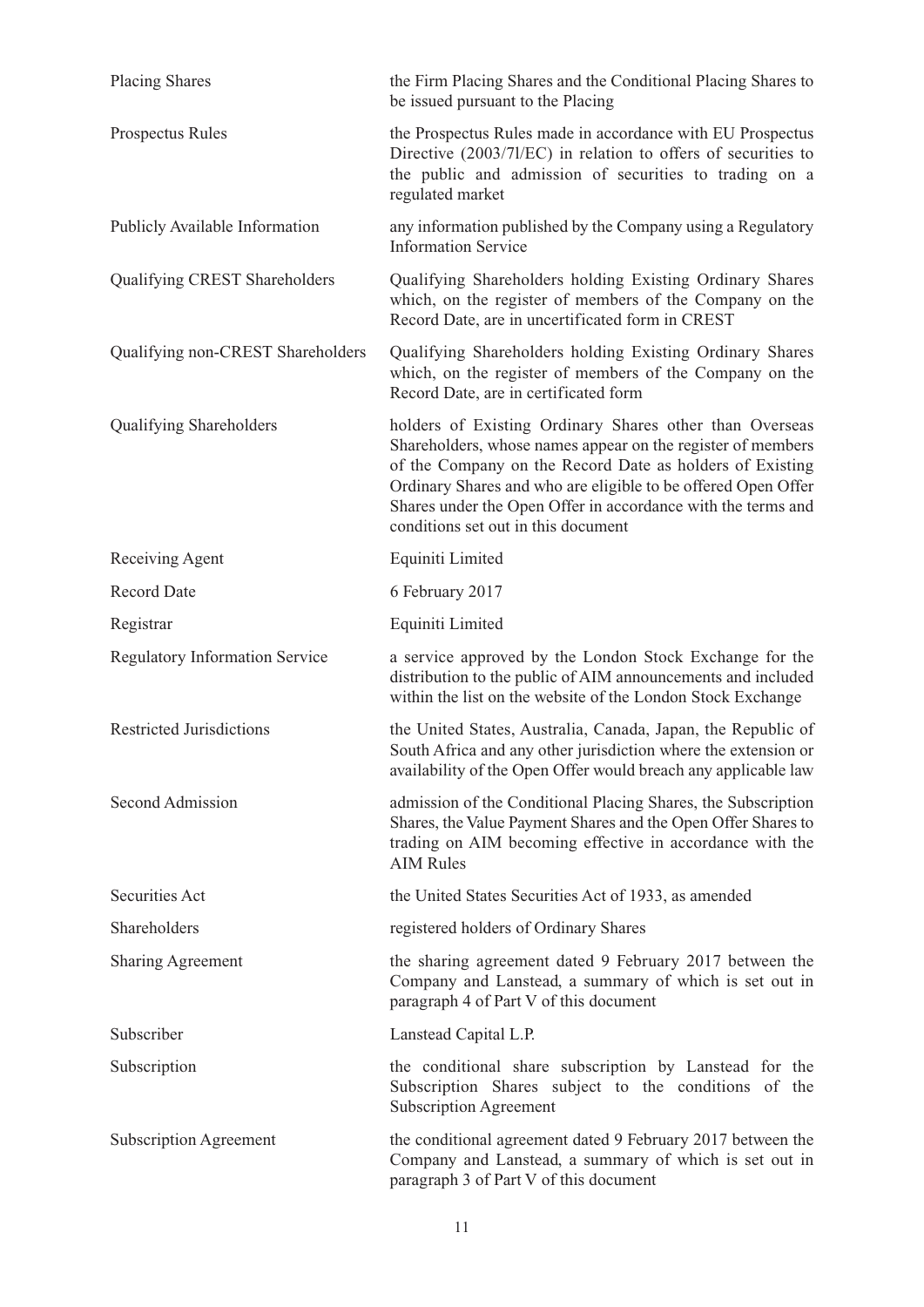| <b>Subscription Shares</b>               | the $11,500,000$ New Shares to be issued pursuant to<br>the Subscription                                                                                                                                                                           |  |  |
|------------------------------------------|----------------------------------------------------------------------------------------------------------------------------------------------------------------------------------------------------------------------------------------------------|--|--|
| <b>Sunesis Pharmaceuticals</b>           | Sunesis Pharmaceuticals, Inc.                                                                                                                                                                                                                      |  |  |
| Transaction                              | together, the Placing, Subscription and Open Offer                                                                                                                                                                                                 |  |  |
| UK                                       | the United Kingdom of Great Britain and Northern Ireland                                                                                                                                                                                           |  |  |
| <b>UKLA</b>                              | the UK Listing Authority, being the FCA acting as the<br>competent authority for the purposes of Part VI of the FSMA                                                                                                                               |  |  |
| uncertificated or in uncertificated form | a share or other security recorded on the relevant register of the<br>share or security concerned as being held in uncertificated from<br>in CREST and title to which, by virtue of the CREST<br>Regulations, may be transferred by means of CREST |  |  |
| <b>US</b> or United States               | the United States of America, its territories and possessions,<br>any state of the United States and the District of Columbia                                                                                                                      |  |  |
| <b>USE</b>                               | unmatched stock event                                                                                                                                                                                                                              |  |  |
| Value Payment Shares                     | the 575,000 New Shares to be issued to Lanstead in satisfaction<br>of a fee pursuant to the Sharing Agreement                                                                                                                                      |  |  |
| <b>VCT</b>                               | Venture Capital Trust                                                                                                                                                                                                                              |  |  |
| WG Partners or Joint Broker              | <b>WG Partners LLP</b>                                                                                                                                                                                                                             |  |  |

A reference to £ is to pounds sterling, being the lawful currency of the UK.

A reference to \$ or US\$ is to United States of America (USA) dollars, being the lawful currency of the USA.

A reference to  $\in$  or Euro is to the lawful currency of the Euro area.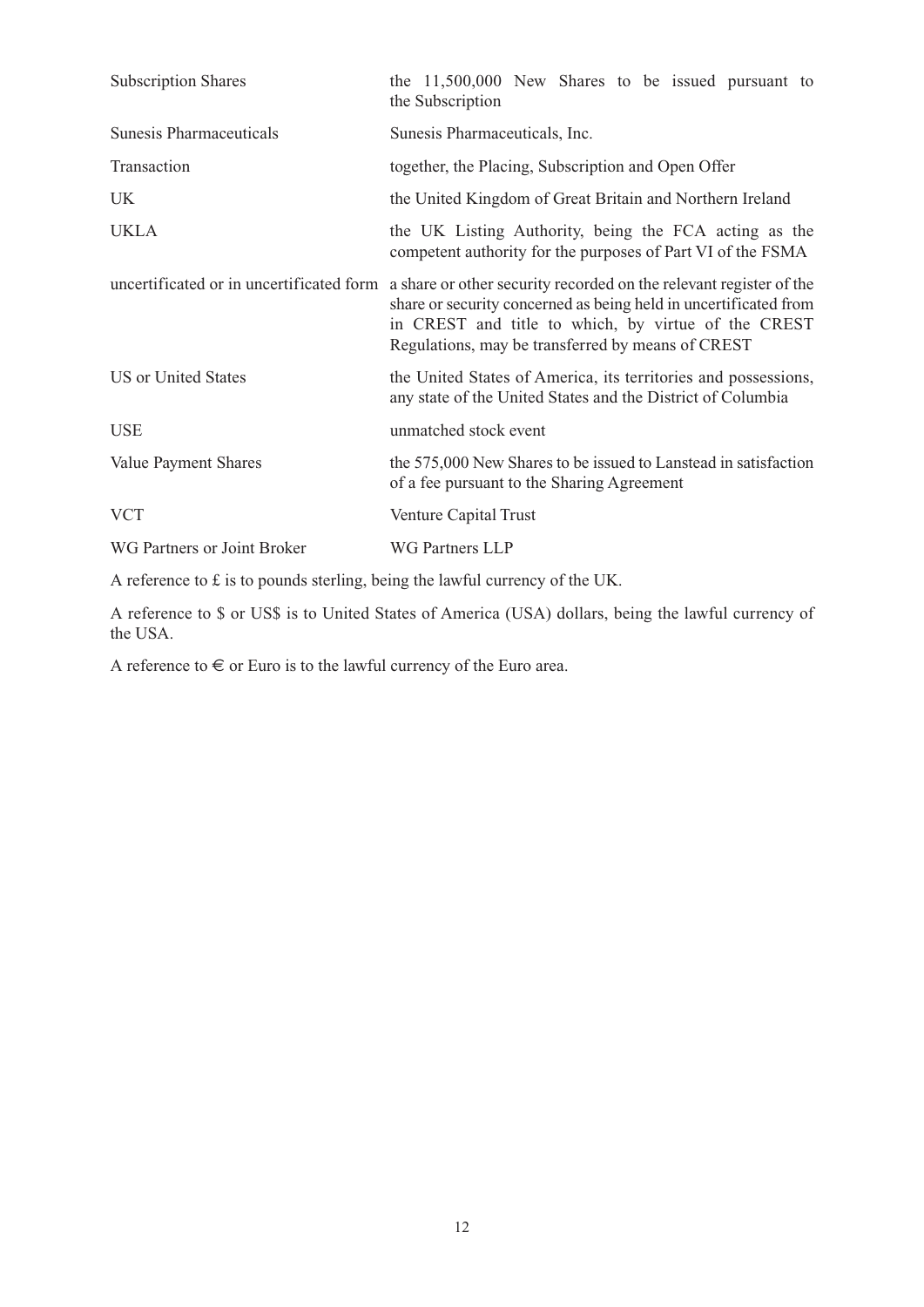# **GLOSSARY**

| <b>AACR</b>                 | American Association for Cancer Research                                                                                                                        |
|-----------------------------|-----------------------------------------------------------------------------------------------------------------------------------------------------------------|
| <b>ADME</b>                 | absorption, distribution, metabolism and excretion                                                                                                              |
| <b>ASCO</b>                 | American Society of Clinical Oncology                                                                                                                           |
| ASH                         | American Society of Hematology                                                                                                                                  |
| <b>BIS</b>                  | the Department for Business, Innovation and Skills                                                                                                              |
| <b>BTK</b>                  | Bruton's Tyrosine Kinase                                                                                                                                        |
| <b>CLL</b>                  | chronic lymphocytic leukaemia                                                                                                                                   |
| Cys                         | cysteine, an amino acid, one of the 20 building blocks of human proteins                                                                                        |
| <b>ESMO</b>                 | European Society for Medical Oncology                                                                                                                           |
| <b>Grants or RGF Grants</b> | regional growth fund grants                                                                                                                                     |
| <b>IDO</b>                  | Indoleamine $-(2,3)$ - dioxygenase                                                                                                                              |
| Pan-RAF inhibitor           | drug which inhibits multiple Raf isoforms                                                                                                                       |
| <b>PK</b>                   | pharmacokinetic                                                                                                                                                 |
| Porcupine                   | a target in the Wnt signalling pathway                                                                                                                          |
| Wnt signalling pathway      | group of signal transduction pathways, made of proteins that pass<br>signals from outside of a cell through cell surface receptors to the inside<br>of the cell |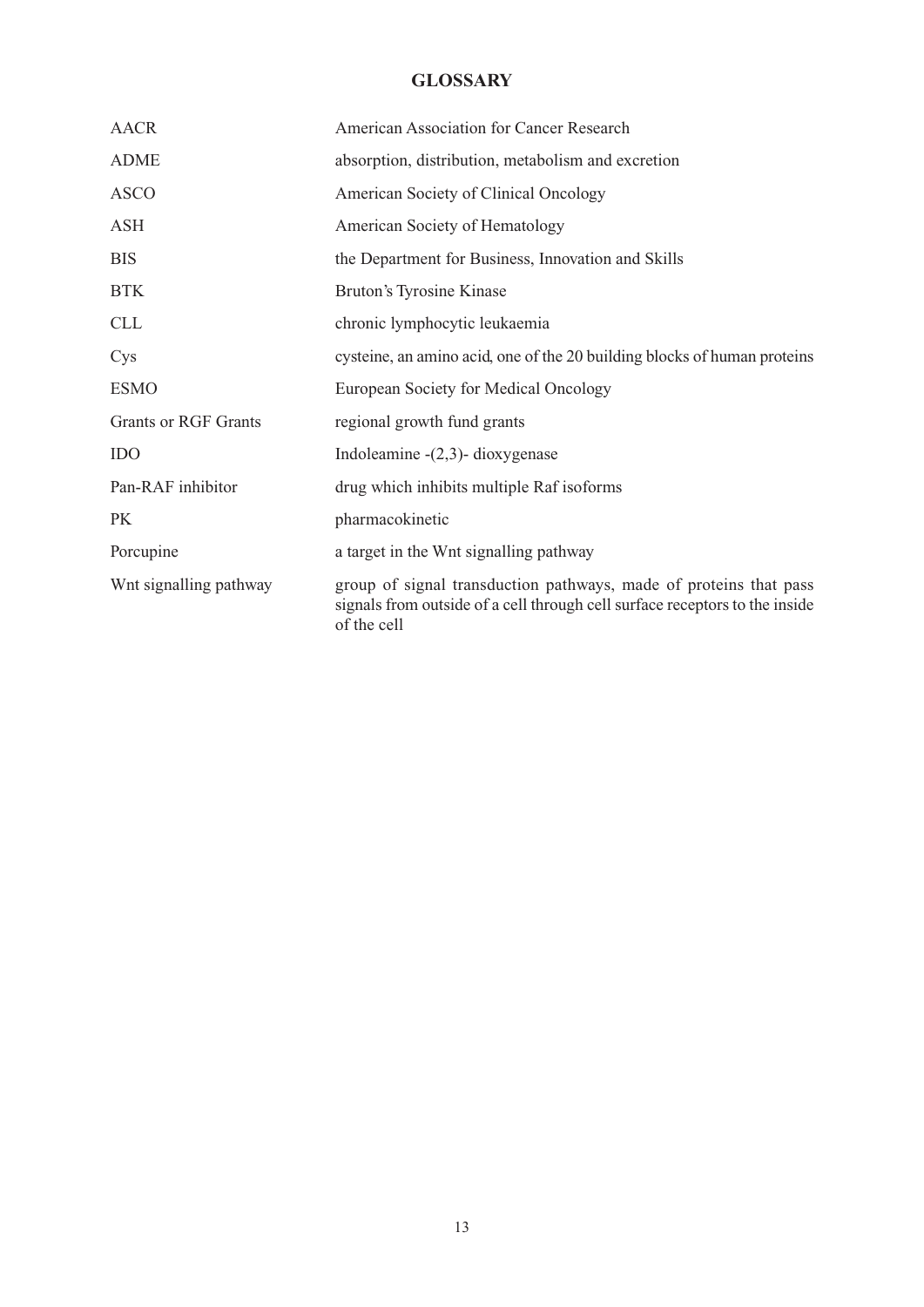## **PART I**

## **LETTER FROM THE CHAIRMAN**

# **Redx Pharma plc**

*(incorporated and registered in England and Wales with registered number 7368089)*

#### *Directors Registered Office*

Dr Frank Armstrong (*Non-Executive Chairman*) c/o Acceleris Capital Dr Neil Murray (*Chief Executive Officer*) Floor 9 Lowry House Dr Peter Jackson (*Non-Executive Director*) 17 Marble Street Norman Molyneux (*Non-Executive Director*) Manchester Dr Bernhard Kirschbaum (*Non-Executive Director*) M2 3AW Peter McPartland (*Non-Executive Director*) David Lawrence (*Non-Executive Director*)

10 February 2017

Dear Shareholder,

## **Placing, Subscription and Open Offer of up to 39,049,830 New Shares at 37.5 pence per New Share**

#### **Introduction**

The Company has conditionally raised £11.5 million, before expenses, by way of a Placing of 19,166,667 Placing Shares and a Subscription of 11,500,000 Subscription Shares by Lanstead Capital L.P., an institutional investor, together with a related Sharing Agreement, both at a price of 37.5 pence per share. The net proceeds of the Placing and Subscription will allow the Group, *inter alia*, to continue to progress its pipeline, as detailed below more fully.

In addition, in order to provide Shareholders who have not taken part in the Placing and Subscription with an opportunity to participate in the proposed issue of New Shares, the Company is providing all Qualifying Shareholders with the opportunity to subscribe for an aggregate of up to 7,808,163 Open Offer Shares, to raise up to £2.93 million (before expenses), on the basis of 1 Open Offer Share for every 12 Existing Ordinary Shares held on the Record Date, at 37.5 pence per share. Shareholders subscribing for their full entitlement under the Open Offer may also request additional Open Offer Shares through the Excess Application Facility.

Cantor Fitzgerald and WG Partners have conditionally agreed, pursuant to the terms of the Placing Agreement, to use their reasonable endeavours to procure Placees to subscribe for the Placing Shares at the Issue Price. The Placing comprises of 5,999,999 Firm Placing Shares and 13,166,668 Conditional Placing Shares. The Placing Shares are not subject to clawback and are not part of the Open Offer. The Placing is not underwritten.

Pursuant to the terms of a Subscription Agreement, Lanstead has conditionally agreed with the Company to subscribe for the Subscription Shares at the Issue Price to raise gross proceeds of approximately £4.3 million. The Company has also agreed to issue to Lanstead 575,000 Value Payment Shares pursuant to the Sharing Agreement at Second Admission. The Subscription Shares and the Value Payment Shares are not subject to clawback and are not part of the Open Offer. The Subscription is not underwritten.

The Firm Placing Shares to be issued pursuant to the Placing will be issued on a non-pre-emptive basis, utilising the existing Shareholder authorities put in place at the Company's general meeting on 13 April 2016. The Conditional Placing and the issue of the Subscription Shares and the Value Payment Shares as well as the Open Offer Shares are conditional, *inter alia*, on the passing by Shareholders of Resolutions 1 and 3 at the General Meeting, which is being convened for 10.00 a.m. on 28 February 2017.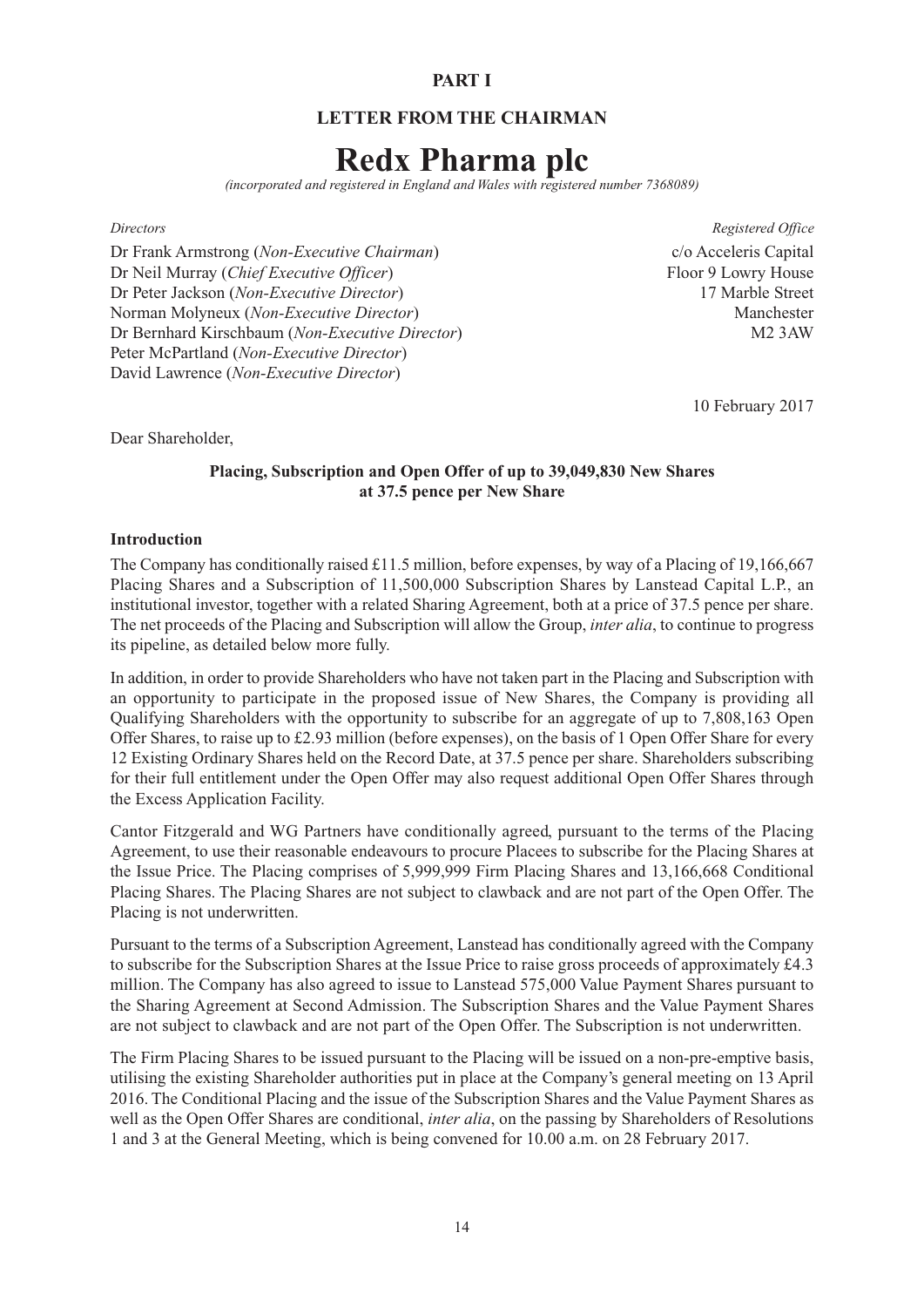Application has been made to the London Stock Exchange for the Firm Placing Shares to be admitted to trading on AIM ("First Admission"). It is expected that First Admission will become effective and that dealings in the Firm Placing Shares, will commence at 8.00 a.m. on 15 February 2017.

Application will be made to the London Stock Exchange for the Conditional Placing Shares, the Subscription Shares, the Value Payment Shares and the Open Offer Shares to be admitted to trading on AIM ("Second Admission"). It is expected that Second Admission will become effective and that dealings in the Conditional Placing Shares, the Subscription Shares, the Value Payment Shares and the Open Offer Shares will commence at 8.00 a.m. on 1 March 2017 (being the business day following the General Meeting).

If, following the issue of the Firm Placing Shares, the conditions relating to the issue of the Conditional Placing Shares are not satisfied, or the Placing Agreement is terminated in accordance with its terms, the Conditional Placing Shares will not be issued and the Company will not receive the related placing monies. In this situation, the Company will not have sufficient working capital for the next 12 months and would have to seek additional funding.

The Issue Price represents a discount of approximately 9.6 per cent. to the price of 41.5 pence per Existing Ordinary Share, being the Closing Price on the day of the announcement of the Transaction.

**The purpose of this document is to provide you with information regarding the Transaction, to explain why your Board considers the Transaction to be in the best interests of the Company and its Shareholders as a whole and why it unanimously recommends that you should vote in favour of** the Resolutions to be proposed at the General Meeting, notice of which is set out at the end of **this document.**

#### **Background to and reasons for the Transaction**

Redx is a drug discovery and development company, formed in 2010, which was successfully admitted to trading on the AIM Market of the London Stock Exchange in March 2015, simultaneously raising £15 million (before expenses). The Company is run by a commercially and scientifically experienced management team with a track record of success.

Since the IPO in 2015, Redx has made significant progress with its existing research programs. The Company is focused on creating proprietary, best-in-class or first-in-class small-molecule drugs in areas of significant unmet medical need, primarily in cancer and immunology. This pipeline strategy has been validated by the progression of its first two high-value clinical candidates: the Bruton's tyrosine kinase (BTK) reversible inhibitor RXC005 and the Porcupine inhibitor RXC004, in lucrative therapeutic areas with substantial commercial potential and medical need. In addition, multiple partnerships have been formed, such as those with AstraZeneca, a global pharmaceutical company, and the NHS.

The Company's strategy is to maximise shareholder value by advancing select programs into clinical development and delivering meaningful patient data. This ensures the Company will retain economic interest in high value products. Redx's philosophy is to create high-value therapies whilst addressing the limitations of existing treatments.

On 24 March 2016, the Company raised a further  $\pounds 10$  million (before expenses) by way of a placing of new Ordinary Shares with both new institutional investors and existing Shareholders. Since the fundraising in March 2016, Redx has made further significant progress in its R&D pipeline, highlights of which include:

- Pre-clinical proof-of-concept achieved with reversible Bruton's tyrosine kinase inhibitor
- Development candidate, RXC005, selected for the reversible BTK program for chronic lymphocytic leukaemia (CLL) and other B-cell conditions
- Identification of a potential role for the Porcupine inhibitor RXC004 in cancer immunotherapy

Redx is now aggressively progressing these lead assets into clinic in 2017.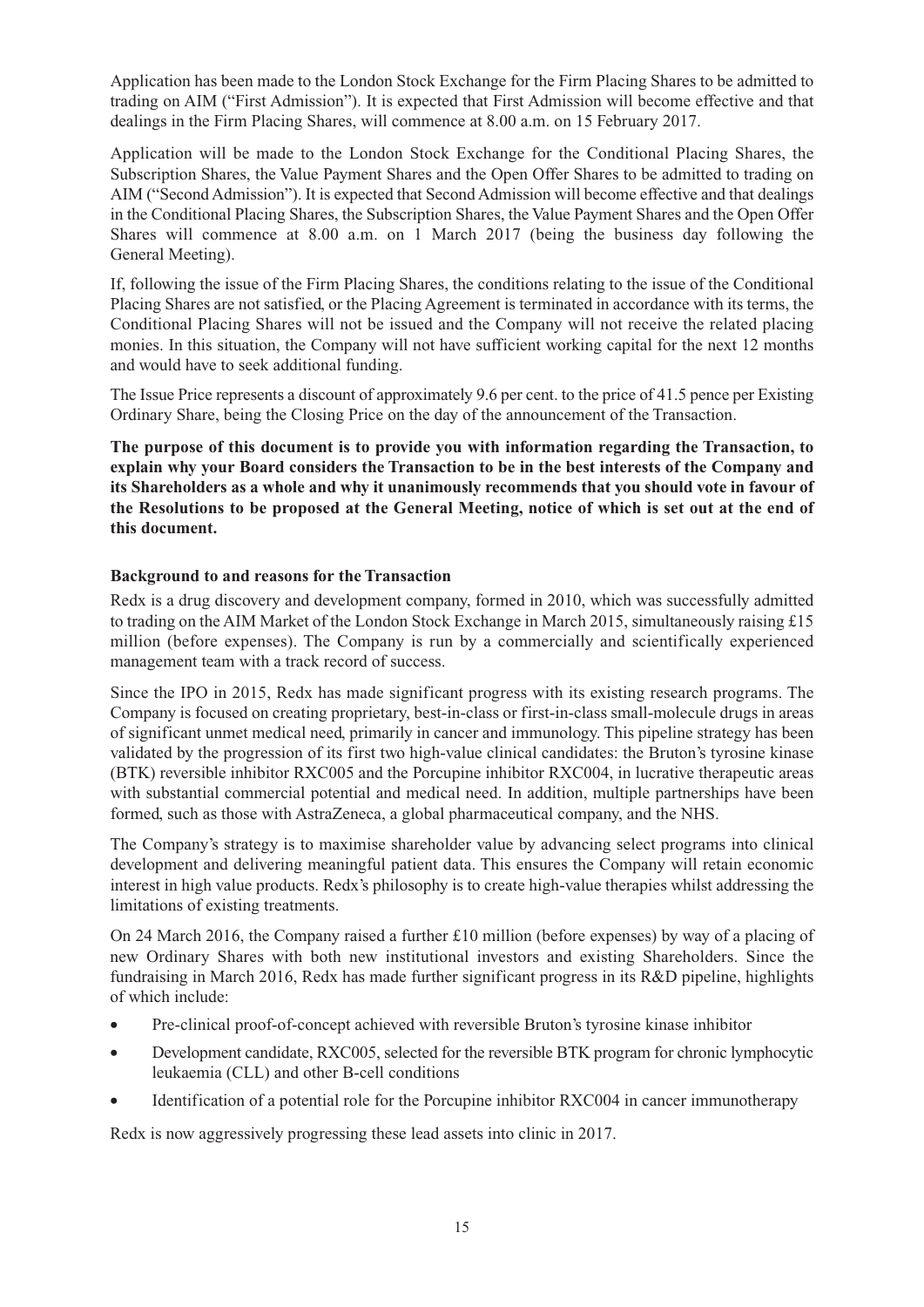## *Reversible BTK inhibitor RXC005*

BTK is essential for the growth and survival of B-cells (a type of white blood cells), the overproduction of which is responsible for various blood cancers. Targeted inhibition of BTK is a clinically validated approach for the treatment of B-cell malignancies. The first BTK inhibitor to be approved, ibrutinib, is an irreversible, covalently-binding inhibitor developed by the US company Pharmacyclics and initially partnered with J&J. Following regulatory approval of ibrutinib, Pharmacyclics was acquired by AbbVie for \$21 billion in 2015. In the clinic, many cases of resistance to ibrutinib have emerged, due to a mutation in the BTK enzyme at cysteine residue 481 (Cys-481). Ibrutinib relies on amino acid number 481 being a cysteine in the BTK protein. Over 60 per cent. of CLL patients whose disease progresses on ibrutinib have a mutation at Cys-481. Therefore, there is an unmet medical need to provide reversible BTK inhibitors that do not rely on binding to Cys-481, thereby targeting the emerging resistance to ibrutinib.

The commercial attractiveness of this therapeutic area was further highlighted in late 2015 when AstraZeneca acquired 55 per cent. of the company Acerta for over \$4 billion. The acquisition was primarily driven by AstraZeneca gaining rights to acalabrutinib, an irreversible BTK inhibitor currently in Phase III clinical trials.

Redx's RXC005 is a next generation reversible BTK inhibitor which is highly potent on both wild-type (normal) BTK and mutation conferring resistance BTK Cys-481. This dual activity is a result of RXC005 not relying on binding to Cys-481 for activity, unlike ibrutinib and acalabrutinib. Furthermore, compared to ibrutinib, RXC005 is highly selective for BTK, which should result in a superior side-effect profile.

RXC005 has shown potent efficacy *in vivo* by demonstrating statistically significant efficacy in a human B-cell lymphoma mouse xenograft model (OCI-Ly10). Pre-clinical absorption, distribution, metabolism and excretion (ADME) and predicted human pharmacokinetic (PK) properties have been deemed suitable for twice-daily administration and in preliminary studies no concerning safety issues have been observed. These results were presented at the American Society of Hematology Annual Meeting on December 5, 2016. Composition of matter patents were filed in December 2015.

To further strengthen and validate the development for RXC005, Redx is working with key opinion leaders in this area, including Dr. Jennifer Brown at the Dana Farber Cancer Institute, and Dr. Jennifer Woyach at the Ohio State University.

## *Competition*

The Company is aware of three other non-covalent reversible BTK inhibitors currently in development for leukaemia. Sunesis Pharmaceuticals has reported Phase IA safety data for SNS-062 in healthy volunteers. ArQule's compound, ARQ 531, and CrystalGenomics' / Aptose Biosciences' compound, CG026806, are reported to be in pre-clinical development.

#### *Future plans for RXC005*

RXC005 is targeted to enter clinical development in late 2017. It has the potential to be the best-in-class treatment for CLL and other B-cell conditions. The current leading treatment for CLL is ibrutinib, with forecast revenues of over \$8 billion by 2020. RXC005 has the potential to be superior to ibrutinib based on its pre-clinical profile and thereby offers blockbuster and leadership potentials in a highly lucrative therapeutic class. Patient safety data is expected to be available during 2018 and efficacy data in 2019. In addition to oncology, RXC005 has potential applications in autoimmune diseases, such as rheumatoid arthritis, lupus and Sjögren's syndrome.

## *Porcupine inhibitor RXC004*

Patients with gastric, biliary and pancreatic cancers currently have a desperate prognosis due to the lack of availability of effective therapies. An increased understanding of the Wnt signalling pathway has highlighted its therapeutic promise in these solid tumours with high unmet medical need. Porcupine is an enzyme that plays a critical role in the Wnt pathway. Recently a therapeutic window has been identified, meaning there is a dose of a Porcupine inhibitor that gives a potentially therapeutic efficacy with an acceptable safety profile. In addition, for Porcupine inhibitors, it has been shown that there is the potential for stratifying patients on the basis of specific mutations. This approach is likely to result in reduced clinical risk.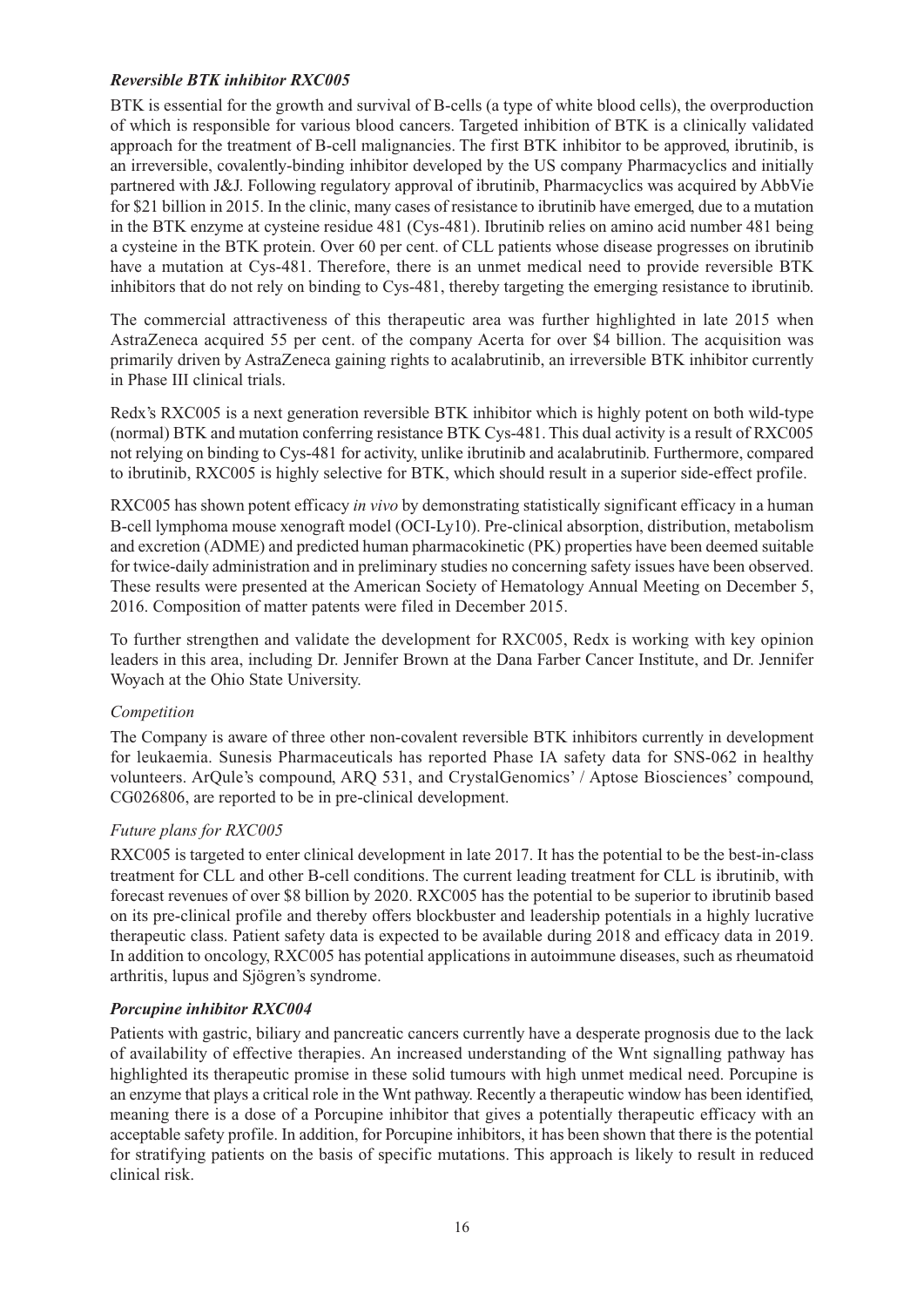RXC004 is a potent Porcupine inhibitor combining three modes of action: direct tumour effects, cancer stem cell activity and immune system stimulation. It has shown a suitable safety profile in preliminary studies and appears suitable for once- or twice-daily dosing. In addition to oncology, there is potential for RXC004 to be used in fibrotic diseases.

## *Pre-clinical profile*

RXC004 appears to be suitable for oral dosing with potent inhibition. RXC004 shows a highly significant tumour growth inhibition following oral dosing in a human pancreatic cancer xenograft model, Capan-2. The compound has shown superior pre-clinical efficacy and PK over the key competitor compound WNT974 (a Novartis/Array compound in Phase II for colorectal cancer). Redx has also shown that RXC004 improves immune response in a mouse colon cancer model in combination with an anti-PD-1 checkpoint inhibitor by showing an additive/synergistic effect. The combination of RXC004 with an anti-PD-1 antibody resulted in statistically significant tumour growth inhibition and conversion towards an immune system that is tumour destroying, reflected in the statistically significant increase in the ratio of cytotoxic T-cells to regulatory T-cells. These results were presented at the recent EORTC-NCI-AACR conference on November 30, 2016. Redx is working with key opinion leaders in this field to develop RXC004. There are also defined options for a companion diagnostic for RXC004 since a biomarker for pathway inhibition has been identified. A composition of matter patent for RXC004 was filed in October 2014.

#### *Comparison of RXC004 versus WNT974 (Novartis/Array competitor compound)*

Pre-clinically, in a pancreatic cancer model, RXC004 clearly outperforms WNT974 driven by RXC004's superior pharmacokinetic profile as it is efficacious at lower doses and with a less frequent dosing regimen. Novartis has shown that WNT974 is well tolerated in an early clinical trial demonstrating that Porcupine inhibition is a suitable therapeutic approach. In this trial no maximum tolerated dose was reached and no dose-related severe side effects were seen. Redx's pre-clinical studies show high (>50 per cent.) inhibition of Axin-2 in tumour required to see tumour growth inhibition effects. Therefore, Redx aim to clinically dose RXC004 to give higher tumour Wnt pathway inhibition to see improved growth inhibition. The improved pre-clinical PK and efficacy profile of RXC004 vs WNT974 should enable this dosing regimen.

## *Competition*

There is limited competition among Porcupine inhibitors. Only two other compounds are currently in clinical trials, namely WNT974 from Novartis/Array in Phase II for colorectal cancer (in combination with encorafenib and cetuximab) and ETC-159 from A\*STAR/Duke University in Phase I for solid tumours.

#### *Future plans for RXC004*

Currently there is no targeted therapy approved for biliary cancer. The gastric cancer market is forecast to grow to \$4.4 billion by 2024 and the pancreatic cancer market is forecast to grow to \$2.9 billion by 2022. The Porcupine inhibitor RXC004 is targeted to enter clinical development in early 2017. RXC004 offers the potential to be a first-in-class drug for several difficult-to-treat cancers, including gastric, biliary and pancreatic. In addition, the potential for a combination with PD-1 inhibitors that will improve their effectiveness represents a substantial commercial opportunity.

Initially Redx will be assessing safety in patients with solid tumours. Data from these studies is anticipated during 2017. In 2018, data should become available from expansion arms studying RXC004 in patients with biliary, gastric and pancreatic cancers. The gastric and pancreatic cancer patients will be selected based on specific mutations (so called RNF43 loss of function mutations) believed to make them susceptible to Wnt-signalling inhibition. However, the biliary cancer patients will be selected regardless of RNF43 mutations, as there is evidence Porcupine inhibition should work regardless of mutational status in this cancer. There will also be the potential, to examine the effect of RXC004 as an immuno-oncology combination therapy.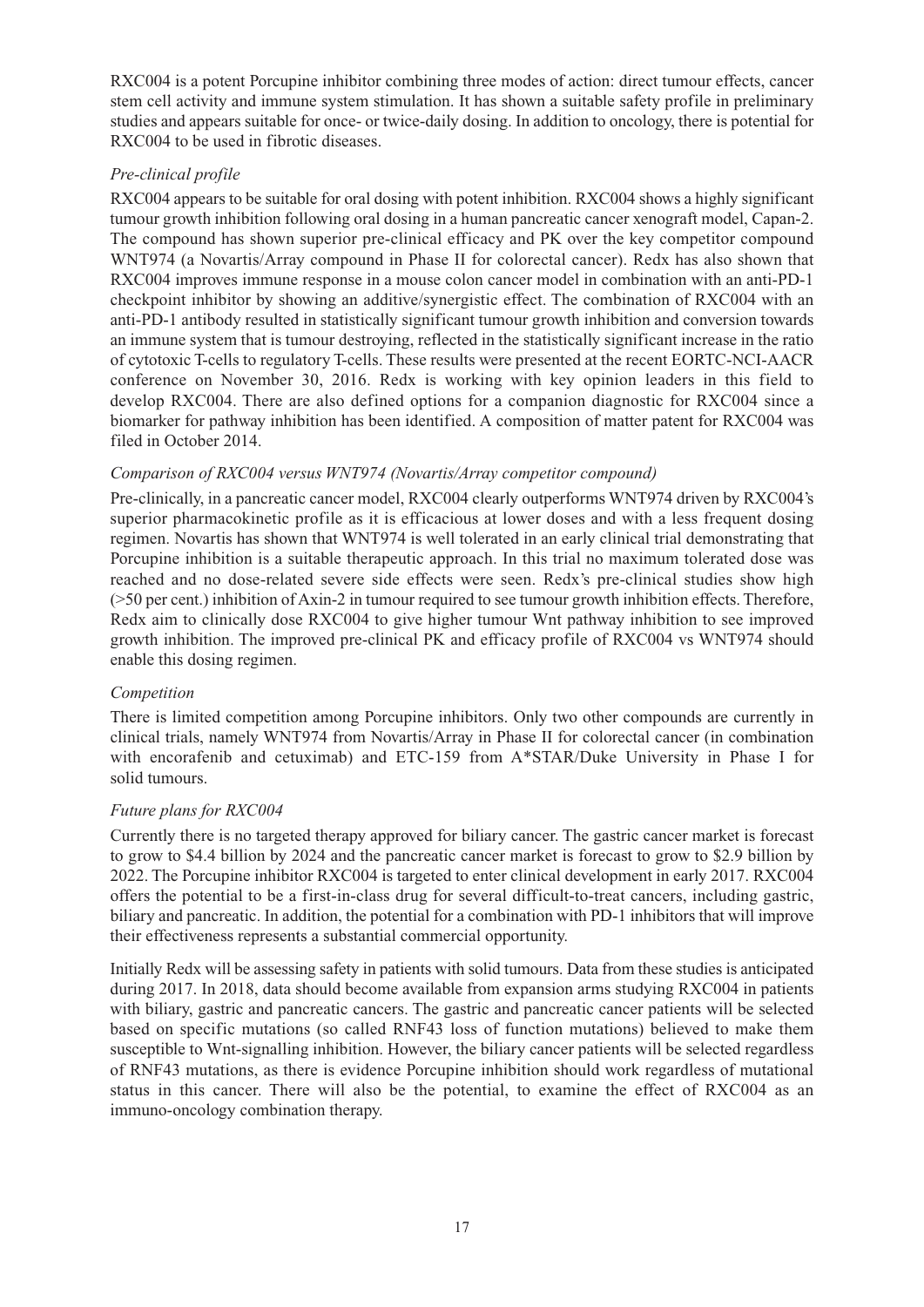## **Summary of Redx's pipeline**

Redx's pipeline is at the forefront of next generation therapies of unmet medical need. In addition to the two lead compounds RXC004 and RXC005 described above for oncology indication, key small-molecule pipeline assets are a Porcupine inhibitor and a BTK inhibitor for immunology indications. These programs are at a pre-clinical proof-of-concept stage. At the lead-optimization stage the Company is progressing an IDO inhibitor and a pan-Raf inhibitor for oncology indications. IDO is a cancer immunotherapy target. Inhibiting IDO helps tumours to be seen by the immune system when activated by other check-point inhibitors, such as anti-PD-1 inhibitors. The commercial potential of IDO inhibitors was highlighted in 2015 when BMS bought Flexus Biosciences pre-clinical IDO program for an upfront consideration of \$800 million. The pan-Raf inhibitor knocks out several important cancer signals at once, in order to treat cancers that develop resistance to drugs targeted at just one cancer signal.

At lead-generation stage Redx is progressing three programs: one collaboration with AstraZeneca on an undisclosed oncology target; a SHP2 inhibitor in oncology and a ROCK2 inhibitor in immunology.

## **Use of Proceeds**

Redx intends to use the proceeds from the Placing plus the £0.65 million retained pursuant to the Subscription to progress Porcupine (RXC004) through clinical trials to achieve patient safety data, undertake pre-clinical studies on BTK (RXC005) with a view to making it clinic ready and for general working capital purposes for the Group.

In addition, any further monies received under the Subscription and Open Offer will be used to further support the Company's oncology and immunology pipelines as well as general working capital purposes.

As Redx moves its lead programs into clinical development, the Company will continue to balance its resources to ensure that projects are progressed in the most efficient way. As a result, in line with this maturing of the pipeline, an increasing proportion of costs will be allocated to external spend to support Redx's development-stage programs. However, Redx will continue to support its research activities to ensure that the front end of the Company's pipeline remains well-stocked. The Board and management will continue to assess options on an on-going basis to ensure that Redx extracts maximum value from its pipeline assets.

## **Anticipated Progress and Newsflow**

During 2017, with the proceeds of the Placing and the initial £0.65 million from the Subscription, the Company anticipates the technical progress across the pipeline to include:

- the filing of a clinical trial application for Porcupine (RXC004) in early 2017,
- the first patient to be dosed in a RXC004 study in early 2017,
- patient safety data to be available for RXC004 in the second half of 2017,
- preparatory work in advance of clinical studies for the reversible BTK inhibitor RXC005; and
- the identification of further development candidates.

The Company also plans to present program updates at or in conjunction with the following major scientific meetings during 2017: AACR (April), ASCO (June), ESMO (September) and ASH (December).

In addition, the Board continues to seek commercial partnerships and will assess the potential to add complementary assets and capabilities.

## **Current Trading**

Redx announced its interim results for the six months ended 30 March 2016 on 24 May 2016. Financial highlights for the period included net cash at 31 March 2016 of £4.4 million (H1 2015: £13.8 million); comprehensive loss of £7.1 million (H1 2015: £3.2 million) and a successful share placing to raise £10 million (gross) completed in April 2016, after period end.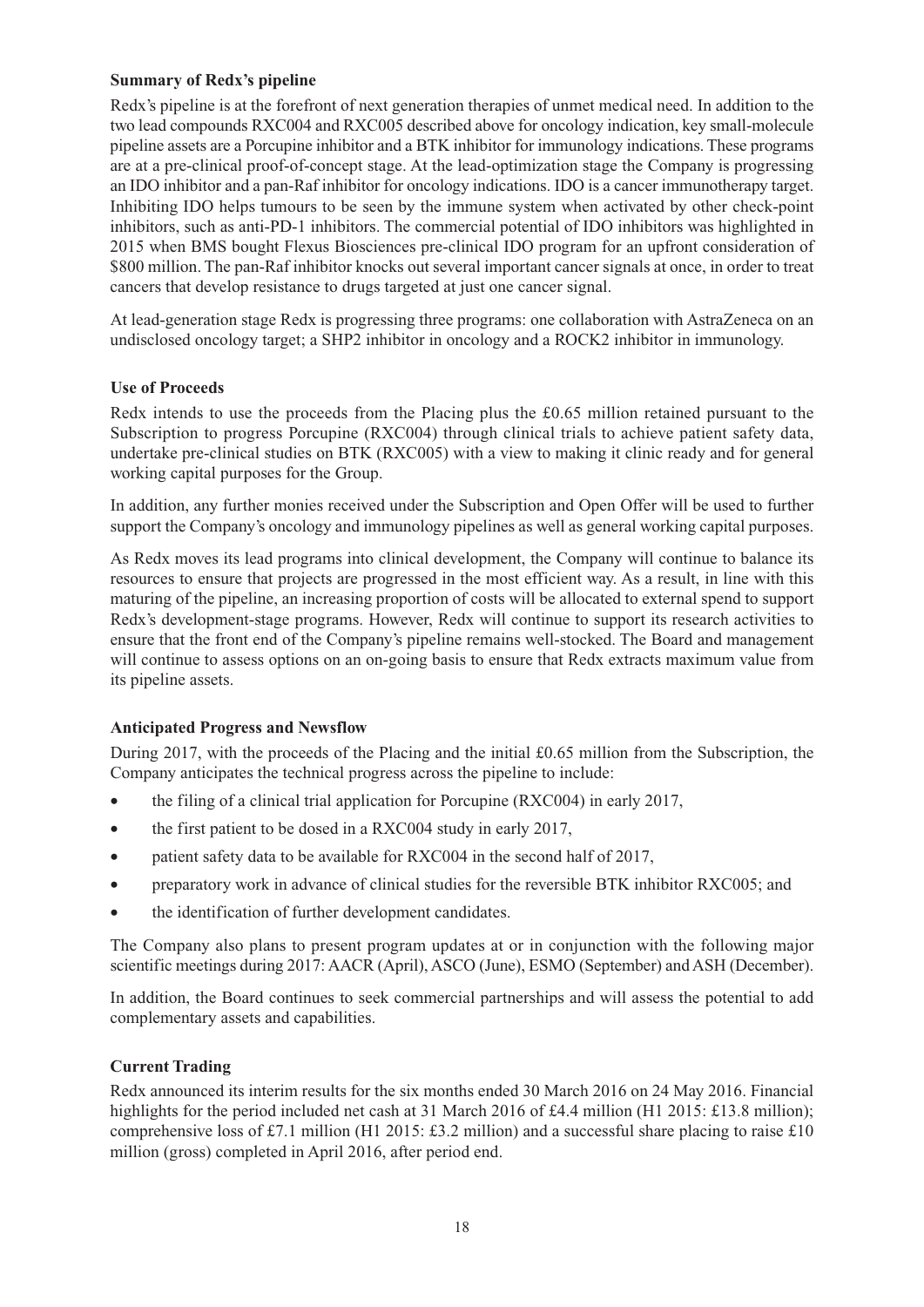Since the interim results in May 2016 the Company has made good progress with its key pipeline projects. The Company's lead cancer treatment, the Porcupine inhibitor RXC004, has the potential to become a potent therapy for a subset of biliary, gastric and pancreatic cancer patients. In September the Company announced that RXC004 also has a potentially crucial role in enhancing existing cancer immunotherapy treatments. Redx aims to initiate first-in-human clinical studies for RXC004 early 2017.

In October 2016, Redx announced that it had identified a drug development candidate for its reversible Bruton's tyrosine kinase inhibitor program. The compound, named RXC005, has the potential to treat the majority of patients suffering from chronic lymphocytic leukaemia, including those who become resistant to the increasingly used treatment ibrutinib. First-in-human clinical studies for RXC005 are expected to commence late 2017.

## **Details of the Transaction**

The Company has placed 5,999,999 Firm Placing Shares and, conditionally placed 13,166,668 Conditional Placing Shares through a Placing at 37.5 pence per Placing Share. In addition, 11,500,000 Subscription Shares have been conditionally subscribed for through a Subscription, at 37.5 pence per Subscription Share. Alongside the Placing and Subscription, the Company is making an Open Offer pursuant to which it may raise a further amount of up to £2.93 million (before expenses). The proposed issue price of 37.5 pence per Open Offer Share is the same price as the price at which New Shares are being issued pursuant to the Placing and Subscription, as the case may be. In addition, as part of the Subscription and pursuant to the Sharing Agreement, 575,000 Value Payment Shares will be issued to Lanstead at Second Admission.

## *Placing*

Cantor Fitzgerald and WG Partners, as agents for Redx, have placed the Firm Placing Shares and also conditionally placed the Conditional Placing Shares at the Issue Price with existing Shareholders and other institutional investors outside the United States, representing gross proceeds of £7.19 million. The Placing will comprise of 5,999,999 Firm Placing Shares and 13,166,668 Conditional Placing Shares. The Firm Placing Shares will be issued on a non-pre-emptive basis, utilising the existing Shareholder authorities put in place at the Company's general meeting held on 13 April 2016. The EIS Placing Shares will be issued to investors seeking to benefit from the tax advantage pursuant to the EIS legislation. The Company has obtained advance assurance from HM Revenue & Customs that the EIS Placing Shares will satisfy the requirements for tax relief under EIS.

The Placing of the Firm Placing Shares is conditional, *inter alia*, on the following:

- i. the Placing Agreement not being terminated prior to First Admission; and
- ii. First Admission having become effective on or before 8.00 a.m. on 15 February 2017 (or such later date and/or time as the Company, Cantor Fitzgerald and WG Partners may agree, being no later than 14 March 2017).

The Placing of the Conditional Placing Shares is conditional, *inter alia*, on the following:

- i. First Admission having become effective;
- ii. Resolutions 1 and 3 being passed at the General Meeting;
- iii. the Placing Agreement not being terminated prior to Second Admission and otherwise having become unconditional in all respects;
- iv. the Subscription having become unconditional subject only to Admission;
- v. Second Admission having become effective on or before 8 a.m. on 1 March 2017 (or such later date and/or time as the Company, Cantor Fitzgerald and WG Partners may agree not being later than 14 March 2017).

The Placing Shares will, when issued and fully paid, rank *pari passu* in all respects with the Ordinary Shares in issue at that time, including the right to receive all dividends and other distributions declared, made or paid after the date of Admission. The Placing Shares are not subject to clawback and are not part of the Open Offer. The Placing is not underwritten.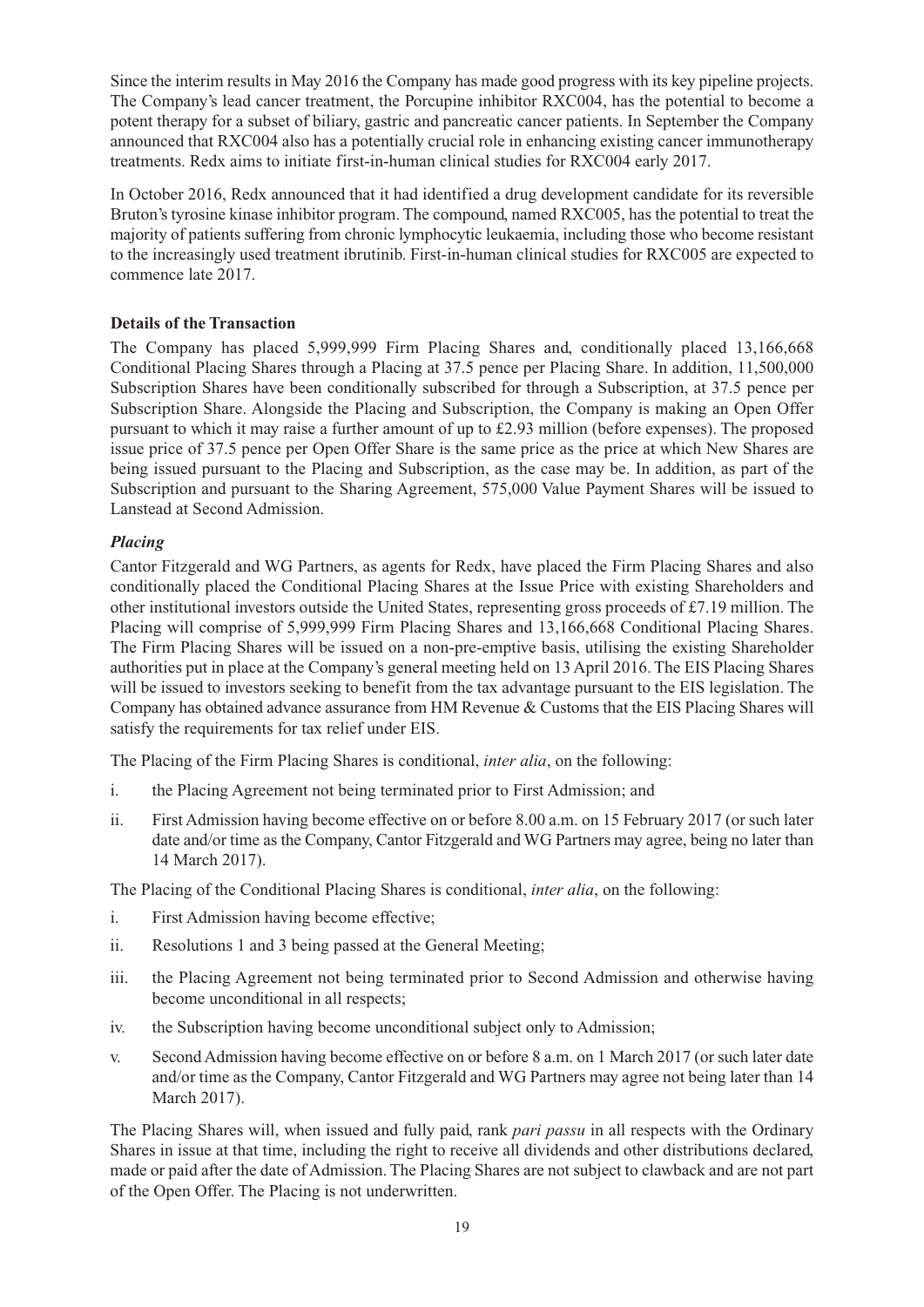A summary of the Placing Agreement is set out in paragraph 2 of Part V of this document.

## *Subscription and Sharing Agreement*

Pursuant to a Subscription Agreement with the Company, Lanstead has conditionally agreed to subscribe for 11,500,000 Subscription Shares at the Issue Price representing gross proceeds of £4,312,500. £646,875 of the Subscription proceeds (being 15 per cent. of the gross proceeds of the Subscription) will be retained by the Company and £3,665,625 (being 85 per cent. of the gross proceeds of the Subscription) will be pledged to Lanstead under a Sharing Agreement pursuant to which Lanstead will make monthly settlements (subject to adjustment upwards or downwards, as measured against a Benchmark Price of 50 pence per Ordinary Share) to the Company over 18 months, as more particularly detailed in paragraph 4 of Part V of this document. As a result of entering into the Sharing Agreement the aggregate amount received by the Company under the Subscription and the related Sharing Agreement may be more or less than £4,312,500, as further explained in paragraph 4 of Part V of this document.

In addition, the Company has also agreed to issue Lanstead 575,000 Value Payment Shares pursuant to the Sharing Agreement at Second Admission.

The Subscription and the Sharing Agreement are conditional, *inter alia*, on the following:

- i. Resolutions 1 and 3 being passed at the General Meeting;
- ii. the Subscription Agreement not being terminated prior to Second Admission and otherwise being unconditional in all respects;
- iii. Second Admission becoming effective on or before 8.00 a.m. on 1 March 2017.

The Subscription Shares and the Value Payment Shares will, when issued and fully paid, rank *pari passu* in all respects with the Ordinary Shares in issue at that time, including the right to receive all dividends and other distributions declared, made or paid after the date of Admission. The Subscription Shares and the Value Payment Shares are not subject to clawback and are not part of the Placing or the Open Offer. The Subscription is not underwritten.

Summaries of the terms of the Subscription Agreement and the related Sharing Agreement are set out in paragraphs 3 and 4, respectively, of Part V of this document.

## *Open Offer*

Subject to the fulfilment of the conditions set out below and in Part IV of the document, Qualifying Shareholders may subscribe for Open Offer Shares in proportion to their holding of Existing Ordinary Shares held on the Record Date. Shareholders subscribing for their full entitlement under the Open Offer may also request additional Open Offer Shares as an Excess Entitlement, up to the total number of Open Offer Shares available to Qualifying Shareholders under the Open Offer.

The Open Offer is conditional, *inter alia*, on the following:

- i. Resolutions 1 and 3 being passed at the General Meeting;
- ii. the Placing Agreement not being terminated prior to Second Admission and becoming and otherwise having become unconditional in all respects; and
- iii. First Admission having become effective and Second Admission becoming effective on or before 8.00 a.m. on 1 March 2017 (or such later date and/or time as the Company, Cantor Fitzgerald and WG Partners may agree, being no later than 14 March 2017).

## *Basic Entitlement*

On, and subject to the terms and conditions of the Open Offer, the Company invites Qualifying Shareholders to apply for their Basic Entitlement of Open Offer Shares at the Issue Price. Each Qualifying Shareholder's Basic Entitlement has been calculated on the following basis:

## **1 Open Offer Share for every 12 Existing Ordinary Shares held at the Record Date**

Basic Entitlements will be rounded down to the nearest whole number of Ordinary Shares.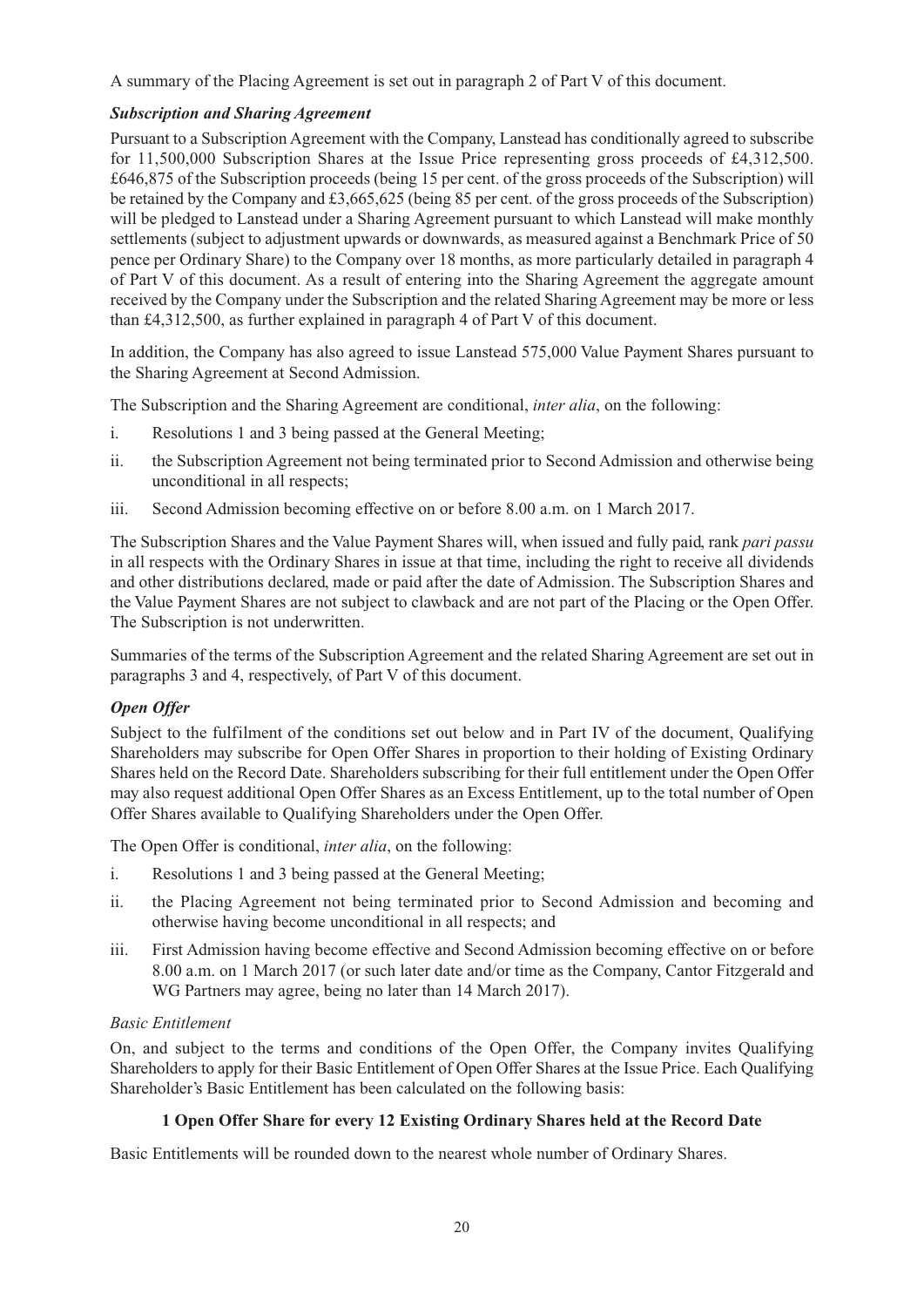## *Excess Entitlement*

Qualifying Shareholders are also invited to apply for additional Open Offer Shares (up to the total number of Open Offer Shares available to Qualifying Shareholders under the Open Offer) as an Excess Entitlement. Any Open Offer Shares not issued to a Qualifying Shareholder pursuant to their Basic Entitlement will be apportioned between those Qualifying Shareholders who have applied for an Excess Entitlement at the sole discretion of the Board, provided that no Qualifying Shareholder shall be required to subscribe for more Open Offer Shares than he or she has specified on the Application Form or through CREST.

Qualifying CREST Shareholder stock accounts will be credited as soon as possible after 8.00 a.m. on 13 February 2017 with Excess Entitlements equal to 10 times the total number of Existing Ordinary Shares held in such Qualifying CREST Shareholder's name as at the Record Date.

If however Qualifying CREST Shareholders wish to apply for more than 10 times the total number of Existing Ordinary Shares held in such Qualifying Shareholder's name as at the Record Date, the Qualifying CREST Shareholder should contact the Receiving Agent by telephone on the number stated on page 4 of this document who will arrange for the additional Excess Entitlements to be credited to the relevant CREST account of the Qualifying CREST Shareholder.

The Open Offer Shares will, when issued and fully paid, rank *pari passu* in all respects with the Ordinary Shares in issue at that time, including the right to receive all dividends and other distributions declared, made or paid after the date of Second Admission. The Open Offer is not underwritten.

**Qualifying Shareholders should note that the Open Offer is not a ''rights issue''. Invitations to apply under the Open Offer are not transferable unless to satisfy** *bona fide* **market claims. Qualifying non-CREST Shareholders should be aware that theApplication Form is not a negotiable document and cannot be traded. Qualifying Shareholders should also be aware that in the Open** Offer, unlike in a rights issue, any Open Offer Shares not applied for will not be sold in the market **nor will they be placed for the benefit of Qualifying Shareholders who do not apply for Open Offer Shares under the Open Offer.**

#### *Settlement and dealings*

Application has been made to the London Stock Exchange for the Firm Placing Shares to be admitted to trading on AIM ("First Admission"). It is expected that First Admission will become effective and that dealings in the Firm Placing Shares, will commence at 8.00 a.m. on 15 February 2017.

Application will be made to the London Stock Exchange for the Conditional Placing Shares, the Subscription Shares, the Value Payment Shares and the Open Offer Shares to be admitted to trading on AIM ("Second Admission"). It is expected that Second Admission will become effective and that dealings in the Conditional Placing Shares, the Subscription Shares, the Value Payment Shares and the Open Offer Shares will commence at 8.00 a.m. on 1 March 2017 (being the business day following the General Meeting).

## *Overseas Shareholders*

The Open Offer Shares have not been and are not intended to be registered or qualified for sale in any jurisdiction other than the United Kingdom. Accordingly, unless otherwise determined by the Company and effected by the Company in a lawful manner, the Application Form will not be sent to Shareholders with registered addresses in, or who are resident or located in the United States or another Restricted Jurisdiction since to do so would require compliance with the relevant securities laws of that jurisdiction. The Company reserves the right to treat as invalid any application or purported application for Open Offer Shares which appears to the Company or its agents or professional advisers to have been executed, effected or despatched in a manner which may involve a breach of the laws or regulations of any jurisdiction or if the Company or its agents or professional advisers believe that the same may violate applicable legal or regulatory requirements or if it provides an address for delivery of share certificates for Open Offer Shares, or in the case of a credit of Open Offer Shares in CREST, to a CREST member whose registered address would not be in the UK.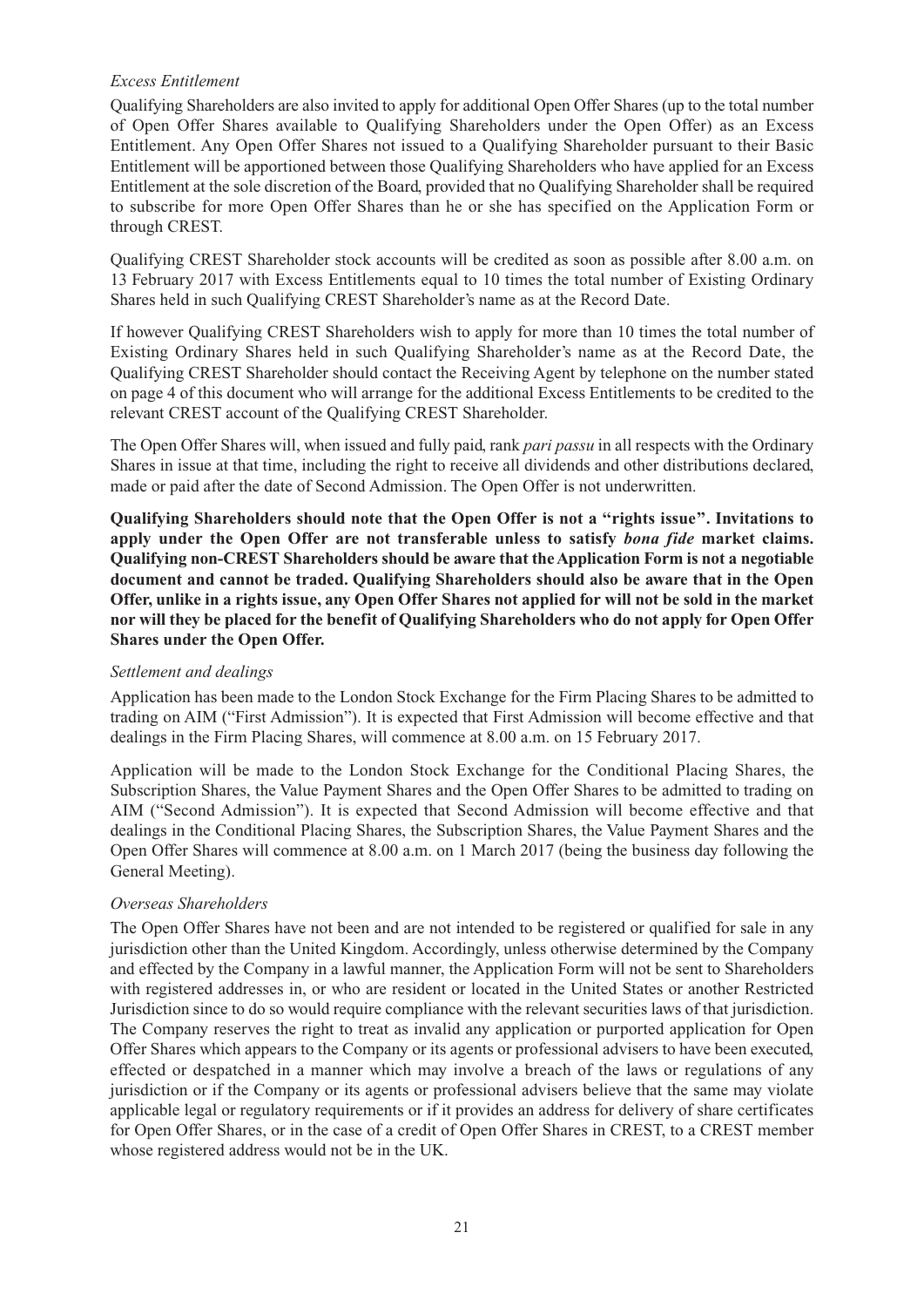Notwithstanding the foregoing and any other provision of this document or the Application Form, the Company reserves the right to permit any Qualifying Shareholder to apply for Open Offer Shares if the Company, in its sole and absolute discretion, is satisfied that the transaction in question is exempt from, or not subject to, the legislation or regulations giving rise to the restrictions in question.

Part IV of this document together with the accompanying Application Form, in the case of Qualifying non-CREST Shareholders, contains the terms and conditions of the Open Offer.

If a Qualifying Shareholder does not wish to apply for Open Offer Shares he should not complete or return the Application Form or send a USE message through CREST.

## *Qualifying non-CREST Shareholders*

If you are a Qualifying non-CREST Shareholder you will have received an Application Form, which accompanies this document and which gives details of your Basic Entitlement (as shown by the number of the Open Offer Shares allocated to you). If you wish to apply for Open Offer Shares under the Open Offer you should complete the accompanying Application Form in accordance with the procedure for application set out in paragraph 4 of Part IV of this document and on the Application Form itself. The completed Application Form, accompanied by full payment, should be returned by post to Equiniti Limited at Corporate Actions, Aspect House, Spencer Road, Lancing, West Sussex BN99 6DA so as to arrive as soon as possible and in any event no later than 11.00 a.m. on 27 February 2017.

#### *Qualifying CREST Shareholders*

Application will be made for the Open Offer Entitlements of Qualifying CREST Shareholders to be credited to stock accounts in CREST. It is expected that the Open Offer Entitlements will be credited to stock accounts in CREST on 13 February 2017. Applications through the CREST system may only be made by the Qualifying CREST Shareholder originally entitled or by a person entitled by virtue of a *bona fide* market claim. If you are a Qualifying CREST Shareholder, no Application Form is enclosed but you will receive credits to your appropriate stock account in CREST in respect of the Basic Entitlements to which you are entitled. You should refer to the procedure for application set out in paragraph 4 of Part IV of this document. The relevant CREST instruction must have settled by no later than 11.00 a.m. on 27 February 2017.

## **General Meeting**

You will find set out at the end of this document a notice convening the General Meeting to be held at the offices of Covington & Burling LLP, 265 Strand, London WC2R 1BH on 28 February 2017 at 10.00 a.m. where the following Resolutions will be proposed:

*Resolution 1* – An ordinary resolution to authorise the Directors to allot relevant securities for the purposes of section 551 of the Act provided that such power be limited to the allotment of the Conditional Placing Shares, the Subscription Shares, the Value Payment Shares and the Open Offer Shares up to an aggregate nominal amount of £330,498.31.

*Resolution 2* – An ordinary resolution to authorise the Directors to:

- allot shares in the Company and to grant rights to subscribe for or to convert any security into shares in the Company up to a maximum nominal amount of £442,492.62, which represents one third of the enlarged issued share capital of the Company immediately following Second Admission; and
- allot equity securities in connection with a rights issue in favour of (i) holders of ordinary shares in proportion to their respective holdings of ordinary shares; and (ii) to holders of other equity securities as required by the rights attached to those securities or as the Directors otherwise consider necessary up to a maximum nominal amount of £442,492.62, which represents one third of the enlarged issued share capital of the Company immediately following Second Admission.

*Resolution 3* – A special resolution to authorise the Directors to allot equity securities for cash, pursuant to the authority conferred on them by Resolution 1, and to dis-apply statutory pre-emption rights in respect of the allotment of such shares, as if section 561 of the Act did not apply to such allotment,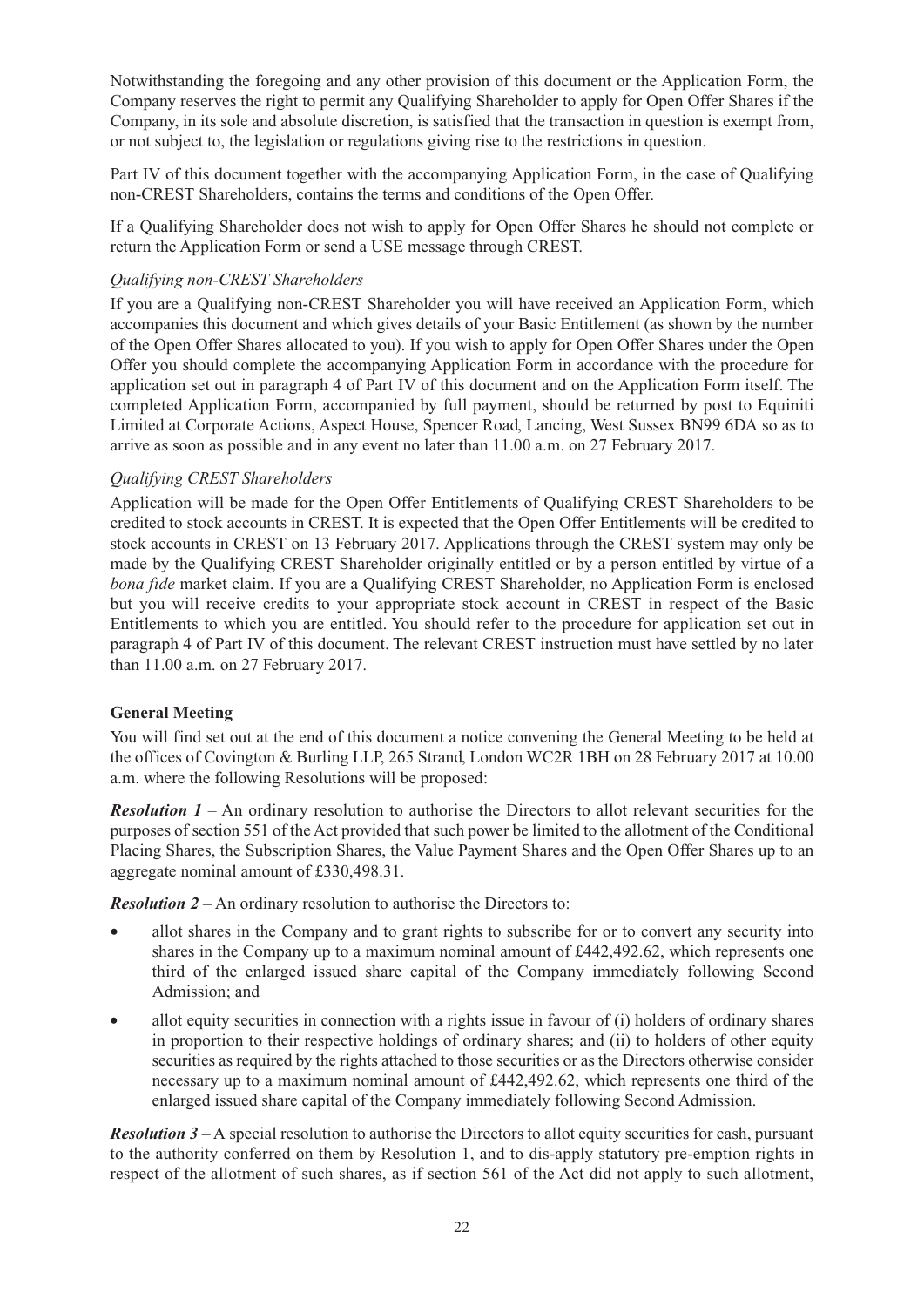provided that such power shall be limited to the allotment of the Conditional Placing Shares, the Subscription Shares, the Value Payment Shares and the Open Offer Shares up to an aggregate nominal amount of £330,498.31. This Resolution is conditional upon the passing of Resolution 1.

*Resolution 4* – A special resolution to authorise the Directors generally to allot and issue equity securities for cash, up to a maximum nominal amount of £265,495.57, which represents 20 per cent. of the enlarged issued share capital of the Company immediately following Second Admission. This Resolution is conditional upon the passing of Resolution 2.

The authorities and the powers described in Resolutions 1 to 4 above will (unless previously revoked or varied by the Company in general meeting) expire on the date 3 months from the passing of such Resolutions or at the conclusion of the next annual general meeting of the Company following the passing of the Resolutions, whichever occurs first. The authority and the power described in Resolutions 1 to 4 above are in addition to and in substitution of any like authority or power previously conferred on the Directors.

#### **Irrevocable commitments**

The Directors, who in aggregate hold 4,483,977 Existing Ordinary Shares, representing approximately 4.8 per cent. of the existing issued ordinary share capital of the Company, have irrevocably undertaken to vote in favour of the Resolutions at the General Meeting.

#### **Risk Factors and Additional Information**

The attention of Shareholders is drawn to the risk factors set out in Part II and the information contained in Parts IV and V of this document, which provide additional information on the Open Offer and the Company.

#### **Action to be taken**

## *In respect of the General Meeting*

A Form of Proxy for use at the General Meeting is enclosed with this document. Whether or not you intend to be present at the General Meeting, the Form of Proxy should be completed in accordance with the instructions printed thereon and returned to Equiniti Limited, Aspect House, Spencer Road, Lancing, West Sussex BN99 6DA through CREST as soon as possible, but in any event so as to be received by no later than 10.00 a.m. on 24 February 2017. The completion and return, of a Form of Proxy will not preclude you from attending the General Meeting and voting in person, if you so wish.

## *In respect of the Open Offer*

Qualifying non-CREST Shareholders wishing to apply for Open Offer Shares or the Excess Shares must complete the enclosed Application Form in accordance with the instructions set out in paragraph 4 of Part IV (*Terms and Conditions of the Open Offer*) of this document and on the accompanying Application Form and return it with the appropriate payment to Equiniti Limited, at Corporate Advice, Aspect House, Spencer Road, Lancing, West Sussex BN99 6DA, so as to arrive no later than 11.00 a.m. on 27 February 2017.

If you do not wish to apply for any Open Offer Shares under the Open Offer, you should not complete or return the Application Form. If you are a Qualifying CREST Shareholder, no Application Form will be sent to you. Qualifying CREST Shareholders will have Open Offer Entitlements and Excess CREST Open Offer Entitlements credited to their stock accounts in CREST.You should refer to the procedure for application set out in paragraph 4 of Part IV (*Terms and Conditions of the Open Offer*) of this document. The relevant CREST instructions must have settled in accordance with the instructions in paragraph 4 of Part IV of this document by no later than 11.00 a.m. on 27 February 2017.

Qualifying CREST Shareholders who are CREST sponsored members should refer to their CREST sponsors regarding the action to be taken in connection with this document and the Open Offer.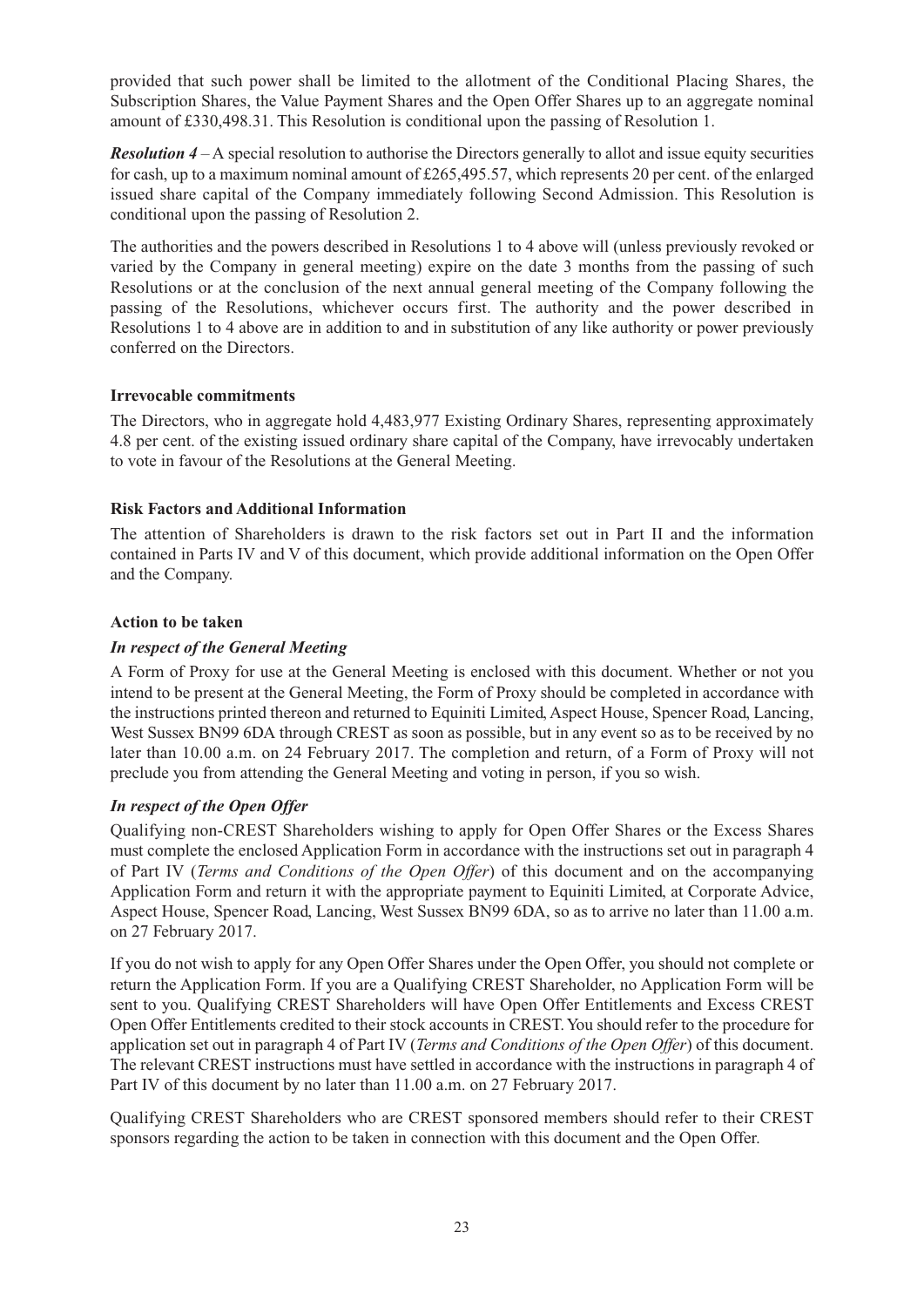## **Recommendation**

Your Directors consider that the Transaction and the authorities granted by the Resolutions are in the best interests of the Company and its Shareholders as a whole. Accordingly your Directors unanimously recommend that you vote in favour of the Resolutions as they intend to do in respect of their own shareholdings of 4,483,977 Ordinary Shares, representing approximately 4.8 per cent. of the Company's current issued share capital.

Yours faithfully

**Dr Frank Armstrong** *Chairman*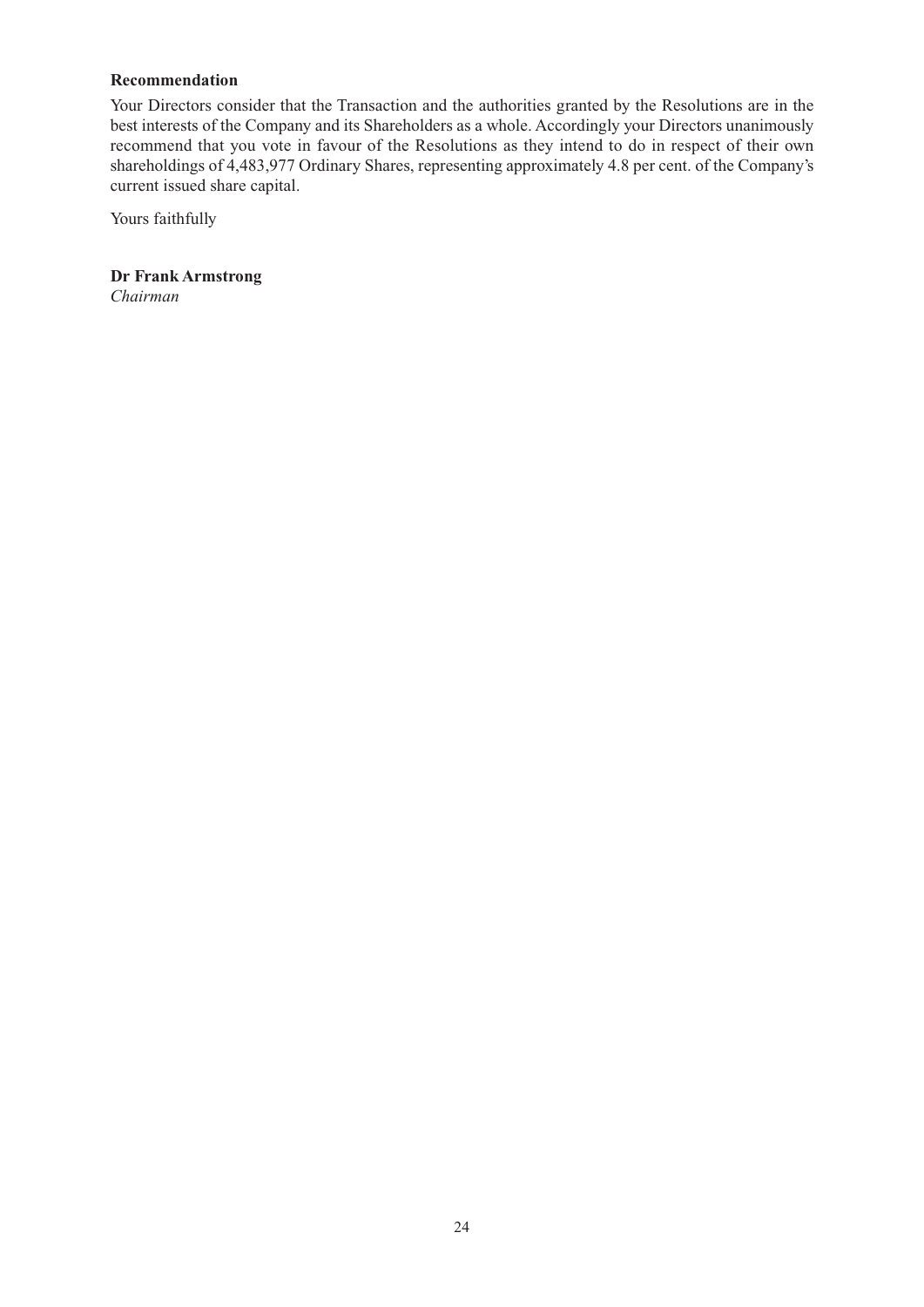#### **PART II**

#### **RISK FACTORS**

**Shareholders should be aware that an investment in the Company is highly speculative and involves a high degree of risk. Before making any investment decision, prospective investors should carefully consider all the information contained in this document including, in particular, the risk factors described below, which are not presented in any order of priority and may not be exhaustive.**

**The following risk factors are all those known by the Directors which are considered to be material in their opinion. Additional risks and uncertainties not currently known to the Directors, or that the Directors currently deem immaterial, may also have an adverse effect on the Group's business, financial condition and results of operations.**

**An investment in the Company may not be suitable for all recipients of this document. Qualifying Shareholders are advised to consult an independent financial adviser duly authorised under the FSMA who specialises in advising on the acquisition of shares and other securities before making a decision to invest.**

#### **General Risks**

An investment in the Company is only suitable for investors capable of evaluating the risks and merits of such investment and who have sufficient resources to bear any loss that may result from the investment. A prospective investor should consider with care whether an investment in the Company is suitable for them in the light of their personal circumstances and the financial resources available to them. The investment opportunity offered in this document may not be suitable for all recipients of this document. Investors are therefore strongly recommended to consult an investment adviser authorised under FSMA, or such other similar body in their jurisdiction, who specialises in advising on investments of this nature before making their decision to invest.

Investment in the Company should not be regarded as short term in nature. There can be no guarantee that any appreciation in the value of the Company's investments will occur or that the commercial objectives of the Company will be achieved. Investors may not get back the full amount initially invested.

The prices of shares and the income derived from them can go down as well as up. Past performance is not necessarily a guide to the future.

#### **Risks relating to the Group's Business**

#### *The Group faces significant competition from other biotechnology and pharmaceutical companies*

The biotechnology and pharmaceutical industries are very competitive. The Group's competitors include major multinational pharmaceutical companies, biotechnology companies and research institutions. Many of its competitors have substantially greater financial, technical and other resources, such as larger research and development staff. The Group's competitors may succeed in developing, acquiring or licensing drug product candidates that are more effective or less costly than any product candidate which the Group is currently developing or which it may develop and may have a material adverse impact on the Group.

## The Group may not be successful in its efforts to build a further pipeline of product candidates and *develop marketable products*

The Group is at a relatively early stage of development and may not be successful in its efforts to use and to build a pipeline of product candidates and develop approved or marketable products. Technical risk is present at each stage of the discovery and development process with challenges in both chemistry (including the ability to synthesize novel molecules) and biology (including the ability to produce candidate drugs with appropriate safety, efficacy and usability characteristics). Additionally, drug development is a highly regulated environment which itself presents technical risk through the need for study designs and data to be accepted by regulatory agencies. Furthermore, there can be no guarantee that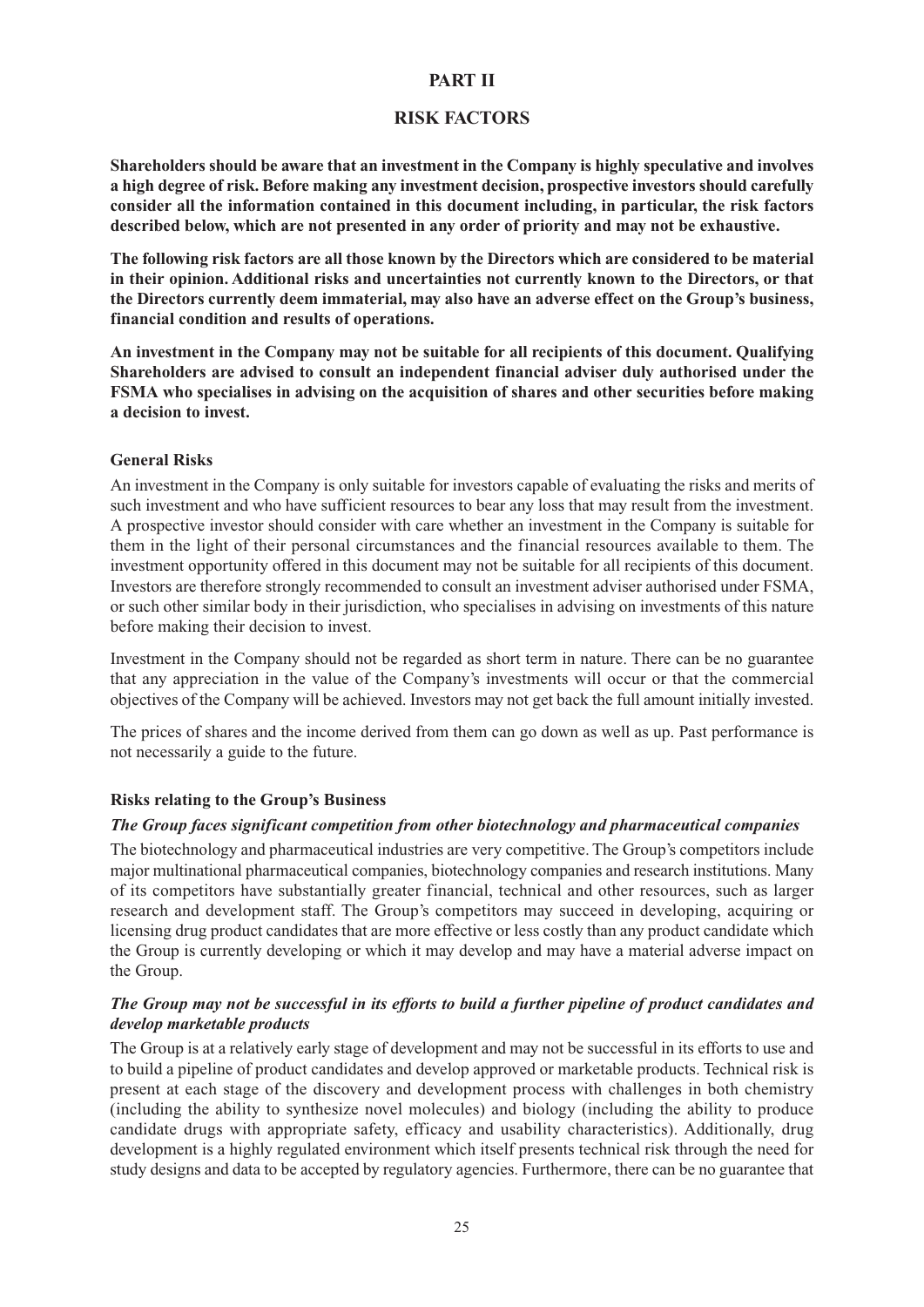the Group will be able to, or that it will be commercially advantageous for the Group to, develop its intellectual property through entering into licensing deals with emerging, mid size and large pharmaceutical companies.

## *Clinical trials*

We do not know whether any future clinical trials with any of our product candidates will be completed on schedule, or at all, or whether our ongoing or planned clinical trials will begin or progress on the time schedule we anticipate. The commencement of future clinical trials could be substantially delayed or prevented by several factors, including:

- delays or failures to raise additional funding:
- results of future meetings with the MHRA, EMA, FDA and/or other regulatory bodies;
- a limited number of, and competition for, suitable patients with particular types of cancer for enrollment in our clinical trials;
- delays or failures in obtaining regulatory approval to commence a clinical trial;
- delays or failures in obtaining sufficient clinical materials;
- delays or failures in obtaining approval from independent institutional review boards to conduct a clinical trial at prospective sites; or
- delays or failures in reaching acceptable clinical trial agreement terms or clinical trial protocols with prospective sites.

The completion of our clinical trials could be substantially delayed or prevented by several factors, including:

- delays or failures to raise additional funding;
- slower than expected rates of patient recruitment and enrollment;
- failure of patients to complete the clinical trial;
- delays or failures in reaching the number of events pre-specified in the trial design;
- the need to expand the clinical trial;
- delays or failures in obtaining sufficient clinical materials, including vosaroxin and any drugs to be tested in combination with vosaroxin;
- unforeseen safety issues;
- lack of efficacy during clinical trials;
- inability or unwillingness of patients or clinical investigators to follow our clinical trial protocols; and
- inability to monitor patients adequately during or after treatment.

Additionally, our clinical trials may be suspended or terminated at any time by the MHRA, other regulatory authorities, or ourselves. Any failure to complete or significant delay in completing clinical trials for our product candidates could harm our financial results and the commercial prospects for our product candidates.

#### *The Group's license partners may not be successful in their efforts to develop marketable products*

Revenue from licensing and collaboration deals is dependent on future progression of programs through development and into market. Once these programs transfer to a partner for progression, there is a risk that a licensing deal may not deliver all the indicated milestones and terms due to product failure or a partner de prioritising a product.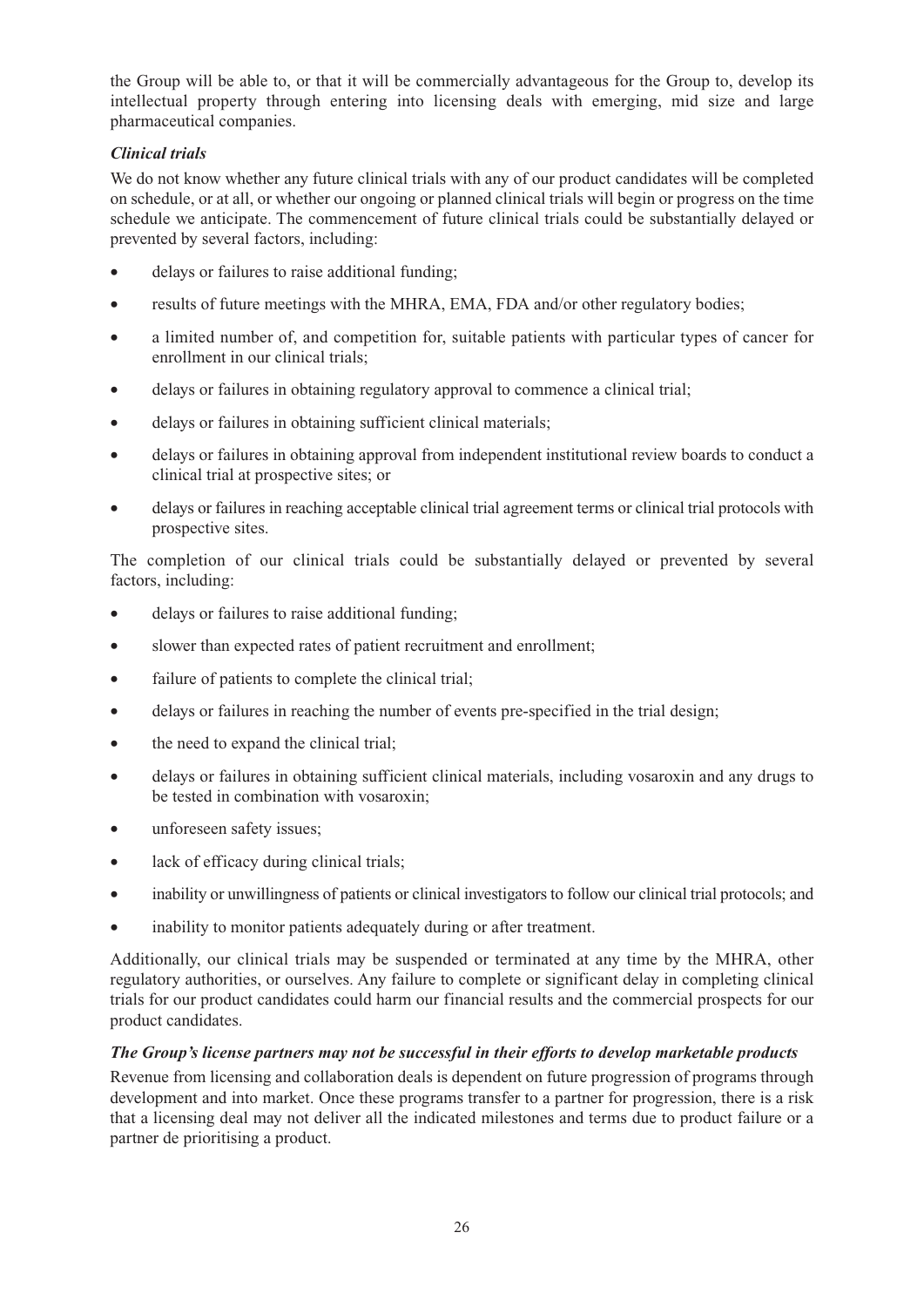## *Grants awarded to the Group include provisions for clawback*

The Grants have been made in accordance with standard terms and conditions for such RGF Grants, including provisions which may require, in certain circumstances, the Group to repay the Grants in part or in full ("Clawback"). These circumstances include: job creation targets not being met; a significant change in the scale or the nature of the project; or a change of ownership or control of the Group.

Under the terms of the Grants, there is a requirement for the Group to create and sustain an agreed average number of jobs over a fixed period from the date of Grant (the "Monitoring Period"), which if not complied with may result in Clawback at the end of the Monitoring Period. Under RGF2 the Monitoring Period ends on 31 March 2017, under RGF3 the Monitoring Period ends on 17 April 2019 and under RGF5 the Monitoring Period ends on 31 March 2020. The Group is not currently sustaining the required average number of jobs under the terms of the Grants. If BIS does demand Clawback at the end of the Monitoring Period for not sustaining the required number of jobs, the size of any Clawback will be calculated on the basis of a fixed amount per shortfall job (being £37,000 per shortfall job under RGF2, £47,475 per shortfall job under RGF3 and £57,297 per shortfall job under RGF5). In addition, should BIS determine the Group to be 'high risk' as to its financial sustainability or if there is total program failure during the Monitoring Period, it has the right to effect Clawback during the Monitoring Period itself. Any Clawback may have a material adverse effect on the Group's business. The Grants are also subject to the risk of Clawback if there is a change of ownership or control of the Company.

## *The Group has incurred losses since its inception and anticipates that it may continue to incur losses for the foreseeable future*

To date, the Group has no positive operating cash flow and its ultimate success will depend on the Board's ability to implement the Group's strategy, generate cash flow and access equity markets. Whilst the Board is optimistic about the Group's prospects, there is no certainty that anticipated outcomes and sustainable revenue streams will be achieved. The Group does not expect to generate any material income until its pipeline of programs are further progressed commercially and, in the meantime, the Group will continue to expend its cash reserves. There can be no assurance that the Group's proposed operations will be profitable or produce a reasonable return, if any, on investment.

## *Technological changes could overtake the candidates being developed by the Group*

The biotechnology and pharmaceutical industries are subject to rapid technological change which could affect the success of the Group's candidates or make them obsolete. Research and discoveries by others may result in medical insights or breakthroughs which render the Group's candidates less competitive or even obsolete before they generate revenue. The Group may be unable to successfully establish and protect their intellectual property which is significant to the Group's competitive position. The Group's success depends in part on its ability to obtain and maintain protection for its inventions and proprietary information, so that it can stop others from making, using or selling its inventions or proprietary rights. The Group owns a portfolio of patent applications and is the authorised licensee of other patents and patent applications.

In most jurisdictions, there is an 18 month statutory delay between the time of filing of a patent application and the time its contents are made public officially, and others may have filed patent applications for subject matter covered by the Group's pending patent applications without the Group being aware of those applications. Some of these may have been filed before the Group's own patent applications. Consequently, the Group's patent applications may be subject to the earlier rights of others and the Group's pending patent applications may not result in issued patents. Even if the Group obtains patents, they may not be valid or enforceable against others. Moreover, even if the Group receives patent protection for some or all of its candidates, those patents may not give the Group an advantage over competitors with similar candidates.

To develop and maintain its competitive position, the Group also relies on unpatented trade secrets and improvements, unpatented know how and continuing technological innovation, which it protects with security measures it considers to be reasonable, including confidentiality agreements with its collaborators, consultants and employees. The Group may not have adequate remedies if these agreements are breached. The Group's competitors may also independently develop any of this proprietary information.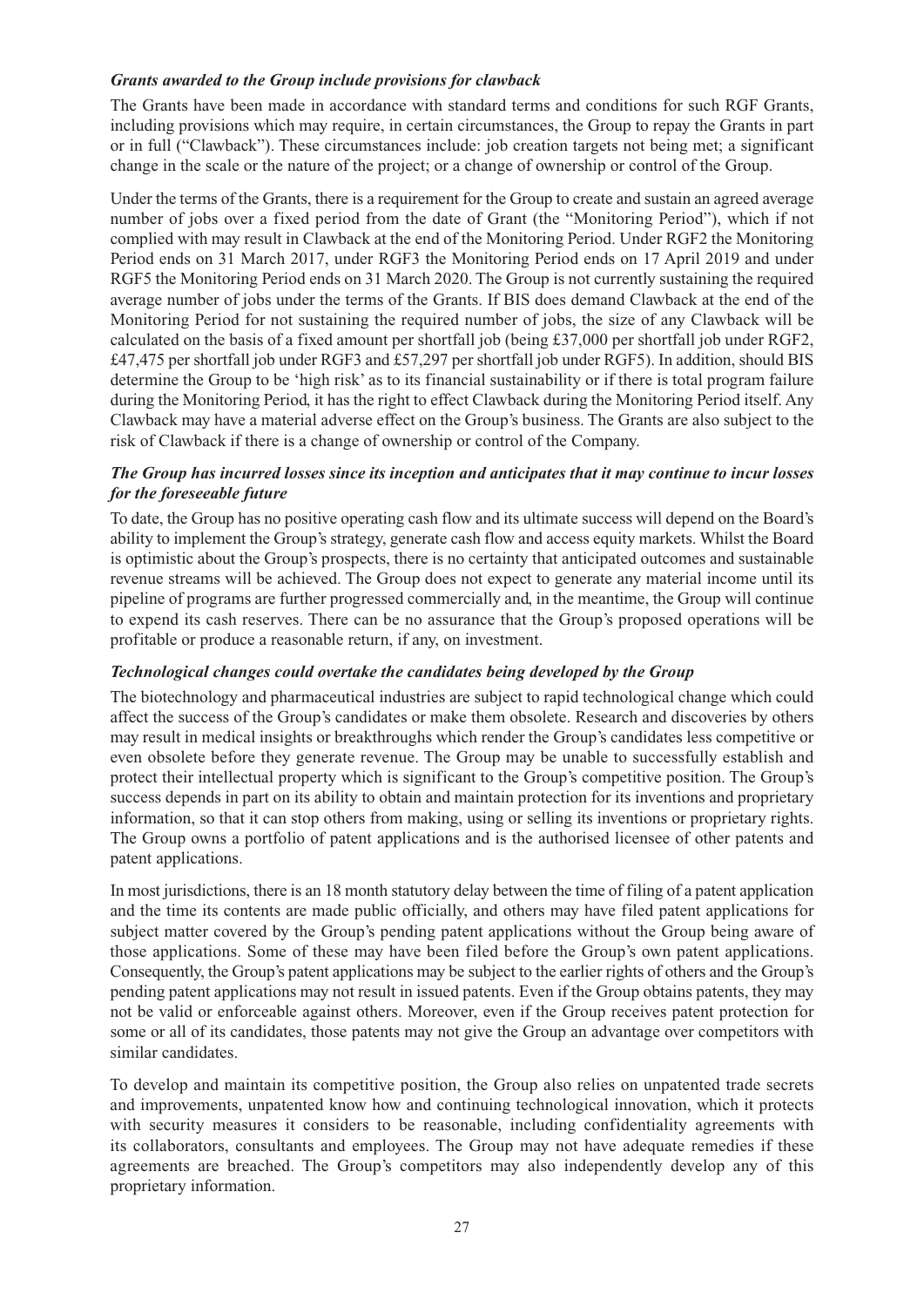If the Group fails to obtain adequate access to, or protection for, the intellectual property required to prosecute its strategy, the Group's competitors may be able to take advantage of the Group's research and development efforts. The Group's success will depend, in large part, on its ability to obtain and maintain patent or other proprietary protection for its technologies in general. Legal standards relating to patents covering pharmaceutical or biotechnological inventions and the scope of claims made under these patents are continuously evolving. The policy regarding the breadth of claims allowed in biotechnology and pharmaceutical patents is subject to changes in the case law as the law evolves. The Group's patent position is therefore highly uncertain and involves complex legal and factual issues.

## *The Group is dependent on technology and product development*

In order for the Group to be successful continued research and development of additional technologies and products will be required. There can be no assurance that any of the Group's targeted developments will be successful. The Group may encounter delays and incur additional development and production costs and expenses, over and above those expected by the Directors, in order to develop technologies and candidates suitable for partnering and licensing. If the Group's development program is curtailed due to any of the above issues, this may have an adverse material effect on the Group's business and revenues.

#### *Protection of intellectual property*

The Group's success and ability to compete effectively are in large part dependent upon exploitation of proprietary technologies and candidates that the Group has developed internally or has in licensed, the Group's ability to protect and enforce its intellectual property rights so as to preserve its exclusive rights in respect of its technologies and candidates, and its ability to preserve the confidentiality of its knowhow. The Group relies primarily on patent laws to protect its intellectual property rights.

There can be no assurance that patents pending or future patent applications will be issued, nor that the lack of any such patents will not have a material adverse effect on the Group's ability to develop and market its proposed candidates, or that, if issued, the Group would have the resources to protect any such issued patent from infringement. Also, no assurance can be given that the Group will develop technologies or candidates which are patentable or that patents will be sufficiently broad in their scope to provide protection for the Group's intellectual property rights against third parties. Nor can there be any assurance as to the ownership, validity or scope of any patents which have been, or may in the future be, issued to the Group or that claims with respect thereto would not be asserted by other parties. Furthermore, there are some areas of technology that are important for the Group's business which cannot be patented due to the existence of prior disclosures or rights.

To date, the Group has also relied on copyright, trademark and trade secret laws, as well as confidentiality procedures, non-compete and/or work for hire invention assignment agreements and licensing arrangements with its employees, consultants, contractors, customers and vendors, to establish and protect its rights to its technology and, to the best extent possible, control the access to and distribution of its technology, software, documentation and other proprietary information. Despite these precautions, it may be possible for a third party to copy or otherwise obtain and use its technology without authorisation. Once granted, a patent can be challenged both in the patent office and in the courts by third parties. Third parties can bring material and arguments which the patent office granting the patent may not have seen. Therefore, issued patents may be found by a court of law or by the patent office to be invalid or unenforceable or in need of further restriction.

#### *The Group may incur substantial costs as a result of disputes with a third party relating to the infringement of intellectual property*

If the Group's competitors file patent applications that claim technology also claimed by the Group, the Group may have to participate in interference or opposition proceedings to determine the ownership and validity of the invention. An adverse outcome could subject the Group to significant liabilities and require the Group either to cease using a technology or to pay licence fees. The Group could incur substantial costs in any litigation or other proceedings relating to patent rights, even if it is resolved in the Group's favour. Some of the Group's competitors may be able to sustain the costs of complex litigation more effectively or for a longer time than the Group can because of their substantially greater resources. In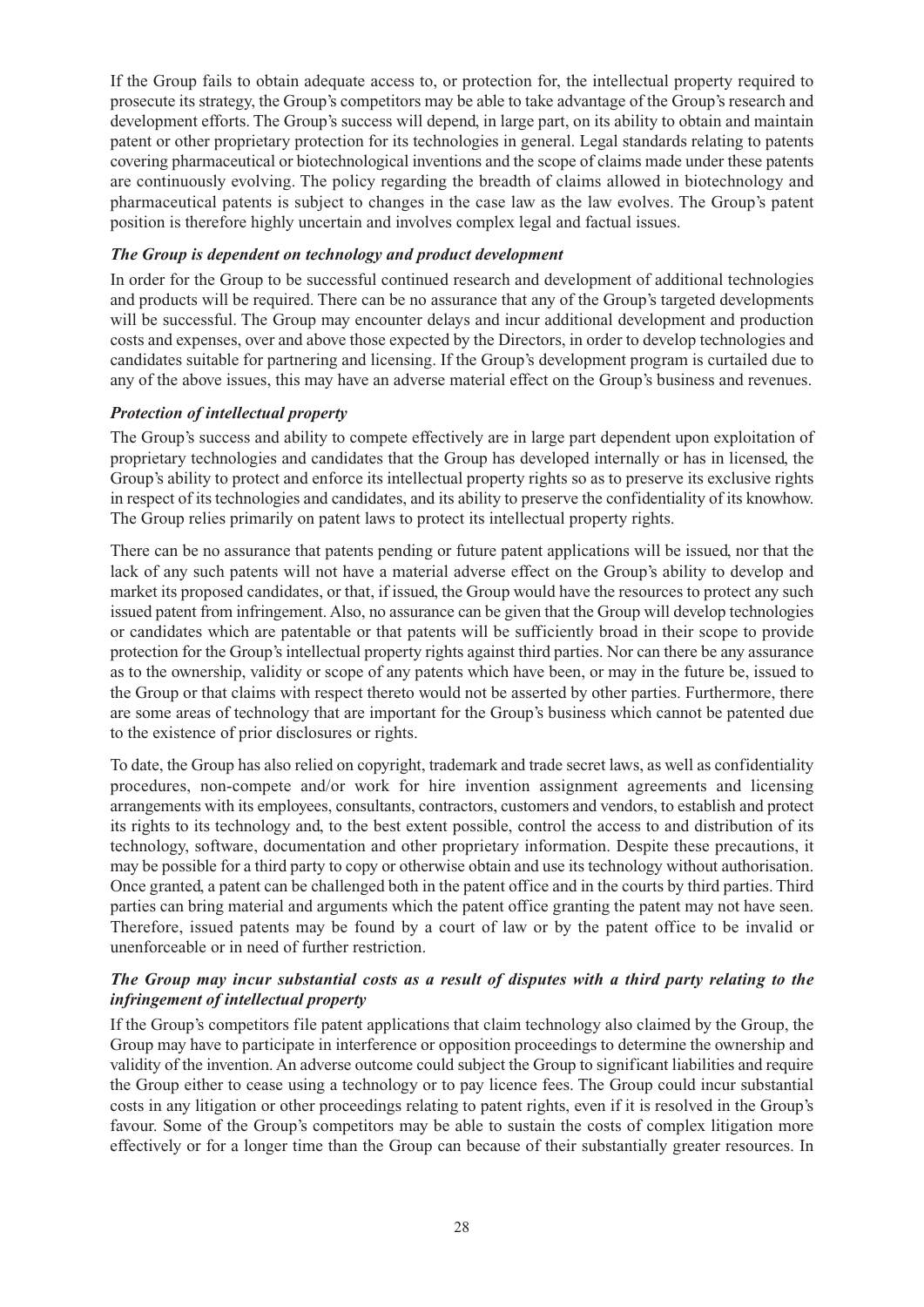addition, uncertainties relating to any patent, pending patent or other intellectual property litigation could have a material adverse effect on the Group's ability to market a product, enter into collaborations in respect of the affected candidates, or raise additional funds.

Policing unauthorised use of the Group's patented technologies and candidates is difficult and expensive. There can be no assurance that the steps the Group takes will prevent misappropriation of, or prevent an unauthorised third party from obtaining or using, the technologies and candidates the Group relies on. In addition, effective protection may be unavailable or limited in some jurisdictions. Any misappropriation of the Group's proprietary technology, candidates and intellectual property could have a negative impact on the Group's business and its operating results. Litigation may be necessary in the future to enforce or protect the Group's rights or to determine the validity or scope of the proprietary rights of others. Litigation could cause the Group to incur substantial costs and divert resources and management attention away from its daily business and there can be no guarantees as to the outcome of any such litigation.

## *Dependence on key executives and personnel*

The Group's future development and prospects depend to a significant degree on the experience, performance and continued service of its senior management team including the Directors. The Group has invested in its management team at all levels. The Directors also believe that the senior management team is appropriately structured for the Group's size and is not overly dependent upon any particular individual. The Group has entered into contractual arrangements with these individuals with the aim of securing the services of each of them. Retention of these services or the identification of suitable replacements, however, cannot be guaranteed. The loss of the services of any of the Directors or other members of the senior management team and the costs of recruiting replacements may have a material adverse effect on the Group and its commercial and financial performance and reduce the value of an investment in the Ordinary Shares.

## *Ability to recruit and retain skilled personnel*

The ability to continue to attract and retain employees with the appropriate expertise and skills cannot be guaranteed. Finding and hiring any additional personnel and replacements could be costly and might require the Group to grant significant equity awards or other incentive compensation, which could adversely impact its financial results, and there can be no assurance that the Group will have sufficient financial resources. Effective product development and innovation, upon which the Group's success is dependent, is in turn dependent upon attracting and retaining talented technical, scientific and marketing personnel, who represent a significant asset and serve as the source of the Group's technological and product innovations.

## *The Group may be unable to secure adequate insurance at an acceptable cost*

The Group's business exposes it to potential product liability and professional indemnity and other risks which are inherent in the research, development, production and supply of its candidates. No assurance can be made that product liability or any future necessary insurance cover will be available to the Group at an acceptable cost, if at all, or that, if there is any claim, the level of the insurance the Group carries now or in the future will be adequate or that a product liability, professional indemnity or other claim would not materially and adversely affect the Group's business. In addition, it may be necessary for the Group to secure certain levels of insurance as a condition to the conduct of clinical trials. In the event of any claim, the Group's insurance coverage may not be adequate.

## *The Group's counterparties may become insolvent*

There is a risk that parties with whom the Group trades or has other business relationships (including partners, customers, suppliers, subcontractors and other parties) may become insolvent. This may be as a result of general economic conditions or factors specific to that company. In the event that a party with whom the Group trades becomes insolvent, this could have an adverse impact on the revenues and profitability of the Group.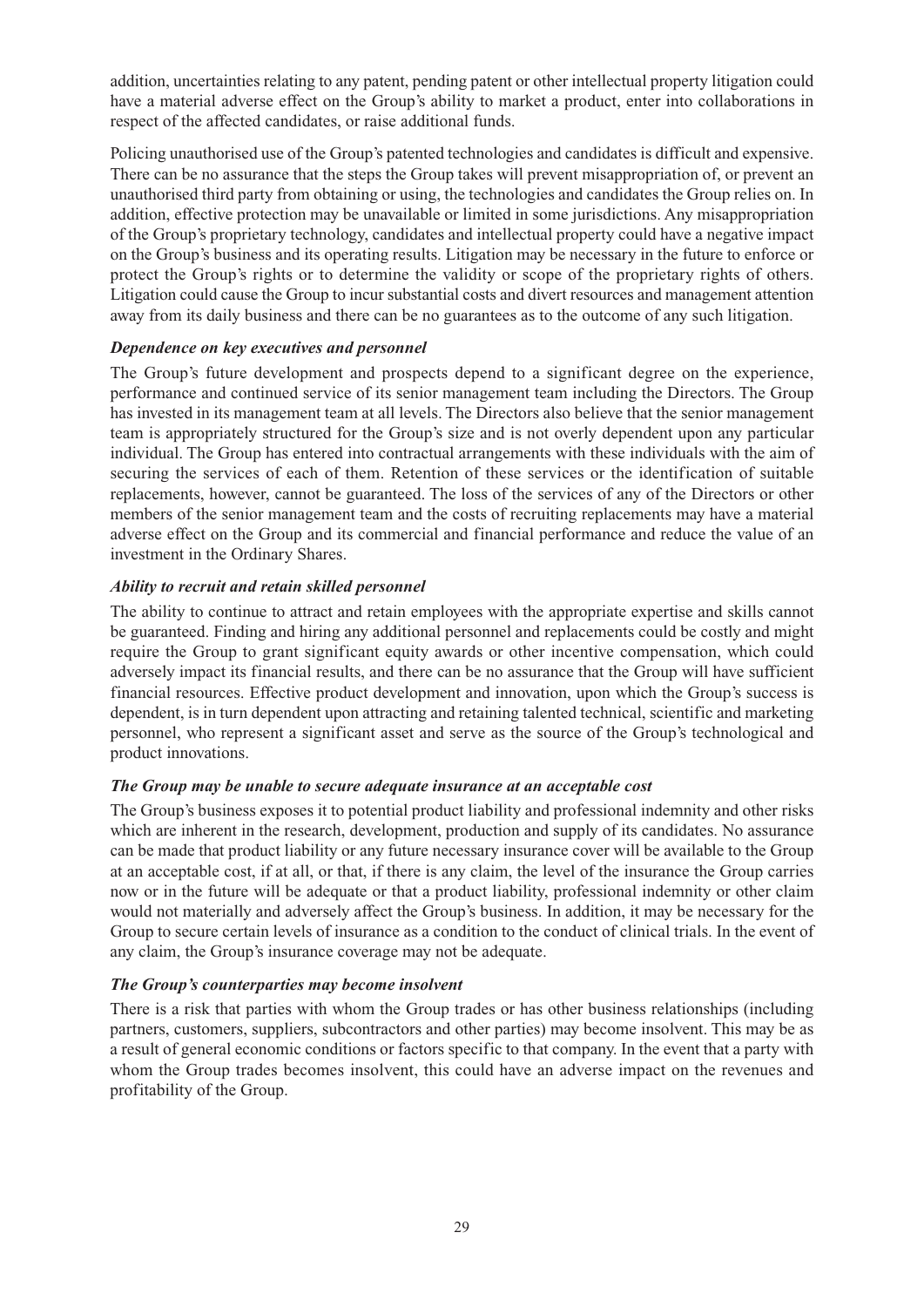#### *The use of hazardous materials may subject the Group to additional compliance costs and/or liability in the event of a hazardous waste spill or other accident*

The Group is, or may become, subject to UK, European and US environmental laws and regulations governing the use, storage, handling and disposal of hazardous materials and other waste products. Despite its precautions for handling and disposing of these materials, the Group cannot eliminate the risk of accidental contamination or injury. In the event of a hazardous waste spill or other accident, the Group could be liable for damages, penalties or other forms of censure. If the Group fails to comply with any laws or regulations, or if an accident occurs, the Group may have to pay significant penalties and may be held liable for any damages that result. This liability could exceed the Group's financial resources and could harm its reputation. The Group may also have to incur significant additional costs to comply with current or future environmental laws and regulations.

The Group's failure to comply with any government regulation applicable to its laboratory and the materials used in its laboratory may adversely affect its ability to develop, produce, market or partner any candidates it may develop.

#### *General legal and regulatory issues*

The Group's operations are subject to laws, regulatory approvals and certain governmental directives, recommendations and guidelines relating to, *inter alia*, product health claims, occupational safety, laboratory practice, the use and handling of hazardous materials, prevention of illness and injury, environmental protection and human nutritional studies. There can be no assurance that future legislation will not impose further government regulation, which may adversely affect the business or financial condition of the Group.

#### *Tax risk*

Any change in the Group's tax status or in taxation legislation in the UK or in other territories could affect the Group's ability to provide returns to Shareholders. Statements in this document concerning the taxation of investors in shares are based on current law and practice, which is subject to change. The taxation of an investment in the Group depends on the individual circumstances of investors.

The nature and amount of tax which members of the Group expect to pay and the reliefs expected to be available to any member of the Group are each dependent upon a number of assumptions, any one of which may change and which would, if so changed, affect the nature and amount of tax payable and reliefs available. In particular, the nature and amount of tax payable is dependent on the availability of relief under tax treaties and is subject to changes to the tax laws or practice in any of the jurisdictions affecting the Group. Any limitation in the availability of relief under these treaties, any change in the terms of any such treaty or any changes in tax law, interpretation or practice could increase the amount of tax payable by the Group.

## *The Group's business is subject to operating risks*

The functionalisation process is potentially exposed to the risks of fire, breakdown or failure of equipment, power supply or processes, performance below expected levels of output or efficiency, obsolescence, sabotage, labour disputes, lock-outs, potential unavailability of services of its external contractors, natural disasters, industrial accidents and the need to comply with the directives of relevant government authorities. The occurrence of any of these risks could significantly adversely impact the Group's operating results.

#### *Requirement for further investment*

The Group may require funds for expansion. There can be no guarantee that the necessary funds will be available when required or on acceptable terms. If, for whatever reason, the Group is unable to obtain additional funding, it may need to cut back its growth plans or retrench its operations. If this situation was to arise, it would be likely to have an adverse impact on the Group's business, its development, financial condition, operating results or prospects and share price. If the Group fails to generate sufficient cash through the sale of its products, it may need to raise additional capital in the future, whether from equity or debt sources, to fund expansion, development and/or the ongoing operating costs of the Group. If the Group is unable to obtain this financing on terms acceptable to it then it may be forced to curtail its planned development.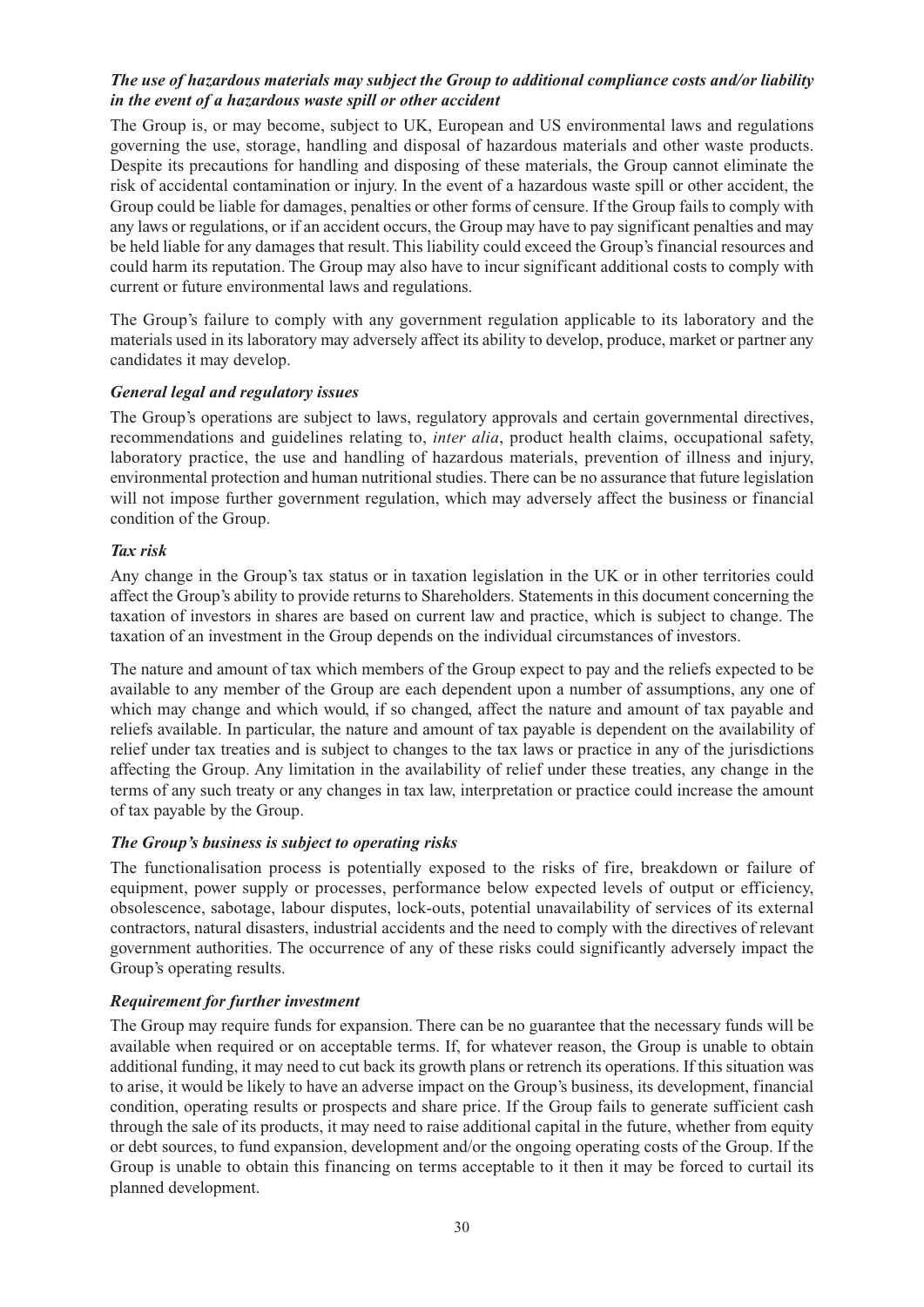If additional funds are raised through the issue of new equity or equity-linked securities of the Company other than on a pre-emptive basis to then existing shareholders, the percentage ownership of such shareholders may be substantially diluted.

## *Health and safety and environmental issues ("HSE")*

The Group's operations are, and will remain, subject to HSE requirements in the jurisdictions in which the Group conducts its business. Such HSE laws and regulations govern, among other matters, air emissions, wastewater discharges, solid and hazardous waste management and the use, composition, handling, distribution and transportation of hazardous materials. The cost of compliance with these requirements is expected to increase. Although the Directors believe that the Group's procedures comply with applicable regulations, any failure to comply with HSE laws and regulations could result in the Group incurring costs and/or liabilities, including as a result of regulatory enforcement, personal injury, property damage and claims and litigation resulting from such events, which could adversely affect the Group's results of operations and financial condition. Accidents or mishandling involving hazardous substances could cause severe or critical damage or injury to property and human health. Such an event could result in civil lawsuits and/or regulator enforcement proceedings, both of which could lead to significant liabilities. Any damage to persons, equipment or property or other disruption of the Group's business could result in significant additional costs to replace, repair and insure the Group's assets, which could negatively affect the Group's business, prospects, operating results and financial condition. The Group cannot predict the impact of new or changed HSE laws or regulations or other concerns or changes in the ways that such laws or regulations are administered, interpreted or enforced.

To the extent that any of the requirements impose substantial costs or constrain the Group's ability to expand or change its processes, the Group's business, prospects, operating results and financial condition may suffer as a result.

#### *Uninsured liabilities*

The Group may be subject to substantial liability claims due to the technical nature of its business and products or for acts or omissions of its sales representatives, agents or distributors. The Group can give no assurance that the proceeds of insurance applicable to covered risks will be adequate to cover expenses relating to losses or liabilities. Accordingly, the Group may suffer material losses from uninsurable or uninsured risks or insufficient insurance coverage.

#### *Disaster recovery*

The Group depends on the performance, reliability and availability of its plant, equipment and information technology systems. Any damage to, or failure of, its equipment and/or systems could result in disruptions to the Group's operations. The Group's disaster recovery plans (which are currently in place for financial systems and are in contract negotiations for other IT systems) may not adequately address every potential event and its insurance policies may not cover any loss in full or in part (including losses resulting from business interruptions) or damage that it suffers fully or at all, which could have a material adverse effect on the Group's business, financial position or prospects.

#### *Internal controls*

Future growth and prospects for the Company will depend on its management's ability to manage the business of the Group and to continue to expand and improve operational, financial and management information and quality control systems on a timely basis, whilst at the same time maintaining effective cost controls. Any failure to expand and improve operational, financial and management information and quality control systems in line with the Group's growth could have a material adverse effect on the Group's business, financial condition and results of operations.

#### *Lanstead Sharing Agreement*

The Company has entered into the Subscription Agreement and Sharing Agreement with Lanstead, details of which are set out in paragraphs 3 and 4, respectively, of Part V of this document. The Subscription is conditional, amongst other things, on the approval by Shareholders of Resolutions 1 and 3 at the General Meeting. Conditional on the passing of Resolutions 1 and 3 to be put to Shareholders at the General Meeting, £646,875 of the Subscription proceeds (being 15 per cent. of the gross proceeds of the Subscription) will be retained by the Company at Second Admission and £3,665,625 (being 85 per cent.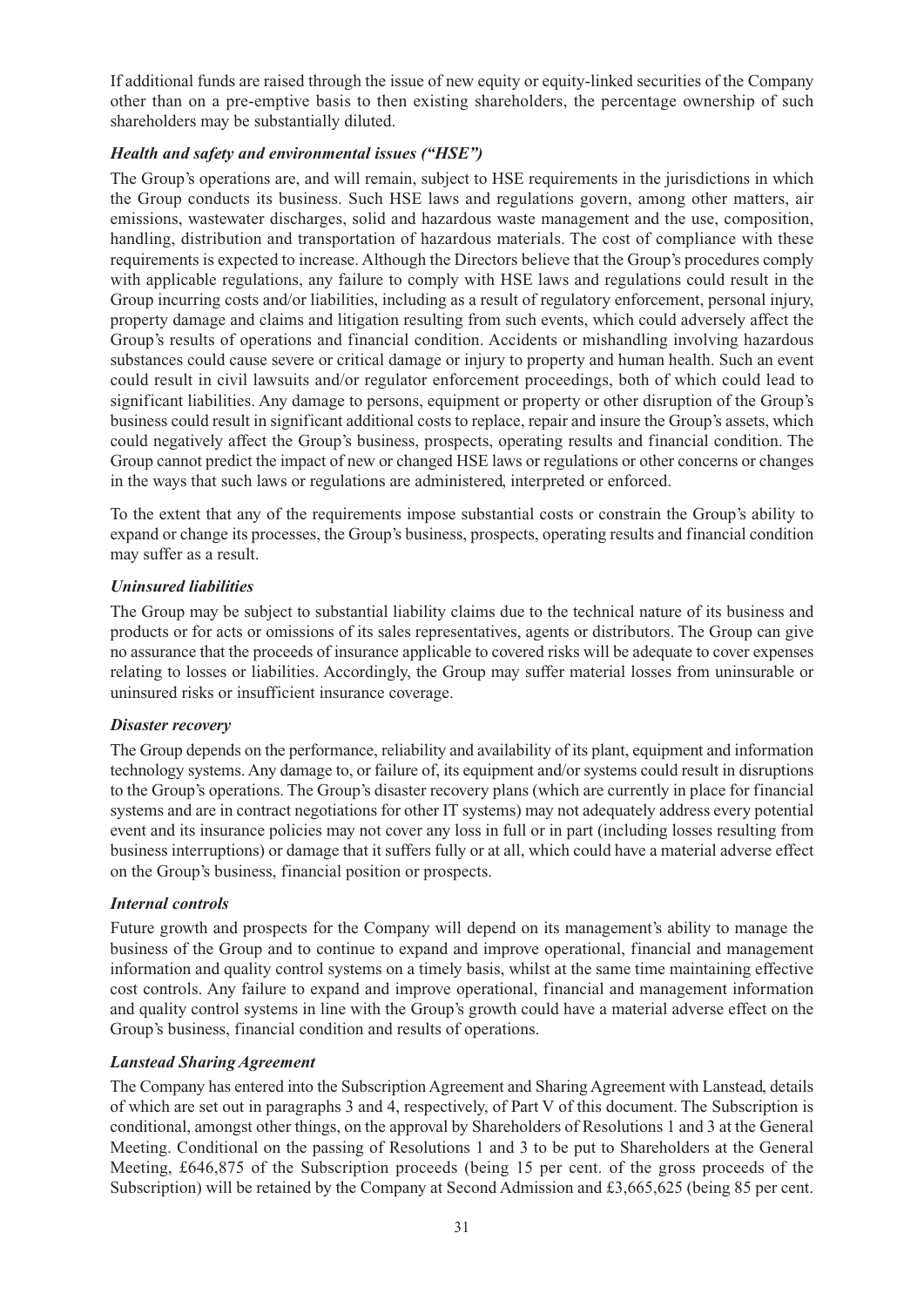of the gross proceeds of the Subscription) will be pledged to Lanstead under a Sharing Agreement pursuant to which Lanstead will make monthly settlements (subject to adjustment upwards or downwards, as measured against a Benchmark Price of 50 pence per Ordinary Share) to the Company over 18 months. As a result of entering into the Sharing Agreement the aggregate amount received by the Company under the Subscription and the related Sharing Agreement may be more or less than £4.31 million, as further explained below. If the Measured Price, calculated as the average volume weighted share price of the Company's Ordinary Shares over an agreed period prior to the monthly settlement date, exceeds the Benchmark Price, the Company will receive more than 100 per cent. of that monthly settlement due, on a *pro rata* basis according to the excess of the Measured Price over the Benchmark Price. There is no upper limit placed on the additional proceeds receivable by the Company as part of the monthly settlements and the amount available in subsequent months is not affected. Should the Measured Price be below the Benchmark Price, the Company will receive less than 100 per cent. of the monthly settlement calculated on a *pro rata* basis and the Company will not be entitled to receive the shortfall at any later date. For example, if on a monthly settlement date the calculated Measured Price exceeds the Benchmark Price by 10 per cent., the settlement on that monthly settlement date will be approximately 110 per cent. of the amount due from Lanstead on that date. If on the monthly settlement date the calculated Measured Price is below the Benchmark Price by 10 per cent., the settlement on the monthly settlement date will be approximately 90 per cent. of the amount due on that date. Each settlement as so calculated will be in final settlement of Lanstead's obligation on that settlement date. It should be noted that if in any given month a fall in the Measured Price results in a negative amount being owed to the Company by Lanstead, the Company will not receive any payment in respect of that month, and the negative amount will be rolled forward and deducted from the following monthly settlement. In the limited circumstances where the Company has executed or completed a reverse takeover by way of offer or scheme of arrangement or is subject to a bankruptcy event, the Company will become liable to make a cash payment to Lanstead in respect of any such negative amount following the final monthly settlement. Therefore, as a result of entering into the Sharing Agreement the aggregate amount received by the Company under the Subscription and the related Sharing Agreement may be more or less than £4,312,500.

#### *Risks relating to the Transaction*

#### *Investment in AIM Securities*

An investment in shares traded on AIM may be less liquid and is perceived to involve a higher degree of risk than an investment in a company whose shares are listed on the Official List. Prospective investors should be aware that the value of the Ordinary Shares may go down as well as up and that the market price of the Ordinary Shares may not reflect the underlying value of the Group. Investors may therefore realise less than, or lose all of, their investment.

#### *AIM Rules*

The AIM Rules are less onerous than those of the Official List. Neither the FCA nor the London Stock Exchange has examined or approved the contents of this document. Shareholders and prospective investors (as appropriate) should be aware of the risks of investing in AIM quoted shares and should make the decision to invest only after careful consideration and, if appropriate, consultation with an independent financial adviser.

#### *Dilution of ownership of Ordinary Shares*

Shareholders'(who are not Placees or the Subscriber) proportionate ownership and voting interest in the Company will be reduced pursuant to the Placing and the Subscription. In addition, to the extent that Shareholders do not take up the offer of Open Offer Shares under the Open Offer, their proportionate ownership and voting interest in the Company will be further reduced and the percentage that their shareholdings represent of the ordinary share capital of the Company will, following Second Admission, be reduced accordingly. Subject to certain exceptions, Shareholders with registered addresses in, or who are resident or located in the United States and other Restricted Jurisdictions will not be able to participate in the Open Offer.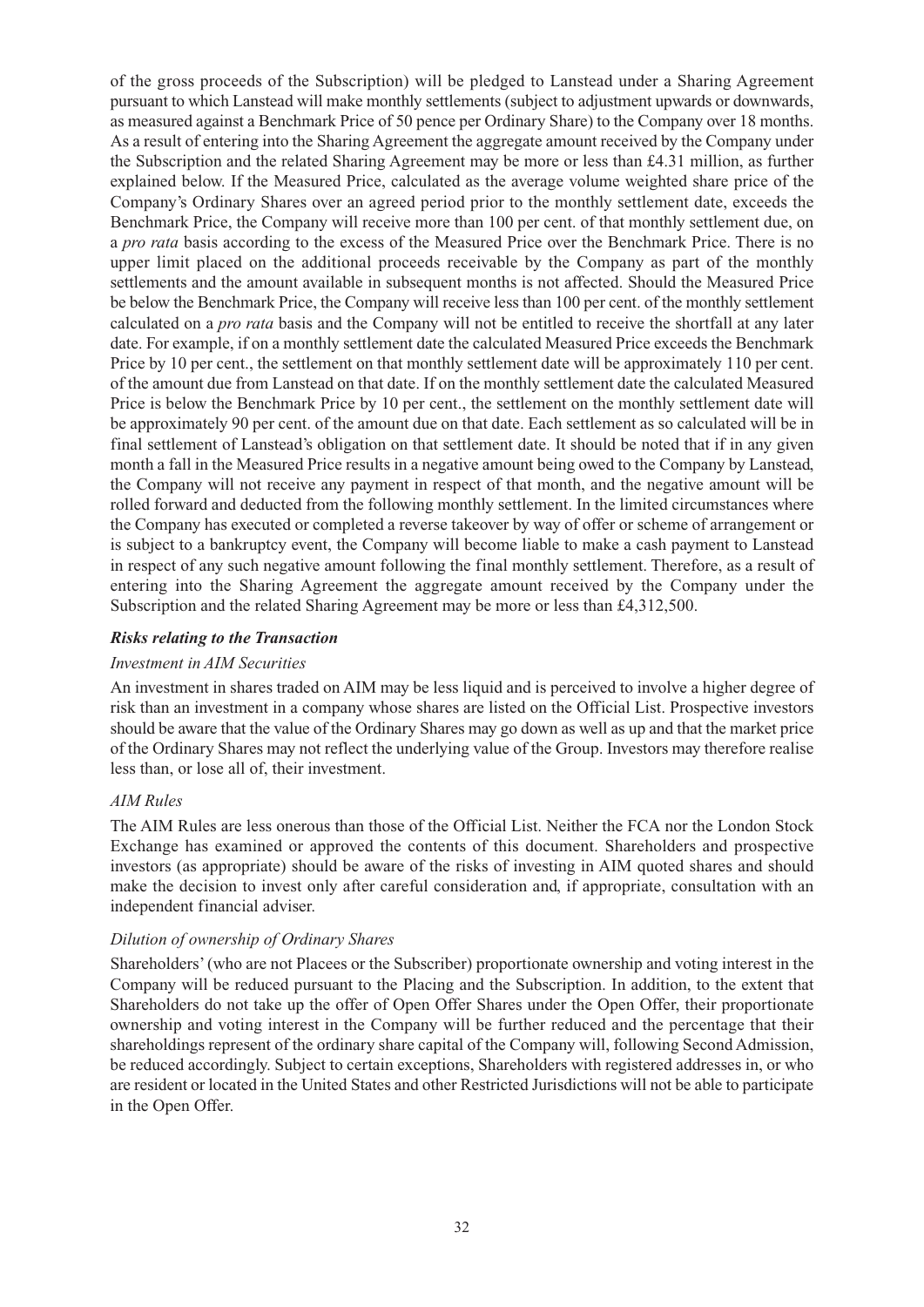## *Volatility of share price*

The trading price of the Ordinary Shares may be subject to wide fluctuations in response to a number of events and factors, such as variations in operating results, announcements of innovations or new services by the Group or its competitors, changes in financial estimates and recommendations by securities analysts, the share price performance of other companies that investors may deem comparable to the Group, news reports relating to trends in the Group's markets, large purchases or sales of Ordinary Shares, liquidity (or absence of liquidity) in the Ordinary Shares, currency fluctuations, legislative or regulatory changes and general economic conditions. These fluctuations may adversely affect the trading price of the Ordinary Shares, regardless of the Group's performance.

The following factors, in addition to other risks described in this document, may have a significant effect on the market price of the Ordinary Shares:

- variations in operating results;
- actual or anticipated changes in the estimates of operating results or changes in stock market analyst recommendations regarding the Ordinary Shares, other comparable companies or the industry generally;
- macro-economic conditions in the countries in which the Group may do business;
- foreign currency exchange fluctuations and the denominations in which the Group may conduct business and holds cash reserves;
- market conditions in the industry, the industries of customers and the economy as a whole;
- actual or expected changes in the Group's growth rates or competitors' growth rates;
- changes in the market valuation of similar companies;
- trading volume of the Ordinary Shares;
- sales of the Ordinary Shares by the Directors or other Shareholders; and
- adoption or modification of regulations, policies, procedures or programs applicable to the Group's business. In addition, if the stock market in general experiences loss of investor confidence, the trading price of the Ordinary Shares could decline for reasons unrelated to the Group's business, financial condition or operating results. The trading price of the Ordinary Shares might also decline in reaction to events that affect other companies in the industry, even if such events do not directly affect the Group. Each of these factors, among others, could harm the value of the Ordinary Shares.

## *Future capital raisings may not be successful*

If securities or industry analysts do not publish research or publish unfavourable or inaccurate research about the business, the Company's share price and trading volume of the Ordinary Shares could decline. The trading market for the Ordinary Shares will depend, in part, on the research and reports that securities or industry analysts publish about the Group or its business. The Directors may be unable to sustain coverage by well-regarded securities and industry analysts. If either none or only a limited number of securities or industry analysts maintain coverage of the Company, or if these securities or industry analysts are not widely respected within the general investment community, the trading price for the Ordinary Shares could be negatively impacted. In the event that the Group obtains securities or industry analyst coverage, if one or more of the analysts who cover the Company downgrade the Ordinary Shares or publish inaccurate or unfavourable research about the Group's business, the share price would be likely to decline. If one or more of these analysts cease coverage of the Company or fail to publish reports regularly, demand for the Ordinary Shares could decrease, which might cause the share price and trading volume to decline.

#### *EIS & VCT status*

The Company has been a qualifying company for the purposes of the EIS although the New Shares issued pursuant to the Transaction are not capable of being a "qualifying holding" for the purposes of investment by VCTs, as described in the paragraph headed VCT and EIS of Part V of this document.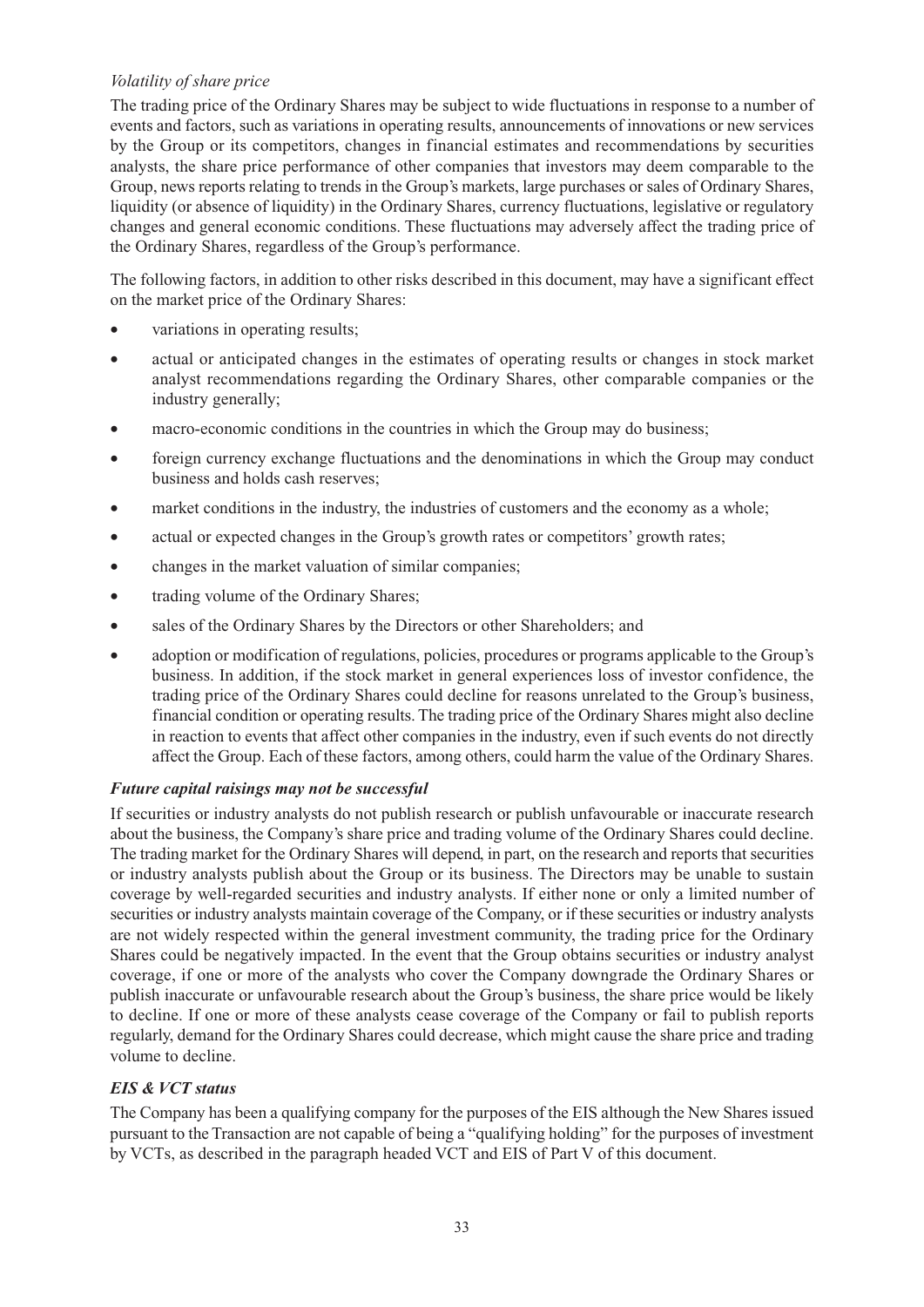Although there is no intention by the Company to issue further EIS and VCT qualifying shares, it is intended that the Company will be managed so that this status continues. There is, however, no guarantee that such status will be maintained. Changes in the Company's circumstances may result in such status being withdrawn, in which case investors who had participated in previous fundraisings as an EIS or VCT investment may lose the tax benefits associated with such an investment and any tax relief that has been claimed may be reduced or withdrawn.

#### *Future payment of dividends*

There can be no assurance as to the level of future dividends (if any). The declaration, payment and amount of any future dividends of the Company are subject to the discretion of the Directors and shareholders of the Company and will depend upon, *inter alia*, the Company's earnings, financial position, cash requirements and availability of profits as well as the provisions of relevant laws and/or generally accepted accounting principles from time to time.

#### *Valuation of shares*

The Issue Price has been determined by the Company and may not relate to the Company's net asset value, net worth or any established criteria or value. There can be no guarantee that the Ordinary Shares will be able to achieve higher valuations or, if they do so, that such higher valuations can be maintained.

#### *Market perception*

Market perception of the Company may change, potentially affecting the value of investors' holdings and the ability of the Company to raise further funds by the issue of further Ordinary Shares or otherwise.

#### *Suitability*

A prospective investor should consider carefully whether an investment in the Company is suitable in the light of his or her personal circumstances and the financial resources available to him or her. An investment in the Company involves a high degree of risk and may not be suitable for all recipients of this document. Prospective investors are advised to consult a person authorised by the FCA (or, if outside the UK, another appropriate regulatory body) before making their decision.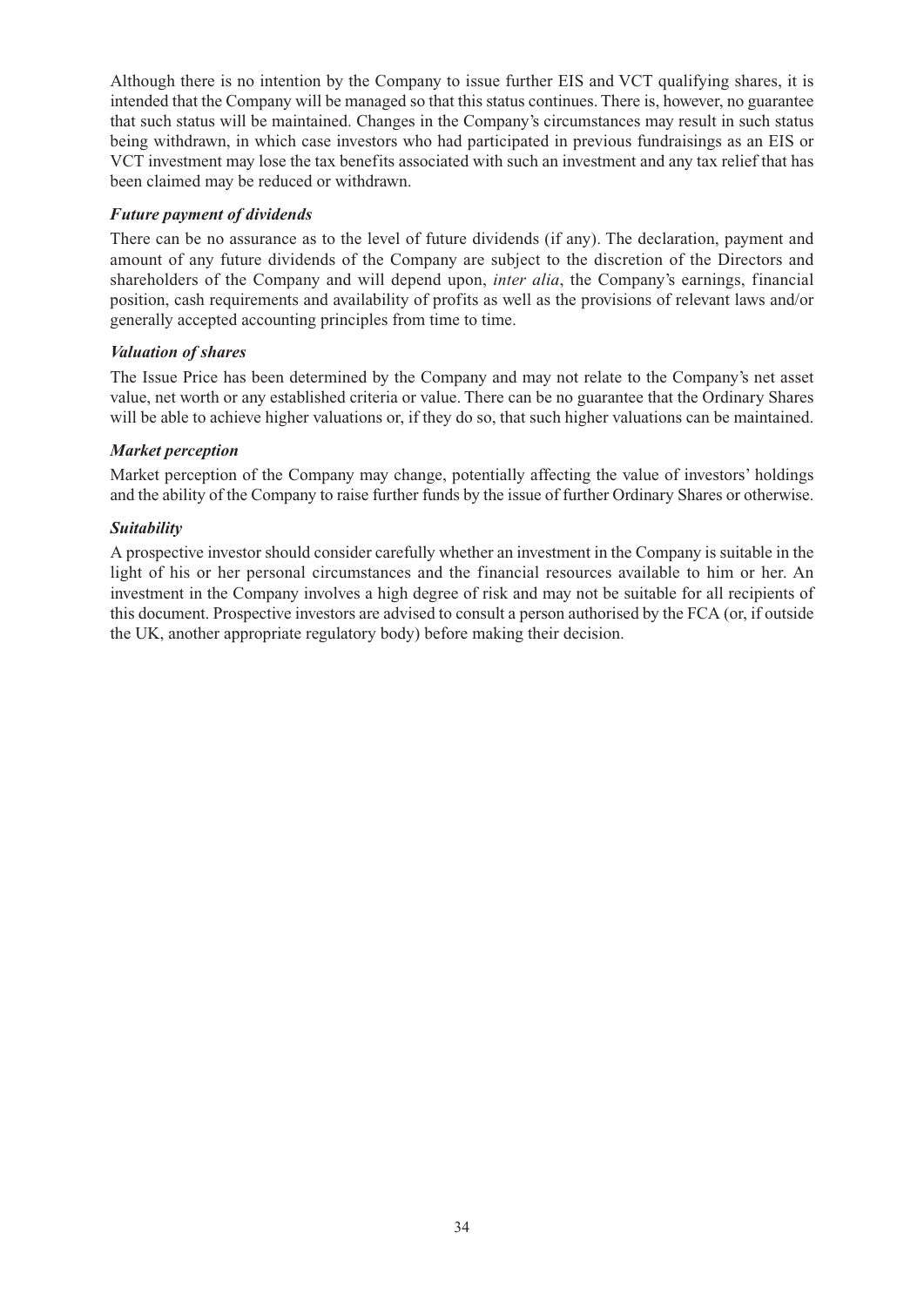#### **PART III**

## **SOME QUESTIONS AND ANSWERS ON THE TRANSACTION**

The questions and answers set out in this Part III are intended to be in general terms only and, as such, you should read Part IV of this document for full details of what action you should take. If you are in any *doubt as to what action you should take, you are recommended to seek your own personal financial advice immediately from your stockbroker, bank, fund manager, solicitor, accountant or other appropriate independent financial adviser, who is authorised under the FSMA if you are resident in the United Kingdom, or, if not, from another appropriately authorised independent financial adviser.*

*This Part III deals with general questions relating to the Placing, Subscription and the Open Offer and more specific questions relating principally to Existing Ordinary Shares held by persons resident in the United Kingdom who hold their Existing Ordinary Shares in certificated form only. If you are an Overseas Shareholder, you should read paragraph 6 of Part IV of this document and you should take professional* advice as to whether you are eligible and/or you need to observe any formalities to enable you to take up *your Open Offer Entitlements. If you hold your Existing Ordinary Shares in uncertificated form (that is,* through CREST) you should read Part IV of this document for full details of what action you should take. *If you are a CREST sponsored member, you should also consult your CREST sponsor.*

**The contents of this document should not be construed as legal, business, accounting, tax, investment or other professional advice. Each prospective investor should consult his, her or its own appropriate professional advisers for advice.This document is for your information only and nothing in this document is intended to endorse or recommend a particular course of action.**

#### **1. What is a placing, subscription and an open offer?**

A placing, subscription and an open offer are ways for companies to raise money. Companies may do this by giving their existing shareholders a right to acquire further shares at a fixed price in proportion to their existing shareholdings (an open offer) and providing for specifically identified investors also to acquire a certain number of shares at the same price (a placing or subscription). The fixed price is normally at a discount to the market price of the existing ordinary shares on the business day prior to the announcement of the placing, subscription and the open offer.

The Open Offer is an invitation by the Company to Qualifying Shareholders to apply to acquire, in aggregate, up to 7,808,163 Open Offer Shares at a price of 37.5 pence per New Share. If you hold Existing Ordinary Shares on the Record Date or have a *bona fide* market claim, other than, subject to certain exceptions, where you are a Shareholder with a registered address in, or located in, the United States or another Restricted Jurisdiction, you will be entitled to apply for Open Offer Shares under the Open Offer.

#### The Open Offer is being made on the basis of 1 Open Offer Share for every 12 Existing Ordinary **Shares held by Qualifying Shareholders on the Record Date. If your entitlement to Open Offer** Shares is not a whole number, you will not be entitled to buy a fraction of an Open Offer Share and **your entitlement will be rounded down to the nearest whole number.**

Applications by Qualifying Shareholders will be satisfied in full up to the amount of their individual Basic Entitlements. Qualifying Shareholders are also being given the opportunity, provided that they take up their Open Offer Entitlements in full, to apply for additional Open Offer Shares through the Excess Application Facility.

**Qualifying Shareholders should be aware that the Open Offer is not a rights issue. As such, Qualifying non-CREST Shareholders should also note that theApplication Form is not a negotiable document and cannot be traded. Qualifying CREST Shareholders should note that, although the Open Offer Entitlements will be admitted to CREST they will have limited settlement capabilities (for the purposes of market claims only), and the Open Offer Entitlements will not be tradable or listed, and applications in respect of the Open Offer may only be made by the Qualifying Shareholders originally entitled or by a person entitled by virtue of a** *bona fide* **market claim.**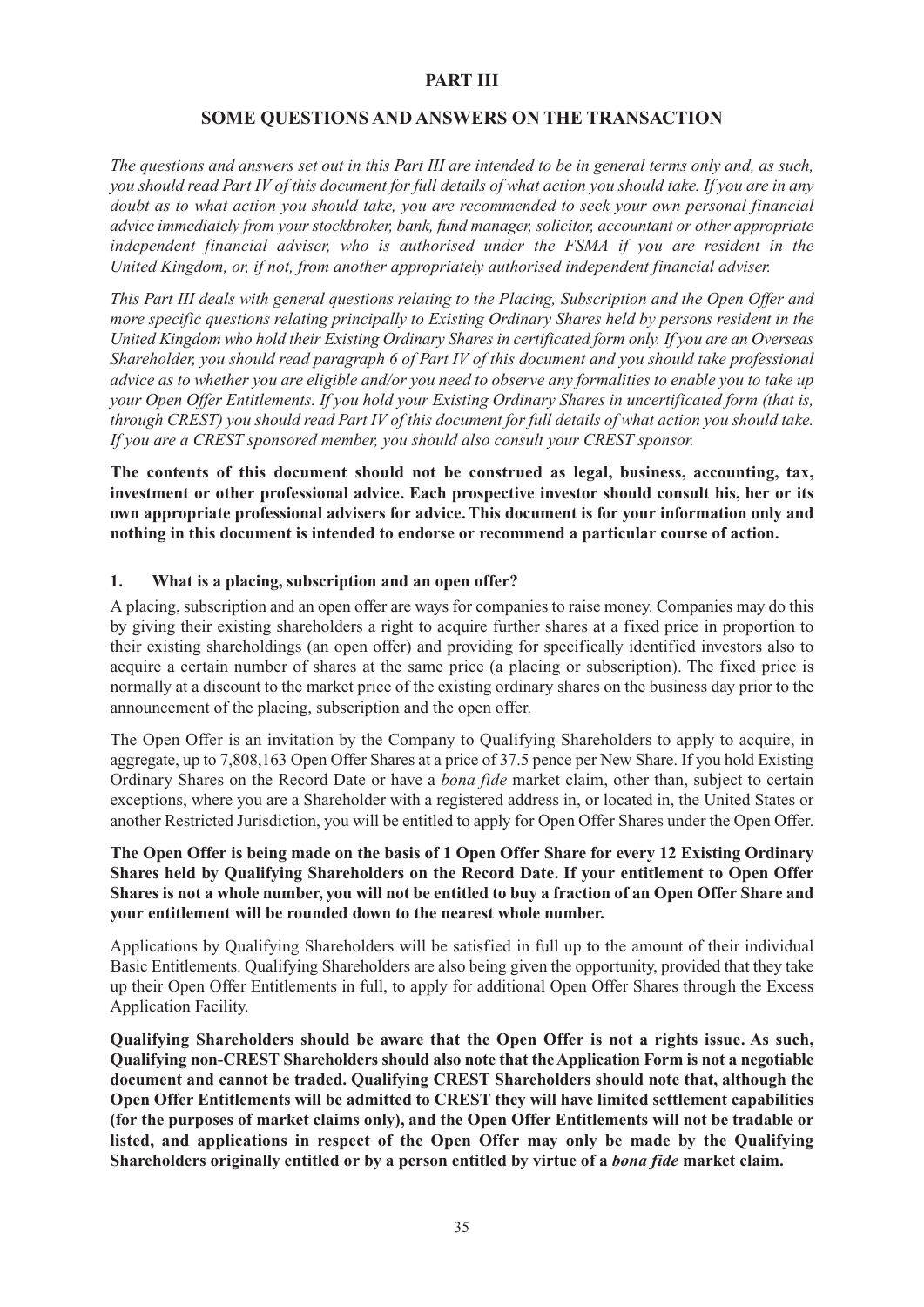## **2. Am I eligible to participate in the Placing or Subscription?**

Unless you are a Placee, you will not be eligible to participate in the Placing. You will not be eligible to participate in the Subscription.

## 3. I hold my Existing Ordinary Shares in certificated form. How do I know if I am able to apply **to acquire Open Offer Shares under the Open Offer?**

If you have received an Application Form and, subject to certain exceptions, are not a holder with a registered address in or resident or located in the United States or another Restricted Jurisdiction, then you should be eligible to acquire Open Offer Shares under the Open Offer, as long as you have not sold all of your Existing Ordinary Shares on or before 7.00 a.m. on 9 February 2017 (the Ex-entitlement Date for the Open Offer).

## **4. I hold my Existing Ordinary Shares in certificated form. How do I know how many Open Offer Shares I am entitled to take up?**

If you hold your Existing Ordinary Shares in certificated form and, subject to certain exceptions, do not have a registered address in and are not resident or located in the United States or another Restricted Jurisdiction, you should have been sent an Application Form with this document.

That Application Form shows:

- how many Existing Ordinary Shares you held at close of business on the Record Date;
- how many Open Offer Shares are comprised in your Basic Entitlement; and
- how much you need to pay if you want to take up your right to subscribe for your Basic Entitlement to the Open Offer Shares.

If you have a registered address or are resident or located in the United States or, subject to certain exceptions, one of the Restricted Jurisdictions, you will not receive an Application Form.

If you would like to apply for any of, all of or more than the Open Offer Shares comprised in your Open Offer Entitlement you should complete the Application Form in accordance with the instructions printed on it and the information provided in this document. Please return the completed form in the reply-paid envelope provided with the Application Form along with a cheque or banker's draft for the number of Open Offer Shares you want to apply for and allow at least four business days for delivery if sent by first class post from within the United Kingdom. Please also see questions 5 and 11 for further help in completing the Application Form.

## **5. I am a Qualifying Shareholder with a registered address in the UK and I hold my Existing Ordinary Shares in certificated form.What are my choices in relation to the Open Offer and what should I do with the Application Form?**

## 5.1 *If you want to take up all of your Basic Entitlement?*

If you want to take up all of the Open Offer Shares to which you are entitled, all you need to do is send the completed Application Form, together with your cheque or banker's draft for the amount (as indicated in Box 5 of your Application Form), payable to 'Equiniti Limited a/c Redx'in the reply paid envelope provided, by post, or by hand (during normal business hours only) to Equiniti Limited, Corporate Actions, Aspect House, Spencer Road, Lancing, West Sussex BN99 6DA to arrive by no later than 11.00 a.m. on 27 February 2017. Within the United Kingdom only, you can use the reply-paid envelope which is enclosed with the Application Form.You should allow at least four business days for delivery if using first-class post or the reply-paid envelope within the United Kingdom. If posting from outside the United Kingdom, postage will be payable when using the reply-paid envelope. Full instructions are set out in Part IV of this document and in the Application Form.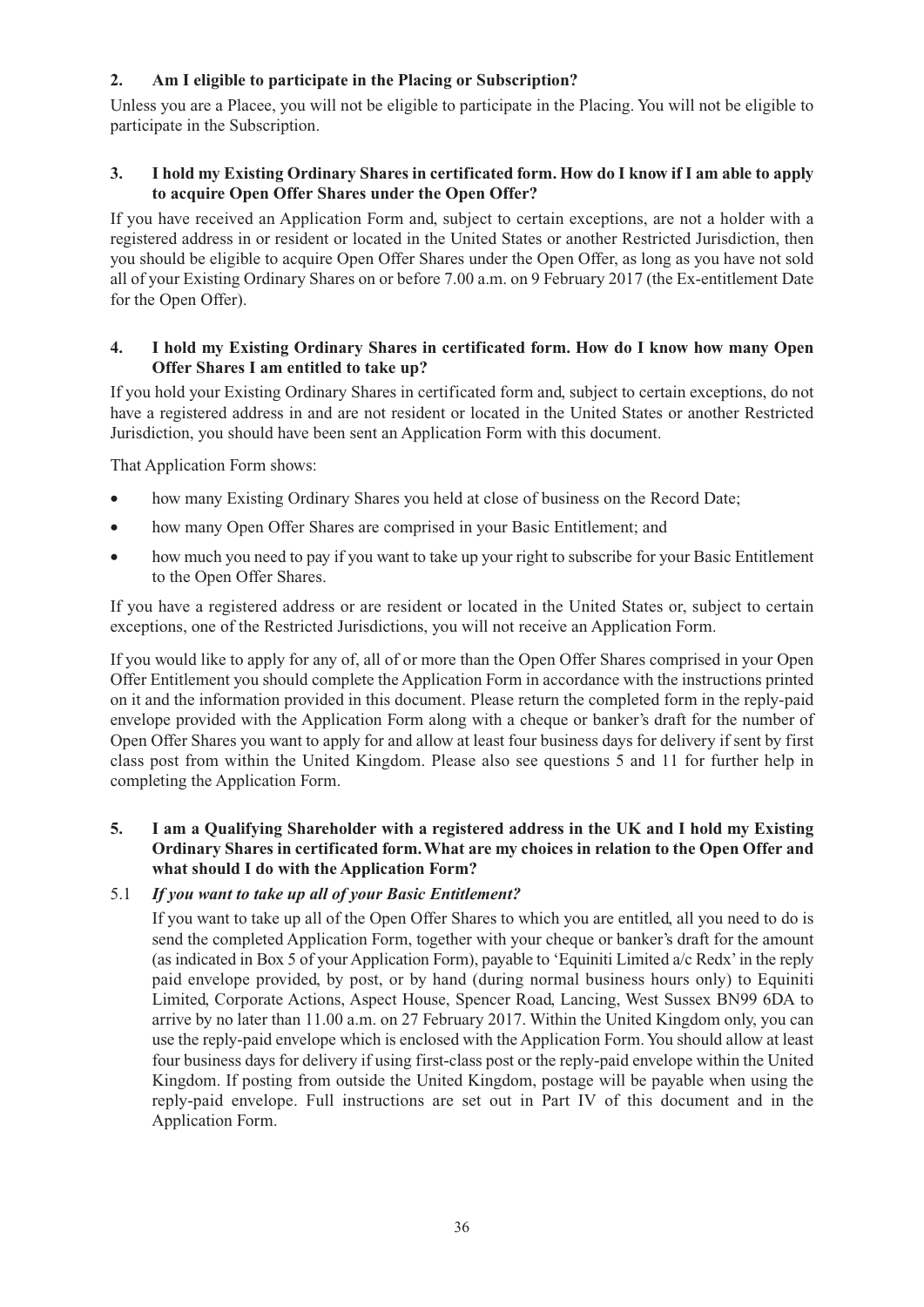## 5.2 *If you want to take up some but not all of your Basic Entitlement?*

If you want to take up some but not all of you Basic Entitlement, you should write the number of Open Offer Shares you want to take up in Box 2 of your Application Form; for example, if you are entitled to take up 1,000 shares but you only want to take up 500 shares, then you should write '500' in Box 2.

To work out how much you need to pay for the Open Offer Shares, you need to multiply the number of Open Offer Shares you want (in this example '500') by 37.5 pence, which is the price of each Open Offer Share (giving you an amount of  $£187.50$  in this example). You should write this amount in Box 5, and this should be the amount your cheque or banker's draft is made out for. You should then return your Application Form together with your cheque or banker's draft for that amount, payable to 'Equiniti Limited a/c Redx' and crossed ''A/C payee only'', in the reply-paid envelope provided, by post, or by hand (during normal business hours only) to Equiniti Limited, Corporate Actions, Aspect House, Spencer Road, Lancing, West Sussex BN99 6DA, to arrive by no later than 11.00 a.m. on 27 February 2017, after which time the Application Form will not be valid. Within the United Kingdom only, you can use the reply-paid envelope which is enclosed with the Application Form.You should allow at least four business days for delivery if using first-class post or the reply-paid envelope within the United Kingdom. If posting from outside the United Kingdom, postage will be payable when using the reply-paid envelope.

Full instructions are set out in Part IV of this document and in the Application Form. A definitive share certificate will then be sent to you for the Open Offer Shares that you validly take up. Your definitive share certificate for such Open Offer Shares is expected to be despatched to you by no later than 15 March 2017.

## 5.3 *If you want to apply for more than your Basic Entitlement?*

Provided that you have agreed to take up your Basic Entitlement in full, you can apply for further Excess Shares using the Excess Application Facility. You should write the number of Open Offer Shares you wish to take up in Box 2 which must be the number of Open Offer Shares shown in Box 7.You should then write the number of Excess Shares you wish to apply for under the Excess Application Facility in Box 3 and then complete Box 4 by adding together the numbers you have entered in Boxes 2 and 3.

To work out how much you need to pay for the Open Offer Shares you are applying for, you need to multiply the number of Open Offer Shares shown in Box 4 by the Issue Price, which is the price of each Open Offer Share. You should write this amount in Box 5, rounding down to the nearest whole penny.You should then return your Application Form together with your cheque or banker's draft for that amount payable to 'Equiniti Limited a/c Redx' and crossed "A/C payee only", in the reply-paid envelope provided, by post to Equiniti Limited, Aspect House, Spencer Road, Lancing, West Sussex BN99 6DA, to arrive by no later than 11.00 a.m. on 27 February 2017, after which time the Application Form will not be valid. Within the United Kingdom only, you can use the accompanying reply-paid envelope.

You should allow at least four business days for delivery if using first-class post or the reply-paid envelope within the United Kingdom. If posting from outside the United Kingdom, postage will be payable when using the reply-paid envelope. Full instructions are set out in the Application Form. If applications under the Excess Application Facility are received for more than the total number of Open Offer Shares available following take-up of Open Offer Entitlements, such applications will be scaled back *pro rata* to the number of Excess Shares applied for by Qualifying Shareholders under the Excess Application Facility. Therefore, applications under the Excess Application Facility may not be satisfied in full. In this event, Qualifying Shareholders will receive a pounds sterling amount equal to the number of Open Offer Shares applied and paid for by, but not allotted to, the relevant Qualifying Shareholder, multiplied by the Issue Price. Monies will be returned as soon as reasonably practicable, without payment of interest and at the applicant's sole risk.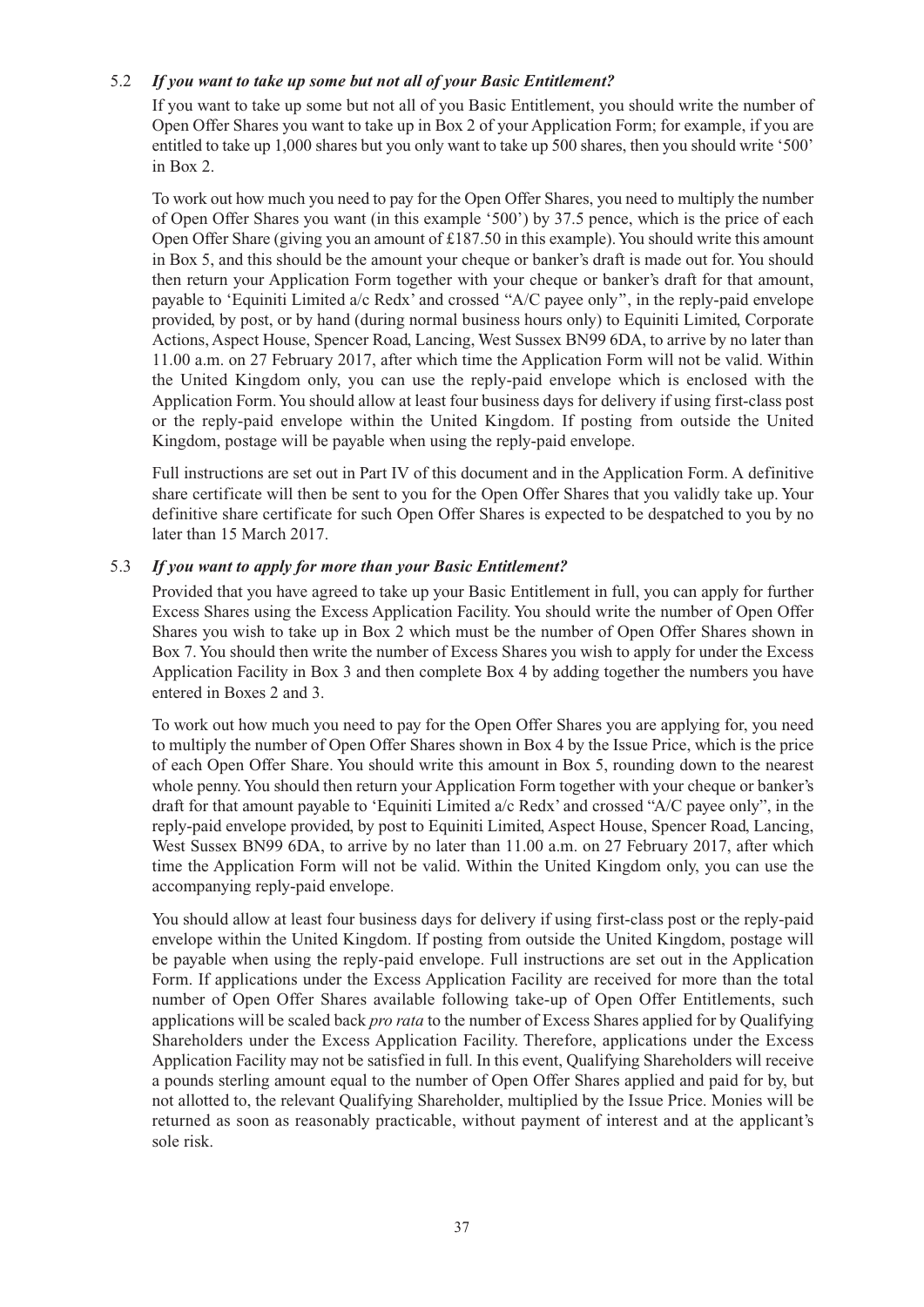## 5.4 *If you do not want to take up your Open Offer Entitlement*

If you do not want to take up the Open Offer Shares to which you are entitled, you do not need to do anything. In these circumstances, you will not receive any Open Offer Shares. The Open Offer Shares you could have taken up will not be issued by the Company to you or for your benefit.You cannot sell your Application Form or your Open Offer Entitlement to anyone else.

If you are not a Placee or the Subscriber and you do not take up any of your Open Offer Entitlement, then following the Transaction, your interest in the Company will be diluted, although you should note that even if a Qualifying Shareholder subscribes for his full entitlement to the Open Offer Shares, his proportionate interest in the Company will be diluted by the issue of New Shares pursuant to the Placing and the Subscription.

## **6. I hold my Existing Ordinary Shares in uncertificated form in CREST.What do I need to do in relation to the Open Offer?**

CREST members should follow the instructions set out in Part IV of this document. Persons who hold Existing Ordinary Shares through a CREST member should be informed by such CREST member of the number of Open Offer Shares they are entitled to apply for under their Open Offer Entitlement and should contact their CREST member should they not receive this information.

## **7. I acquired my Existing Ordinary Shares prior to the Record Date and hold my Existing Ordinary Shares in certificated form.What if I do not receive anApplication Form or I have lost my Application Form?**

If you do not receive an Application Form, this probably means that you are not eligible to participate in the Open Offer. Some Qualifying non-CREST Shareholders, however, will not receive an Application Form but may still be eligible to participate in the Open Offer, namely:

- i. Qualifying CREST Shareholders who held their Existing Ordinary Shares in uncertificated form on 6 February 2017 and who have converted them to certificated form;
- ii. Qualifying non-CREST Shareholders who bought Existing Ordinary Shares before 7.00 a.m. on 9 February 2017 but were not registered as the holders of those shares at the close of business on 6 February 2017; and
- iii. certain Overseas Shareholders.

If you do not receive an Application Form but think that you should have received one or you have lost your Application Form, please contact Equiniti Limited on 0371 384 2050 from within the UK or +44 121 415 0259 if calling from outside the UK. Calls outside the United Kingdom will be charged at the applicable international rate. Lines are open between 8.30 a.m.  $-$  5.30 p.m., Monday to Friday excluding public holidays in England and Wales. Different charges may apply to calls from mobile telephones and calls may be recorded and randomly monitored for security and training purposes. The helpline cannot provide advice on the merits of the proposals nor give any financial, legal or tax advice.

## 8. If I buy Existing Ordinary Shares after the Record Date will I be eligible to participate in the **Open Offer?**

If you buy or have bought Existing Ordinary Shares after the Record Date you are unlikely to be able to participate in the Open Offer in respect of those Existing Ordinary Shares.

If you are in any doubt, please consult your stockbroker, bank or other appropriate financial adviser, or whoever arranged your share purchase, to ensure you claim your entitlement.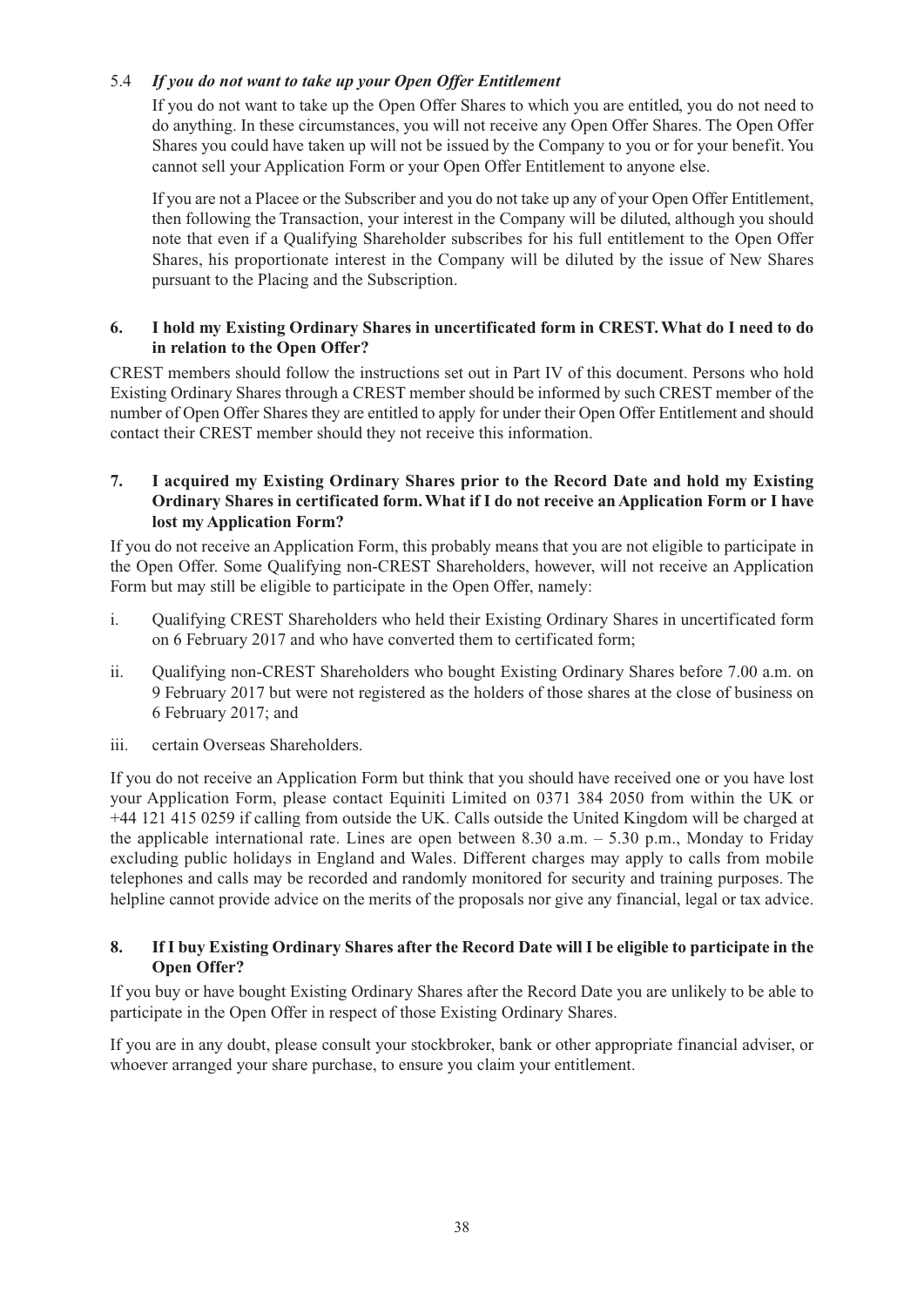## **9. What if I change my mind?**

If you are a Qualifying non-CREST Shareholder, once you have sent your Application Form and payment to the Receiving Agent, you cannot withdraw your application or change the number of Open Offer Shares you have applied for, except in the very limited circumstances which are set out in paragraph 4 of Part IV of this document.

## **10. What if the number of Open Offer Shares to which I am entitled is not a whole number?Am I entitled to fractions of Open Offer Shares?**

Your entitlement to Open Offer Shares will be calculated at the Record Date. If the result is not a whole number, you will not receive an Open Offer Share in respect of the fraction of each Existing Ordinary Share and your entitlement will be rounded down to the nearest whole number.

## **11. I hold my Existing Ordinary Shares in certificated form.What should I do if I want to spend more or less than the amount set out in Box 8 of the Application Form?**

If you want to spend more than the amount set out in Box 8 you should divide the amount you want to spend by 37.5 pence (being the price in pence of each Open Offer Share under the Open Offer). This will give you the number of Open Offer Shares for which you should apply. You can only apply for a whole number of Open Offer Shares. For example, if you want to spend £500 you should divide £500 by 37.5 pence, which comes to 1,333.33. You should round that down to 1,333 to give you the number of Open Offer Shares for which, in this example, you can apply without exceeding your chosen amount. Write the total number of Open Offer Shares (in this example 1,333) in Box 4. To get an accurate amount to put on your cheque or banker's draft, you should multiply the whole number of Open Offer Shares you want to apply for (in this example 1,333) by 37.5 pence and then fill in that amount rounded down to the nearest whole penny (in this example being £499.87), in Box 5 and on your cheque or banker's draft accordingly.

You should note that the number of available Open Offer Shares under the Excess Application Facility is dependent on the level of take-up of Open Offer Entitlements. If applications are received for more than the available number of Open Offer Shares, applications made under the Excess Application Facility will be scaled back *pro rata* to the number of Excess Shares applied for by Qualifying Shareholders. Assuming that there are no Overseas Shareholders who have registered addresses in, or are residents in or citizens of a Restricted Jurisdiction, and if every Qualifying Shareholder takes up their Open Offer Entitlements in full there will be no Open Offer Shares available under the Excess Application Facility. Qualifying non-CREST Shareholders whose applications under the Excess Application Facility are so scaled back will receive a pounds sterling amount equal to the number of Open Offer Shares applied and paid for by, but not allotted to, them multiplied by the Issue Price. Monies will be returned as soon as reasonably practicable, without payment of interest and at the Applicant's sole risk.

If you want to spend less than the amount set out in Box 8, you should divide the amount you want to spend by 37.5 pence (being the price, in pence, of each Open Offer Share under the Open Offer). This will give you the number of Open Offer Shares you should apply for. You can only apply for a whole number of Open Offer Shares. For example, if you want to spend £100 you should divide £100 by 37.5 pence. You should round that down to the nearest whole number (in this example, 266), to give you the number of shares you want to take up. Write that number (in this example, 266) in Box 2. Then to get an accurate amount to put on your cheque or banker's draft, you should multiply the whole number of Open Offer Shares you want to apply for (in this example, 266) by 37.5 pence and then fill in that amount rounded down to the nearest whole penny (in this example being £99.75) in Box 5 and on your cheque or banker's draft accordingly.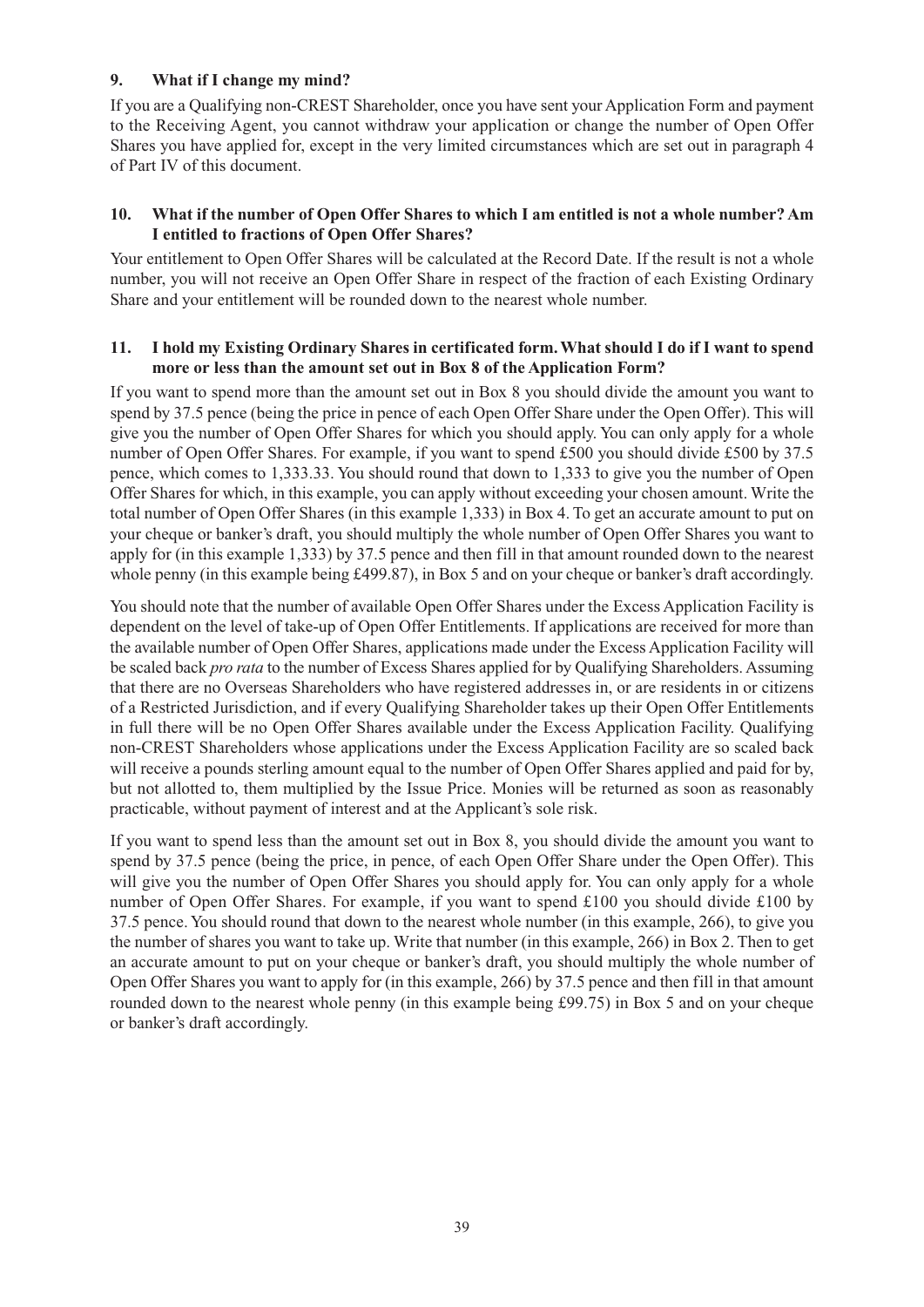#### **12. I hold my Existing Ordinary Shares in certificated form.What should I do if I have sold some or all of my Existing Ordinary Shares?**

If you hold Existing Ordinary Shares directly and you sold some or all of your Existing Ordinary Shares before close of business on 8 February 2017, you should contact the buyer or the person/company through whom you sold your shares. The buyer may be entitled to apply for Open Offer Shares under the Open Offer. If you sold any of your Existing Ordinary Shares on or after 7.00 a.m. on 9 February 2017, you may still take up and apply for the Open Offer Shares as set out on your Application Form.

## **13. I hold my Existing Ordinary Shares in certificated form. How do I pay?**

You should return your Application Form with a cheque or banker's draft drawn in pounds sterling on a bank or building society account in the UK in the reply-paid envelope enclosed (from within the United Kingdom). You should allow at least four business days for delivery if using first-class post or the reply-paid envelope within the United Kingdom. Cheques should be drawn on a sole or joint personal account of the Qualifying Shareholder who is applying for the Open Offer Shares. The funds should be made payable to 'Equiniti Limited a/c Redx'. In each case, the cheque should be crossed ''A/C Payee only''. Payments via CHAPS, BACS or electronic transfer will not be accepted. Third party cheques may not be accepted with the exception of banker's drafts or building society cheques where the bank or building society has confirmed the name of the account holder (which must be the same name as appears on page 1 of the Application Form) on the back of the draft or cheque and have added their branch stamp.

## **14. Will the Existing Ordinary Shares that I hold now be affected by the Open Offer?**

If you decide not to apply for any of the Open Offer Shares to which you are entitled under the Open Offer, or only apply for some of your Open Offer Entitlement, your proportionate ownership and voting interest in the Company will be reduced (in addition to the reduction caused by the Placing and Subscription).

## **15. I hold my Existing Ordinary Shares in certificated form. Where do I send my Application Form?**

You should send your completed Application Form and monies by post in the enclosed reply paid envelope (from within the United Kingdom) by post or by hand (during normal business hours only) to Equiniti Limited, Corporate Actions, Aspect House, Spencer Road, Lancing, West Sussex BN99 6DA.You should allow at least four business days for delivery if using first class post or the reply-paid envelope within the United Kingdom. If you do not want to take up or apply for Open Offer Shares then you need take no further action.

#### **16. I hold my Existing Ordinary Shares in certificated form.When do I have to decide if I want to apply for Open Offer Shares?**

The Receiving Agent must receive your completed Application Form and cheque or banker's draft by 11.00 a.m. on 27 February 2017. You should allow at least four business days for delivery if using first-class post or the reply-paid envelope included with the Application Form, within the United Kingdom.

## **17. I hold my Existing Ordinary Shares in certificated form. If I take up my entitlements, when will I receive the certificate representing my Open Offer Shares?**

It is expected that the Registrars will post all Open Offer Share certificates by 15 March 2017.

## 18. What should I do if I think my holding of Existing Ordinary Shares (as shown in Box 6 on **page 1 of the Application Form) is incorrect?**

If you bought or sold Existing Ordinary Shares shortly before the Record Date, your transaction may not have been entered on the register of members before the Record Date for the Open Offer. If you bought Existing Ordinary Shares before 7.00 a.m. on 9 February 2017 but were not registered as the holder of those shares on the Record Date for the Open Offer (close of business on 6 February 2017), you may still be eligible to participate in the Open Offer. If you are in any doubt, please contact your stockbroker, bank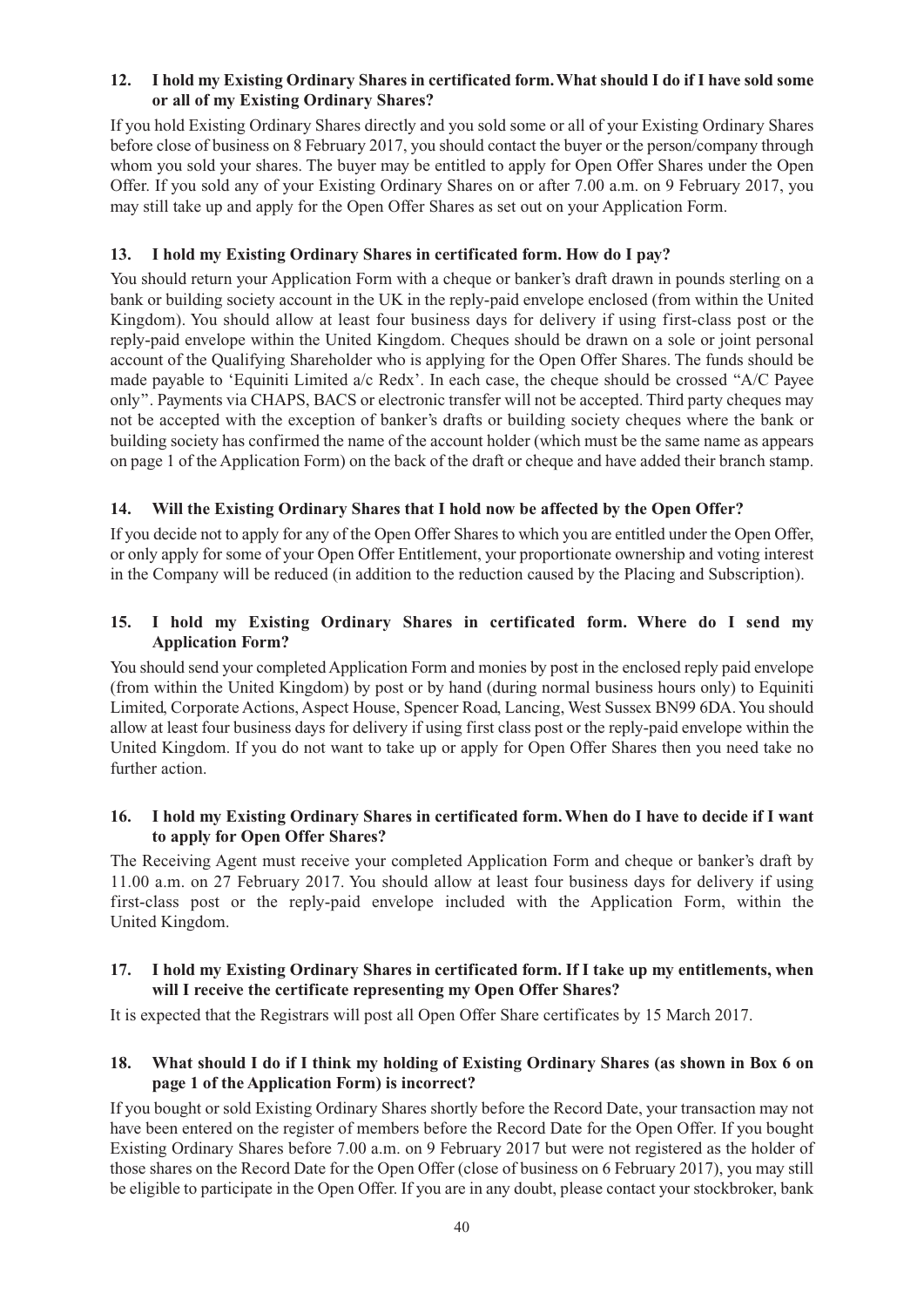or other appropriate financial adviser, or whoever arranged your share purchase, to ensure you claim your entitlement.You will not be entitled to Open Offer Entitlements in respect of any Existing Ordinary Shares acquired on or after 7.00 a.m. on 9 February 2017.

## **19. Will the Transaction affect dividends (if any) on the Existing Ordinary Shares?**

The New Shares will, when issued and fully paid, rank equally in all respects with Existing Ordinary Shares, including the right to receive all dividends or other distributions made, paid or declared, if any, by reference to a record date after the date of their issue.

## **20. Will I be taxed if I take up my entitlements?**

Information on taxation in the United Kingdom with regard to the Open Offer is set out in paragraph 5 of Part V of this document. This information is intended to be only a general guide to certain UK tax considerations and Shareholders who are in any doubt as to their tax position or who may be subject to tax in any other jurisdiction are strongly recommended to consult their own professional advisers.

## **21. What should I do if I live outside the United Kingdom?**

Your ability to apply to acquire Open Offer Shares may be affected by the laws of the country in which you live and you should take professional advice as to whether you require any governmental or other consents or need to observe any other formalities to enable you to take up your Open Offer Entitlement. Shareholders with registered addresses or who are resident or located in the United States or another Restricted Jurisdiction are, subject to certain exceptions, not eligible to participate in the Open Offer. Your attention is drawn to the information in paragraph 6 of Part IV of this document.

## **22. How do I transfer my entitlements into the CREST system?**

If you are a Qualifying non-CREST Shareholder, but are a CREST member and want your Open Offer Shares to be in uncertificated form, you should complete the CREST deposit form (Box 13 on page 4 of the Application Form), and ensure they are delivered to CCSS in accordance with the instructions in the Application Form. CREST sponsored members should arrange for their CREST sponsors to do this. If you have transferred your rights into the CREST system, you should refer to paragraph 4.2 of Part IV of this document for details on how to apply and pay for the Open Offer Shares.

#### **23. Do I need to comply with the Money Laundering Regulations (as set out in paragraph 5 of Part IV of this document)?**

If you are a Qualifying non-CREST Shareholder, you may not need to follow these procedures if you pay for them by a cheque drawn on an account in your own name and that account is one which is held with an EU or United Kingdom regulated bank or building society. If you are a Qualifying CREST Shareholder, you will not generally need to comply with the Money Laundering Regulations unless you apply to take up all or some of your entitlement to Open Offer Entitlements as agent for one or more persons and you are not an EU or United Kingdom regulated financial institution. Qualifying non-CREST Shareholders and Qualifying CREST Shareholders should refer to paragraph 5 of Part IV of this document for a fuller description of the requirements of the Money Laundering Regulations.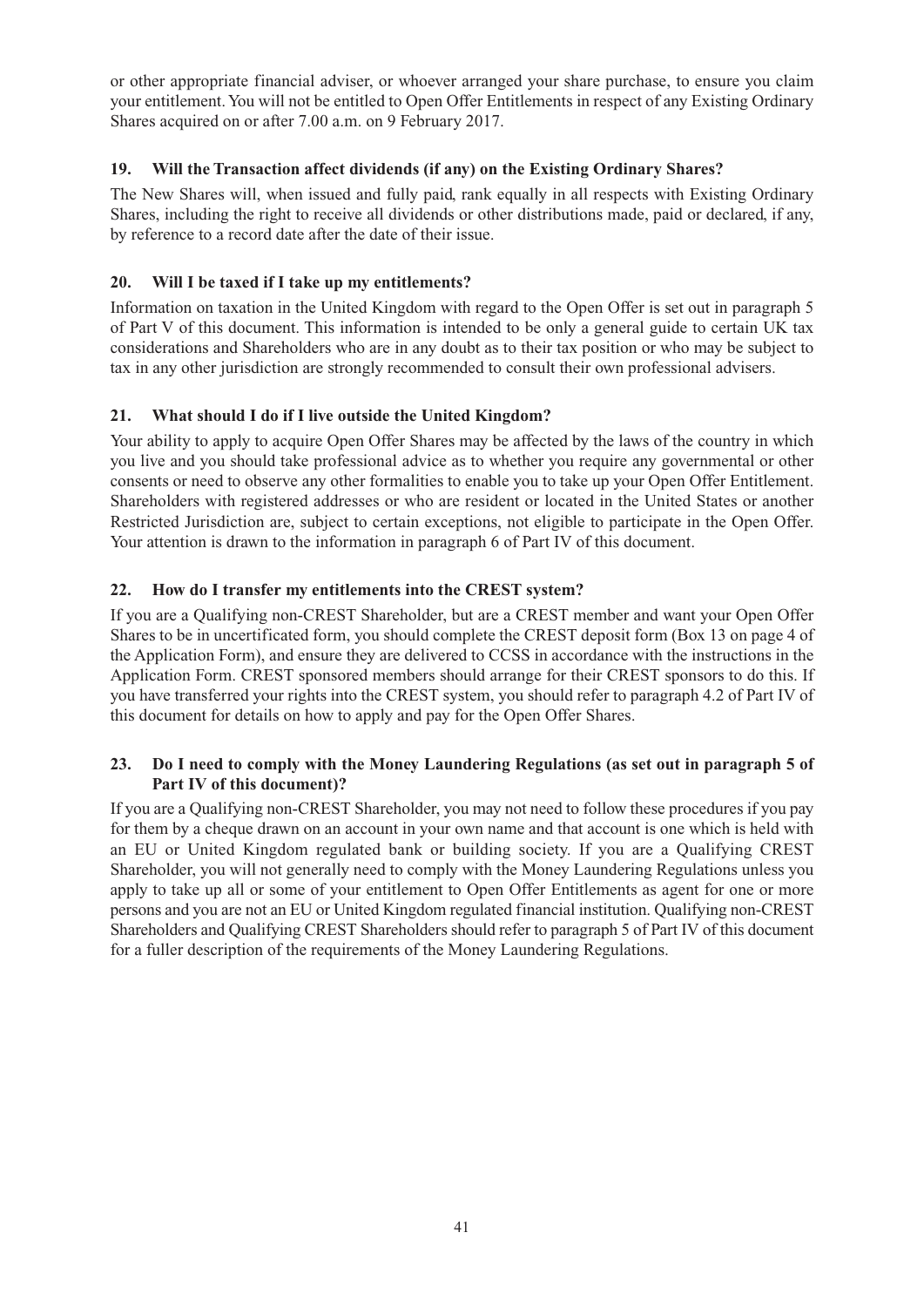#### **PART IV**

## **TERMS AND CONDITIONS OF THE OPEN OFFER**

#### **1. Introduction**

As explained in Part I of this document, the Company is proposing to issue 19,166,667 Placing Shares pursuant to the Placing and 11,500,000 Subscription Shares pursuant to the Subscription and up to a further 7,808,163 Open Offer Shares pursuant to the Open Offer. In addition, as part of the Subscription and pursuant to the Sharing Agreement, 575,000 Value Payment Shares will be issued to Lanstead.

Qualifying Shareholders are being offered the opportunity under the Open Offer to acquire Open Offer Shares at 37.5 pence per share, being the same price per share as in the Placing and Subscription. The Placing Shares, the Subscription Shares and the Value Payment Shares are not subject to clawback and do not form part of the Open Offer.

The Issue Price of 37.5 pence represents a discount of approximately 9.6 per cent. to the price of 41.5 pence per Existing Ordinary Share, being the Closing Price on the day of the announcement of the Transaction. This document and, where relevant, the Application Form contain the formal terms and conditions of the Open Offer.

## **2. The Open Offer**

Subject to the terms and conditions set out below and in the Application Form, the Company invites Qualifying Shareholders to apply for Open Offer Shares at the Issue Price, payable in full in cash on application, free of all expenses, on the basis of:

#### **1 Open Offer Share for every 12 Existing Ordinary Shares**

held by them and registered in their names at close of business on 6 February 2017, the Record Date, and so in proportion to any other number of Existing Ordinary Shares then held.

A Qualifying Shareholder who holds Existing Ordinary Shares in certificated and uncertificated form will be treated as having separate holdings for the purpose of calculating entitlements under the Open Offer.

Fractions of Open Offer Shares will not be allotted to Qualifying Shareholders and entitlements to apply for Open Offer Shares will be rounded down to the nearest whole number of Open Offer Shares.

Qualifying Shareholders may apply for any whole number of Open Offer Shares up to their Basic Entitlement, which, in the case of Qualifying non-CREST Shareholders, is equal to the number of Open Offer Entitlements as shown in Box 7 on their Application Form or, in the case of Qualifying CREST Shareholders, is equal to the number of Open Offer Entitlements credited to their stock account in CREST. The action to be taken in relation to the Open Offer depends on whether you have received an Application Form in respect of your Open Offer Entitlement under the Open Offer or have your Open Offer Entitlement credited to your stock account in CREST.

Qualifying Shareholders are also invited to apply for additional Open Offer Shares as an Excess Entitlement, up to the total number of Open Offer Shares available under the Open Offer. Any Open Offer Shares not issued to a Qualifying Shareholder pursuant to their Basic Entitlement will be apportioned between those Qualifying Shareholders who have applied for Excess Entitlements at the sole discretion of the Board, provided that no Qualifying Shareholder shall be required to subscribe for more Open Offer Shares than he or she has specified on the Application Form or through CREST.

If you have received an Application Form with this document please refer to paragraph 4.1 of this Part IV.

If you hold your Existing Ordinary Shares in CREST and have received a credit of Open Offer Entitlements to your CREST stock account, please refer to paragraph 4.2 of this Part IV and also to the CREST Manual for further information on the CREST procedures referred to below.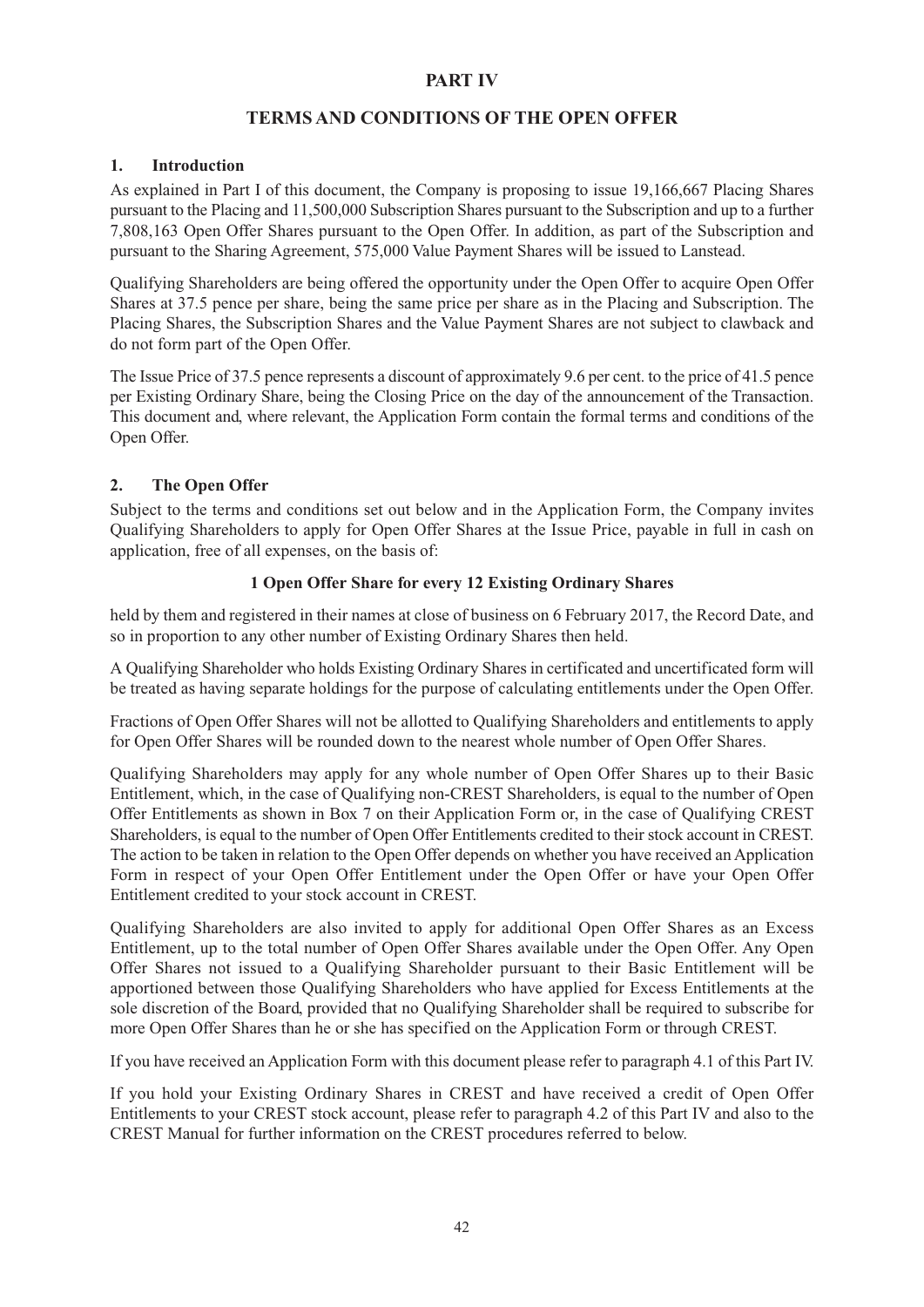**The Open Offer is not a rights issue. Qualifying CREST Shareholders should note that although the Open Offer Entitlements (in respect of Qualifying CREST Shareholders) may be admitted to CREST and be enabled for settlement, applications in respect of entitlements under the Open Offer may only be made by the Qualifying Shareholder originally entitled or by a person entitled by virtue of a** *bona fide* **market claim raised by Euroclear's Claims Processing Unit. Qualifying non-CREST Shareholders should note that theApplication Form is not a negotiable document and cannot be traded. Qualifying Shareholders should be aware that in the Open Offer, unlike in a** rights issue, any Open Offer Shares not applied for will not be sold in the market or placed for the **benefit of Qualifying Shareholders who do not apply under the Open Offer.**

The Existing Ordinary Shares are admitted to AIM. Application will be made to the London Stock Exchange for the Open Offer Shares to be admitted to trading on AIM. It is expected that admission of the Open Offer Shares will become effective on 1 March 2017 and that dealings in the Open Offer Shares will commence at 8.00 a.m. on that date.

The Existing Ordinary Shares are already enabled for settlement in CREST. No further application for admission to CREST is required for the Open Offer Shares; all such shares, when issued and fully paid, may be held and transferred by means of CREST as Ordinary Shares.

Application will be made for the Open Offer CREST Entitlements to be enabled for settlement in CREST. The conditions to such admission having already been met, the Open Offer Entitlements are expected to be admitted to CREST with effect from 13 February 2017. The Open Offer Shares will be issued fully paid and will be identical to, and rank *pari passu* in all respects with, the Existing Ordinary Shares and will rank for all dividends or other distributions declared, made or paid after the date of issue of the Open Offer Shares. No temporary documents of title will be issued. Further details of the rights attaching to the Existing Ordinary Shares are set out in the Articles which are available on the Company's website (www.redxpharma.com).

## **3. Conditions of the Open Offer**

The Open Offer is conditional upon the Placing Agreement becoming unconditional in all respects (in so far as it relates to the Open Offer). The Placing Agreement is conditional, *inter alia*, on:

- i. the passing of Resolutions 1 and 3 at the General Meeting;
- ii. the Placing Agreement not being terminated prior to Second Admission and becoming and having being declared otherwise unconditional in all respects; and
- iii. First Admission having become effective and Second Admission becoming effective on or before 8.00 a.m. on 15 February 2017 (or such later date and/or time as the Company, Cantor Fitzgerald and WG Partners may agree, being no later than 14 March 2017).

If these and the other conditions to the Open Offer are not satisfied or waived (where capable of waiver), the Open Offer will lapse and will not proceed and any applications made by Qualifying Shareholders will be rejected. In these circumstances, application monies received by the Receiving Agent in respect of Open Offer Shares will be returned (at the applicant's sole risk), without payment of interest, as soon as reasonably practicable thereafter. Lapsing of the Open Offer cannot occur after dealings in the Open Offer Shares have begun.

## **4. Procedure for application and payment**

If you are in any doubt as to the action you should take, or the contents of this document, you should immediately seek your own personal financial advice from your stockbroker, bank manager, solicitor, accountant, fund manager or other independent adviser duly authorised under the FSMA who specialises in advising on the acquisition of shares and other securities.

The action to be taken by Qualifying Shareholders in respect of the Open Offer depends on whether at the relevant time they have an Application Form in respect of their entitlement under the Open Offer or they have Open Offer Entitlements credited to their CREST stock account in respect of such entitlement.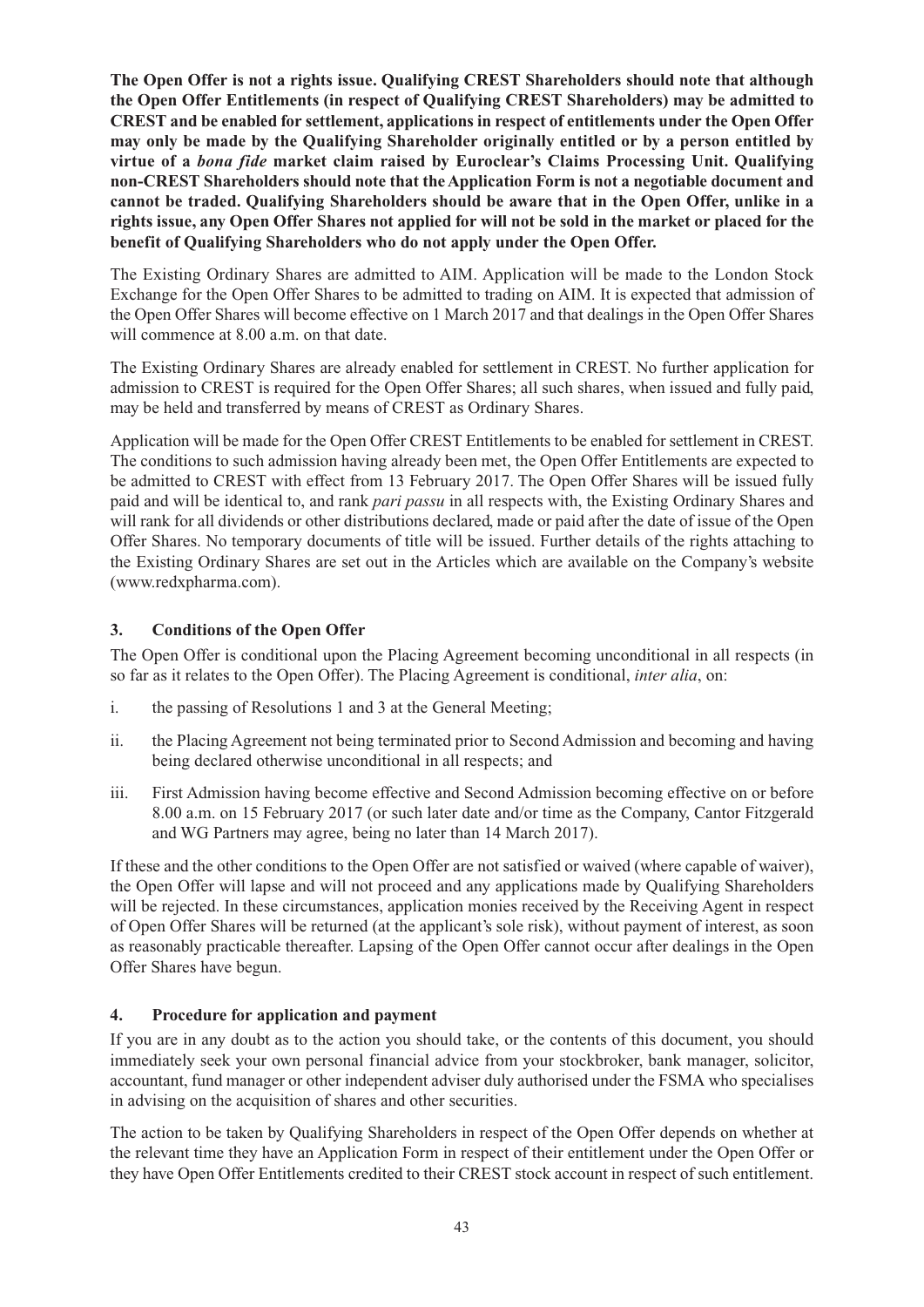If a Qualifying CREST Shareholder is a CREST sponsored member they should refer to their CREST sponsor if they wish to apply for all or some of their entitlement under the Open Offer, as only their CREST sponsor will be able to take the necessary action specified below to apply under the Open Offer in respect of the Open Offer Entitlements of such members held in CREST. CREST members who wish to apply under the Open Offer in respect of their Open Offer Entitlements in CREST should refer to the CREST Manual for further information on the CREST procedures referred to below.

If for any reason it becomes necessary to adjust the expected timetable as set out in this document the Company will make an appropriate announcement to a Regulatory Information Service giving details of the revised dates.

## 4.1 *If you have an Application Form in respect of your Open Offer Entitlement*

#### 4.1.1 *General*

Subject as provided in paragraph 6 of this Part IV in relation to Overseas Shareholders, Qualifying non-CREST Shareholders will receive an Application Form. The Application Form shows the number of Existing Ordinary Shares registered in your name on the Record Date. It also shows the number of Open Offer Shares for which you may apply pursuant to your Basic Entitlement (on an initial *pro rata* basis) as shown by the total number of Open Offer Shares allocated to you. You may apply for less than your initial *pro rata* entitlement should you wish to do so.You may also apply for additional Open Offer Shares by completing Boxes 3 and 4 on the Application Form relating to your Excess Entitlement.

Qualifying non-CREST Shareholders may also hold such an Application Form by virtue of a *bona fide* market claim. If the total number of Open Offer Shares applied for by all Qualifying Shareholders exceeds 7,808,163, applications for Open Offer Shares will be scaled back at the discretion of the Directors. The instructions and other terms set out in the Application Form form part of the terms of the Open Offer in relation to Qualifying non-CREST Shareholders.

#### 4.1.2 *Market claims*

Applications for the Open Offer Shares may only be made on the Application Form and may only be made by the Qualifying non-CREST Shareholder named in it or by a person entitled by virtue of a *bona fide* market claim in relation to a purchase of Existing Ordinary Shares through the market prior to the date upon which the Existing Ordinary Shares were marked ''ex'' the entitlement to the Open Offer by the London Stock Exchange, being 9 February 2017. Application Forms may be split up to 3.00 p.m. on 23 February 2017.

The Application Form is not a negotiable document and cannot be separately traded. A Qualifying non-CREST Shareholder who has sold or transferred all or part of his holding of Existing Ordinary Shares prior to 7.00 a.m. on 9 February 2017, being the date upon which the Existing Ordinary Shares were marked ''ex'' the entitlement to the Open Offer by the London Stock Exchange, should consult his broker or other professional adviser as soon as possible, as the invitation to acquire Open Offer Shares under the Open Offer may be a benefit which may be claimed from him by the transferee pursuant to the rules of the London Stock Exchange. Qualifying non-CREST Shareholders who have sold all of their registered holdings should, if the market claim is to be settled outside CREST, complete Box 10 on the Application Form and immediately send it to the stockbroker, bank or other agent through whom the sale or transfer was effected for transmission to the purchaser or transferee.

The Application Form should not, however, subject to certain exceptions, be forwarded to or transmitted in or into the United States, Australia, Canada, Japan, the Republic of South Africa or any other Restricted Jurisdiction. If the market claim is to be settled outside CREST, the beneficiary of the claim should follow the procedures set out in the accompanying Application Form. If the market claim is to be settled in CREST, the beneficiary of the claim should follow the procedures set out in paragraph 4.2 below.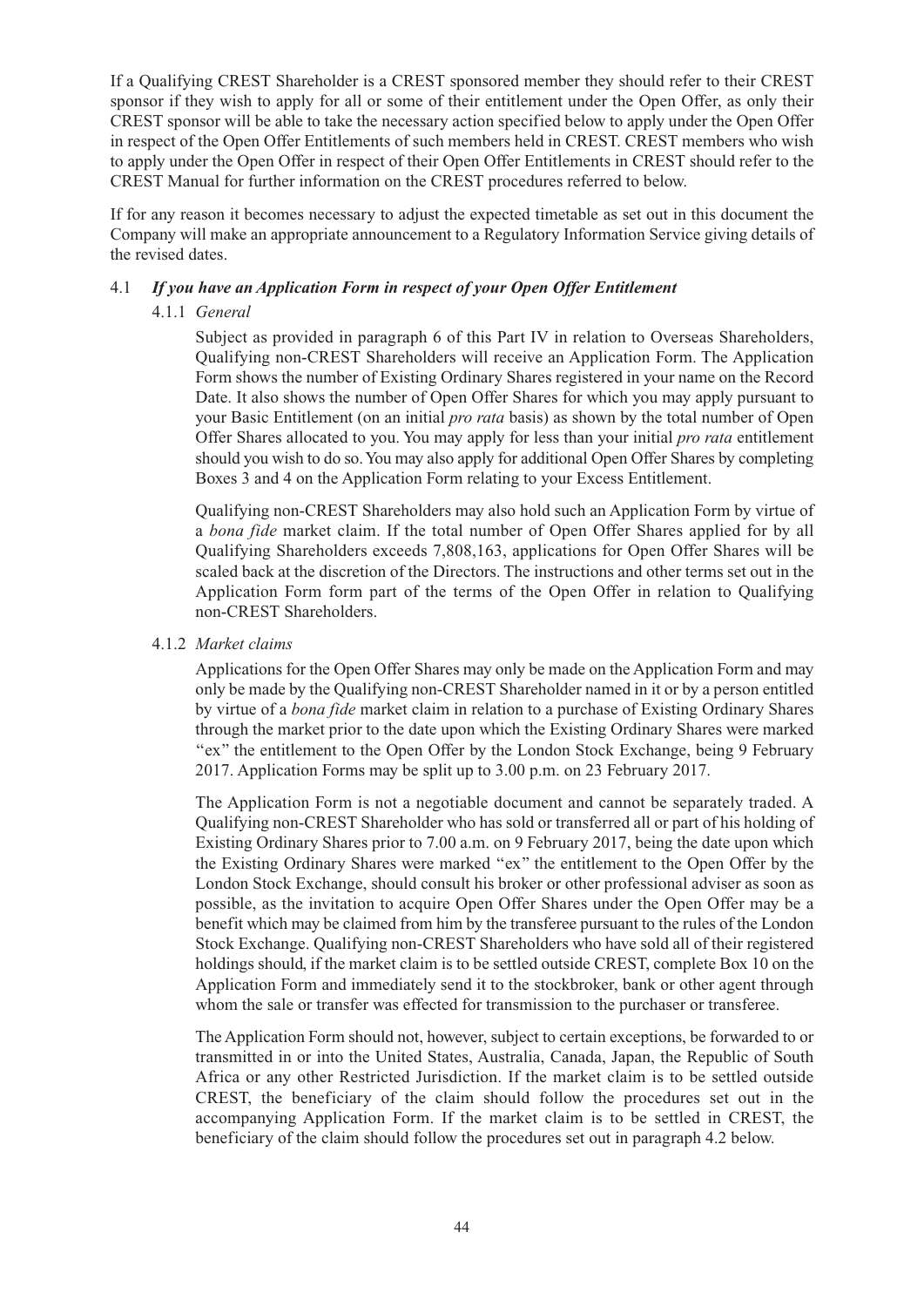#### 4.1.3 *Application procedures*

If you are a Qualifying non-CREST Shareholder and wish to apply for all or some of your entitlement to Open Offer Shares under the Open Offer you should complete and sign the Application Form in accordance with the instructions on it and send it, together with the appropriate remittance, by post to Equiniti Limited, at Corporate Actions, Aspect House, Spencer Road, Lancing, West Sussex BN99 6DA, or by hand (during normal business hours only) to Equiniti Limited at Corporate Actions, Aspect House, Spencer Road, Lancing West Sussex BN99 6DA, so as to arrive no later than 11.00 a.m. on 27 February 2017. A reply-paid envelope is enclosed for use by Qualifying non-CREST Shareholders in connection with the Open Offer. Please note that the Receiving Agent cannot provide financial advice on the merits of the Open Offer or as to whether or not you should take up your entitlement to Open Offer Shares under the Open Offer.

If any Application Form is sent by first class post or using the reply-paid envelope within the United Kingdom, Qualifying non-CREST Shareholders are recommended to allow at least four business days for delivery. The Receiving Agent, on the Company's behalf, may elect to accept Application Forms and remittances after 11.00 a.m. on 27 February 2017 in respect of those bearing a post mark of before that date and time. The Receiving Agent may also (on behalf of the Company) elect to treat an Application Form as valid and binding on the person(s) by whom or on whose behalf it is lodged, even if it is not completed in accordance with the relevant instructions, or if it does not strictly comply with the terms and conditions of application. Applications will not be acknowledged.

The Receiving Agent, on behalf of the Company, also reserves the right (but shall not be obliged) to accept applications in respect of which remittances are received prior to 11.00 a.m. on 27 February 2017 from an authorised person (as defined in the FSMA) specifying the number of Open Offer Shares applied for, and undertaking to lodge the relevant Application Form in due course but, in any event, within two business days.

#### 4.1.4 *Payments*

All payments must be in pounds sterling and cheques or banker's drafts should be made payable to 'Equiniti Limited a/c Redx Open Offer' and crossed ''A/C payee only''. Cheques or banker's drafts must be drawn on an account at a branch of a bank or building society in the British Isles which is either a settlement member of the Cheque and Credit Clearing Company Limited or the CHAPS Clearing Company Limited or which has arranged for its cheques and banker's drafts to be cleared through the facilities provided by any of those companies and must bear the appropriate sort code in the top right hand corner. Eurocheques will not be accepted. Cheques should be drawn on the personal account to which you have sole or joint title to funds. Third party cheques may not be accepted with the exception of building society cheques or banker's drafts where the bank or building society has confirmed the name of the account holder (which should match the name detailed on page 1 of the Application Form) and have added the branch stamp.

Cheques or banker's drafts will be presented for payment upon receipt. The Company reserves the right to instruct the Receiving Agent to seek special clearance of cheques and banker's drafts to allow the Company to obtain value for remittances at the earliest opportunity. No interest will be allowed on payments made before they are due and any interest earned on such payments will accrue for the benefit of the Company. It is a term of the Open Offer that cheques shall be honoured on first presentation, and the Company and/or the Receiving Agent (on the Company's behalf) may elect in their absolute discretion to treat as invalid acceptances in respect of which cheques are not so honoured. Application monies will be paid into a separate bank account pending the Open Offer becoming unconditional. In the event that the Open Offer does not become unconditional the Open Offer will lapse and application monies will be returned by post to applicants, at the applicants' risk and without interest, to the address set out on the Application Form, as soon as practicable. The interest earned on monies held in the separate bank account will be retained for the benefit of the Company.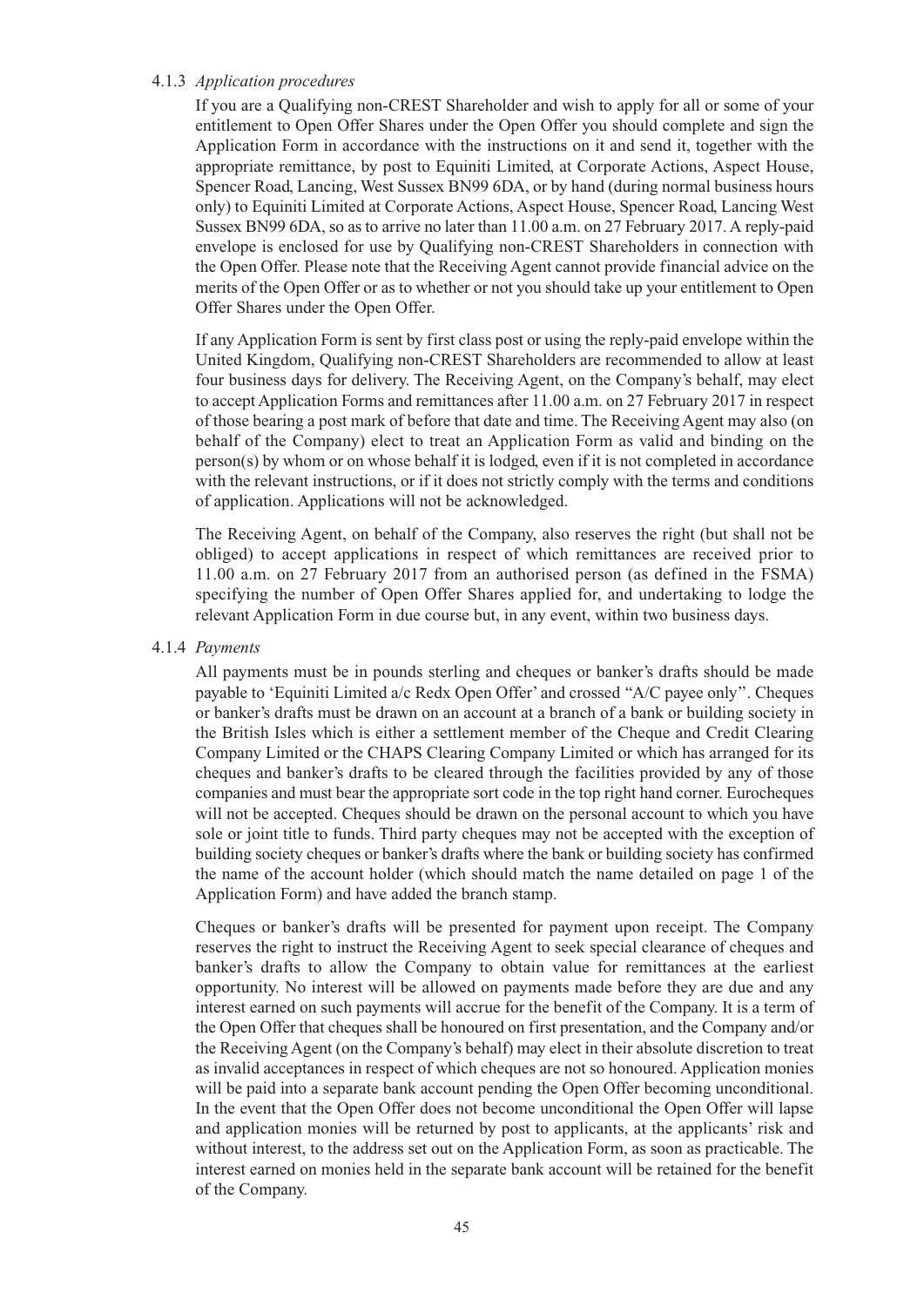#### 4.1.5 *Effect of application*

All documents and remittances sent by post by or to an applicant (or as the applicant may direct) will be sent at the applicant's own risk. By completing and delivering an Application Form, you (as the applicant(s)):

- i. agree that all applications, and contracts resulting therefrom, under the Open Offer shall be governed by, and construed in accordance with, the laws of England;
- ii. confirm that in making the application you are not relying on any information or representation other than that contained in this document, and you accordingly agree that no person responsible solely or jointly for this document or any part of it shall have any liability for any such information or representation not so contained; and
- iii. represent and warrant that if you have received some or all of your Open Offer Entitlements from a person other than the Company, you are entitled to apply under the Open Offer in relation to such Open Offer Entitlements by virtue of a *bona fide* market claim.

If you do not wish to apply for any of the Open Offer Shares to which you are entitled under the Open Offer, you should take no action and not complete or return the Application Form.

If you are in doubt whether or not you should apply for any of the Open Offer Shares under the Open Offer, you should consult your independent financial adviser immediately. All enquiries in relation to completion of the Application Form by Qualifying non-CREST Shareholders under the Open Offer should be addressed to Equiniti Limited, at Corporate Actions, Aspect House, Spencer Road, Lancing, West Sussex BN99 6DA, telephone 0371 384 2050 or, if telephoning from outside the UK, on +44 121 415 0259 between 8.30 a.m. and 5.30 p.m. Calls from outside the UK are charged at applicable international rates. Different charges may apply to calls made from mobile telephones and calls may be recorded and monitored randomly for security and training purposes. The helpline cannot provide advice on the merits of the proposals nor give any financial, legal or tax advice.

#### 4.2 *If you have Open Offer Entitlements credited to your stock account in CREST in respect of your entitlement under the Open Offer*

#### 4.2.1 *General*

Subject as provided in paragraph 6 of this Part IV in relation to certain Overseas Shareholders, each Qualifying CREST Shareholder will receive credits to his stock account in CREST of his Open Offer Entitlements equal to the number of Open Offer Shares for which he is entitled to apply under the Open Offer. Entitlements to Open Offer Shares will be rounded down to the nearest whole number and any fractional entitlements will therefore also be rounded down. Qualifying CREST Shareholders may also apply for Open Offer Shares in excess of their Open Offer Entitlement under the Excess Application Facility.

The CREST stock account to be credited will be the account under the participant ID and member account ID which holds the Existing Ordinary Shares held on the Record Date by the Qualifying CREST Shareholder in respect of which the Open Offer Entitlement have been allocated.

If for any reason the Open Offer Entitlements cannot be enabled for settlement in CREST by, or the stock accounts of Qualifying CREST Shareholders cannot be credited by, 3.00 p.m. on 13 February 2017 or such later time as the Company (with Cantor Fitzgerald's consent) may decide, an Application Form will be sent out to each Qualifying CREST Shareholder in substitution for the Open Offer Entitlements credited (or due to be credited) to his stock account in CREST. In these circumstances the expected timetable as set out in this document will be adjusted as appropriate and the provisions of this document applicable to Qualifying non-CREST Shareholders with Application Forms will apply to Qualifying CREST Shareholders who receive an Application Form.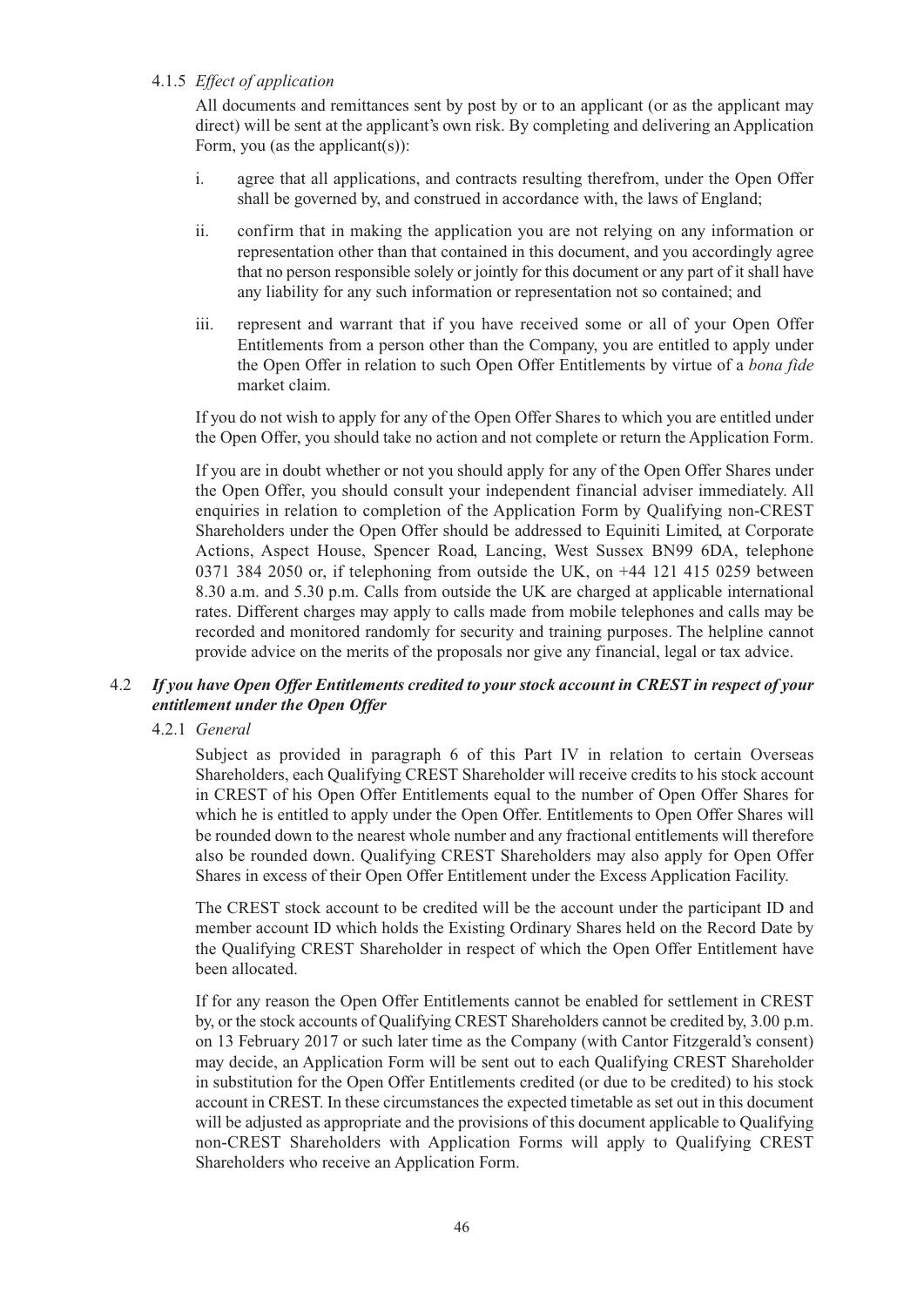CREST members who wish to apply for some or all of their entitlements to Open Offer Shares should refer to the CREST Manual for further information on the CREST procedures referred to below. Should you need advice with regard to these procedures, please contact Equiniti Limited on 0371 384 2050 (if calling from within the UK) or +44 121 415 0259 (if calling from outside the UK). Lines will be open Monday to Friday 8.30 a.m. to 5.30 p.m. excluding public holidays in England and Wales. Calls may be recorded and monitored randomly for security and training purposes. If you are a CREST sponsored member you should consult your CREST sponsor if you wish to apply for Open Offer Shares as only your CREST sponsor will be able to take the necessary action to make this application in CREST.

4.2.2 *Market claims*

Each of the Open Offer Entitlements will constitute a separate security for the purposes of CREST. Although Open Offer Entitlements will be admitted to CREST and be enabled for settlement, applications in respect of Open Offer Entitlements may only be made by the Qualifying Shareholder originally entitled or by a person entitled by virtue of a *bona fide* market claim transaction.

Transactions identified by the CREST Claims Processing Unit as ''cum'' the Open Offer Entitlement will generate an appropriate market claim transaction and the relevant Open Offer Entitlement(s) will thereafter be transferred accordingly. Please note that automated CREST generated claims and buyer protection will not be offered on the Excess CREST Open Offer Entitlement security.

4.2.3 *USE instructions*

CREST members who wish to apply for Open Offer Shares in respect of all or some of their Open Offer Entitlements in CREST must send (or, if they are CREST sponsored members, procure that their CREST sponsor sends) an Unmatched Stock Event (''**USE**'') instruction to Euroclear which, on its settlement, will have the following effect:

- i. the crediting of a stock account of the Receiving Agent under the participant ID and member account ID specified below, with a number of Open Offer Entitlements corresponding to the number of Open Offer Shares applied for; and
- ii. the creation of a CREST payment, in accordance with the CREST payment arrangements, in favour of the payment bank of the Receiving Agent in respect of the amount specified in the USE instruction which must be the full amount payable on application for the number of Open Offer Shares referred to in (i) above.

#### 4.2.4 *Content of USE instructions in respect of the Basic Entitlement*

The USE instruction must be properly authenticated in accordance with Euroclear's specifications and must contain, in addition to the other information that is required for settlement in CREST, the following details:

- i. the number of Open Offer Shares for which application is being made (and hence the number of the Basic Entitlement(s) being delivered to the Receiving Agent);
- ii. the ISIN of the Basic Entitlement. This is GB00BDFFKF55;
- iii. the participant ID of the accepting CREST member;
- iv. the member account ID of the accepting CREST member from which the Basic Entitlements are to be debited;
- v. the participant ID of the Receiving Agent. This is 2RA43;
- vi. the member account ID of the Receiving Agent. This is RA245701;
- vii. the amount payable by means of a CREST payment on settlement of the USE instruction. This must be the full amount payable on application for the number of Open Offer Shares referred to in (i) above;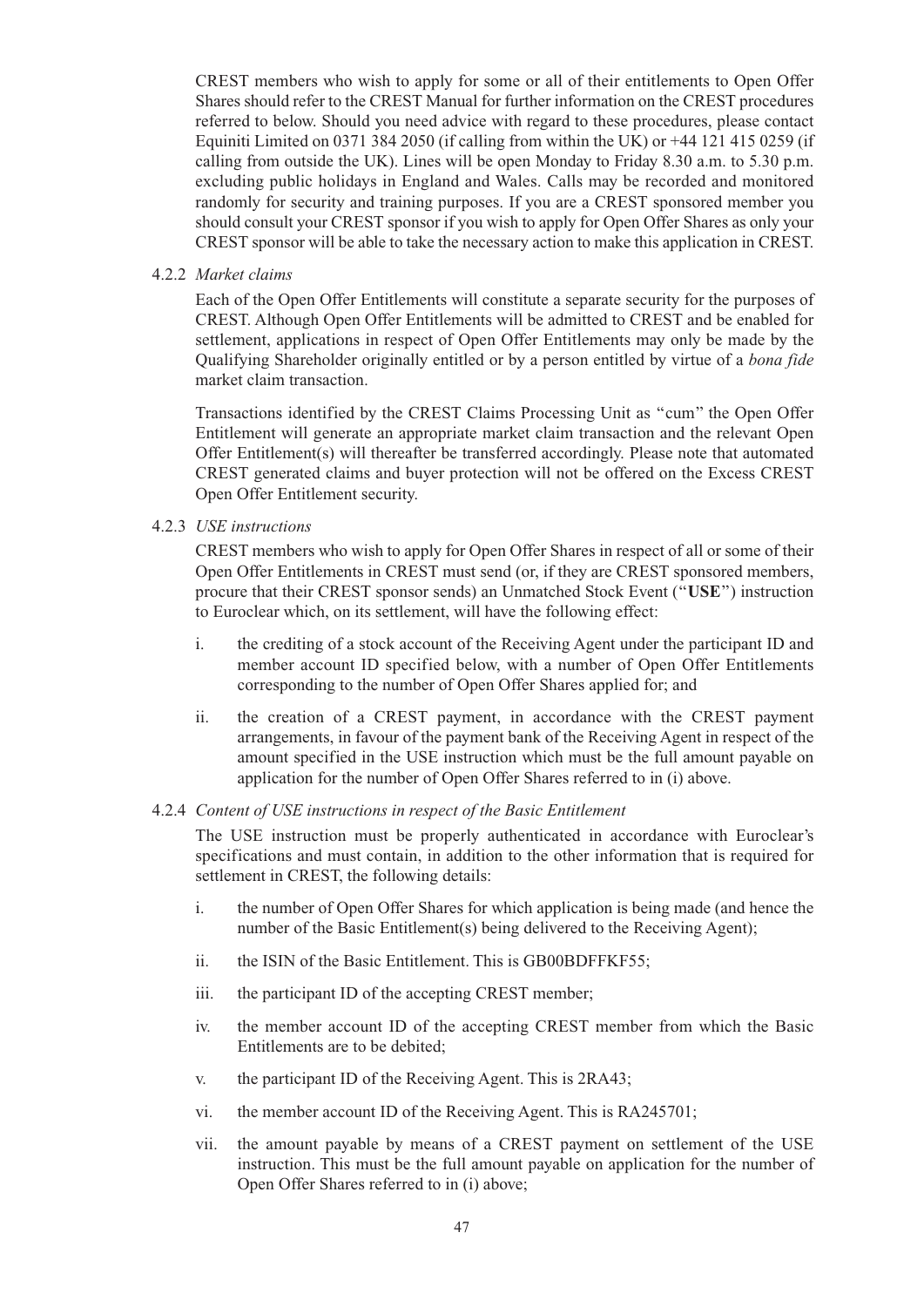- viii. the intended settlement date. This must be on or before 11.00 a.m. on 27 February 2017; and
- ix. the corporate action number for the Open Offer. This will be available on viewing the relevant corporate action details in CREST.

In order for an application under the Open Offer to be valid, the USE instruction must comply with the requirements as to authentication and contents set out above and must settle on or before 11.00 a.m. on 27 February 2017.

In order to assist prompt settlement of the USE instruction, CREST members (or their sponsors, where applicable) may consider adding the contact name and telephone number (in the free format shared note field); and a priority of at least 80.

CREST members and, in the case of CREST sponsored members, their CREST sponsors, should note that the last time at which a USE instruction may settle on 27 February 2017 in order to be valid is 11.00 a.m. on that day.

4.2.5 *Content of USE instruction in respect of Excess Entitlements*

The USE instruction must be properly authenticated in accordance with Euroclear's specifications and must contain, in addition to the other information that is required for settlement in CREST, the following details:

- i. the number of Excess Entitlements for which application is being made;
- ii. the ISIN of the Excess Entitlements. This is GB00BDFFKG62;
- iii. the CREST participant ID of the accepting CREST member;
- iv. the CREST member account ID of the accepting CREST member from which the Excess Entitlements are to be debited;
- v. the participant ID of the Receiving Agent in its capacity as a CREST receiving agent. This is 2RA39;
- vi. the member account ID of the Receiving Agent in its capacity as a CREST receiving agent. This is RA245702;
- vii. the amount payable by means of a CREST payment on settlement of the USE instruction. This must be the full amount payable on application for the number of Excess Entitlements referred to in (i) above;
- viii. the intended settlement date. This must be on or before 11.00 a.m. on 27 February 2017; and
- ix. the Corporate Action Number for the Open Offer. This will be available by viewing the relevant corporate action details in CREST.

In order for an application under the Open Offer to be valid, the USE instruction must comply with the requirements as to authentication and contents set out above and must settle on or before 11.00 a.m. on 27 February 2017.

In order to assist prompt settlement of the USE instruction, CREST members (or their sponsors, where applicable) may consider adding the contact name and telephone number (in the free format shared note field); and a priority of at least 80.

CREST members and, in the case of CREST sponsored members, their CREST sponsors, should note that the last time at which a USE instruction may settle on 27 February 2017 in order to be valid is 11.00 a.m. on that day.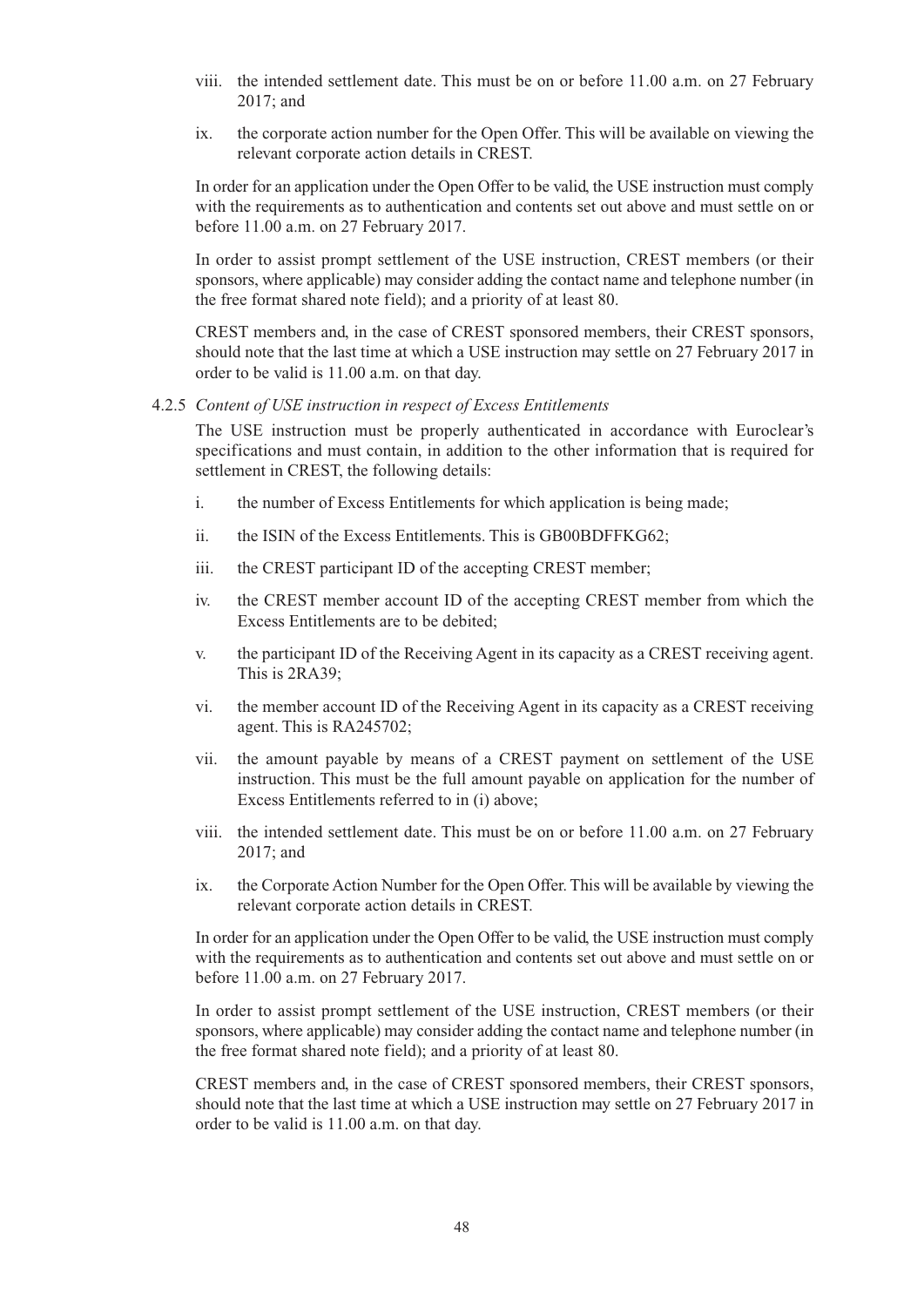#### 4.2.6 *Deposit of Open Offer Entitlements into, and withdrawal from, CREST*

A Qualifying non-CREST Shareholder's entitlement under the Open Offer as set out in an Application Form may be deposited into CREST (either into the account of the Qualifying Shareholder named in the Application Form or into the name of a person entitled by virtue of a *bona fide* market claim), provided that such Qualifying Non-CREST Shareholder is also a CREST member. Similarly, Open Offer Entitlements held in CREST may be withdrawn from CREST so that the entitlement under the Open Offer is reflected in an Application Form. Normal CREST procedures (including timings) apply in relation to any such deposit or withdrawal, subject (in the case of a deposit into CREST) as set out in the Application Form.

A holder of an Application Form who is proposing so to deposit the entitlement set out in such form is recommended to ensure that the deposit procedures are implemented in sufficient time to enable the person holding or acquiring the Open Offer Entitlements following their deposit into CREST to take all necessary steps in connection with taking up the entitlement prior to 11.00 a.m. on 27 February 2017.

In particular, having regard to normal processing times in CREST and, on the part of the Receiving Agent, the recommended latest time for depositing an Application Form with the CCSS, where the person entitled wishes to hold the entitlement under the Open Offer set out in such Application Form as Open Offer Entitlements in CREST, is 3.00 p.m. on 22 February 2017, and the recommended latest time for receipt by Euroclear of a dematerialised instruction requesting withdrawal of Open Offer Entitlements from CREST is 4.30 p.m. on 21 February 2017, in either case so as to enable the person acquiring or (as appropriate) holding the Open Offer Entitlements following the deposit or withdrawal (whether as shown in an Application Form or held in CREST) to take all necessary steps in connection with applying in respect of the Open Offer Entitlements prior to 11.00 a.m. on 27 February 2017.

4.2.7 *Validity of application*

A USE instruction complying with the requirements as to authentication and contents set out above which settles by no later than 11.00 a.m. on 27 February 2017 will constitute a valid application under the Open Offer.

## 4.2.8 *CREST procedures and timings*

CREST members and (where applicable) their CREST sponsors should note that Euroclear does not make available special procedures, in CREST, for any particular corporate action. Normal system timings and limitations will therefore apply in relation to the input of a USE instruction and its settlement in connection with the Open Offer. It is the responsibility of the CREST member concerned to take (or, if the CREST member is a CREST sponsored member, to procure that his CREST sponsor takes) such action as shall be necessary to ensure that a valid application is made as stated above by 11.00 a.m. on 27 February 2017. In this connection CREST members and (where applicable) their CREST sponsors are referred in particular to those sections of the CREST Manual concerning practical limitations of the CREST system and timings.

#### 4.2.9 *Incorrect or incomplete applications*

If a USE instruction includes a CREST payment for an incorrect sum, the Company through the Receiving Agent reserves the right:

- i. to reject the application in full and refund the payment to the CREST member in question;
- ii. in the case that an insufficient sum is paid, to treat the application as a valid application for such lesser whole number of Open Offer Shares as would be able to be applied for with that payment at the Issue Price, refunding any unutilised sum to the CREST member in question;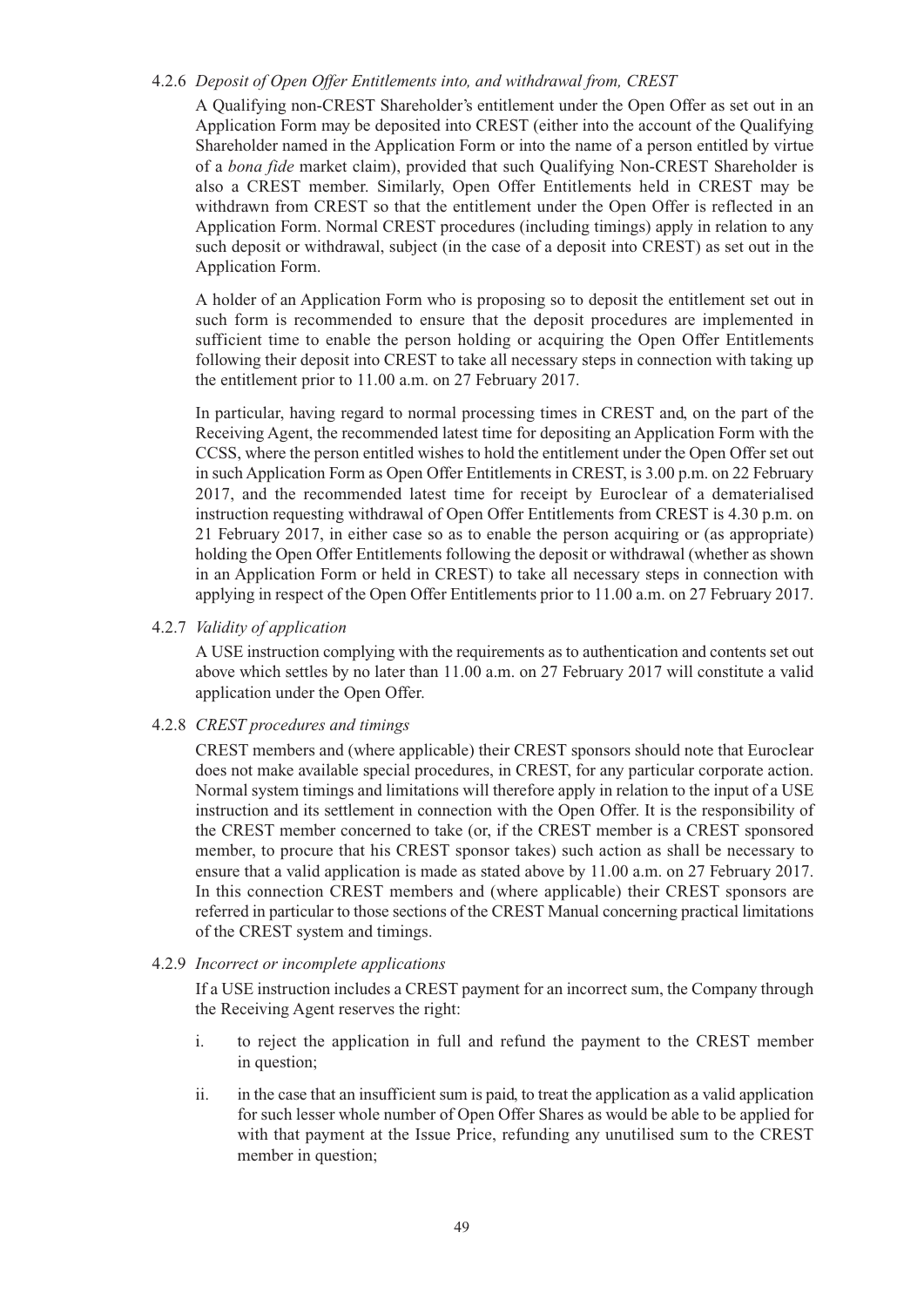- iii. in the case that an excess sum is paid, to treat the application as a valid application for all the Open Offer Shares referred to in the USE instruction(s) refunding any unutilised sum to the CREST member in question.
- 4.2.10 *Effect of a valid application*

A CREST member who makes or is treated as making a valid application in accordance with the above procedures will thereby:

- i. pay the amount payable on application in accordance with the above procedures by means of a CREST payment in accordance with the CREST payment arrangements (it being acknowledged that the payment to the Receiving Agent payment bank in accordance with the CREST payment arrangements shall, to the extent of the payment, satisfy the obligation of the CREST member to pay to the Company the amount payable on application);
- ii. request that the Open Offer Shares to which he will become entitled be issued to him on the terms set out in this document and subject to the Articles;
- iii. agree that all applications and contracts resulting therefrom under the Open Offer shall be governed by, and construed in accordance with, the laws of England;
- iv. represent and warrant that he or she is not and nor is he or she applying as nominee or agent for a person who is or may be liable to notify and account for tax under the Stamp Duty Reserve Tax Regulations 1986 at any of the increased rates referred to in Section 93 (Depository Receipts) or Section 96 (Clearance Services) of the Finance Act 1986;
- v. confirm that in making such application he or she is not relying on any information in relation to the Company other than that contained in this document and agrees that no person responsible solely or jointly for this document or any part of it or involved in the preparation thereof shall have any liability for any such other information and further agree that having had the opportunity to read this document, he will be deemed to have had notice of all the information concerning the Company contained therein; and
- vi. represent and warrant that he or she is the Qualifying Shareholder originally entitled to the Open Offer Entitlements or that he has received such Open Offer Entitlements by virtue of a *bona fide* market claim.

# 4.2.11 *The Company's discretion as to rejection and validity of applications*

The Company may in their discretion:

- i. treat as valid (and binding on the CREST member concerned) an application which does not comply in all respects with the requirements as to validity set out or referred to in this Part IV;
- ii. accept an alternative properly authenticated dematerialised instruction from a CREST member or (where applicable) a CREST sponsor as constituting a valid application in substitution for or in addition to a USE instruction and subject to such further terms and conditions as the Company may determine;
- iii. treat a properly authenticated dematerialised instruction (in this sub-paragraph the ''first instruction'') as not constituting a valid application if, at the time at which the Receiving Agent receives a properly authenticated dematerialised instruction giving details of the first instruction or thereafter, either the Company or the Receiving Agent have received actual notice from Euroclear of any of the matters specified in regulation 35(5)(a) of the CREST Regulations in relation to the first instruction. These matters include notice that any information contained in the first instruction was incorrect or notice of lack of authority to send the first instruction; and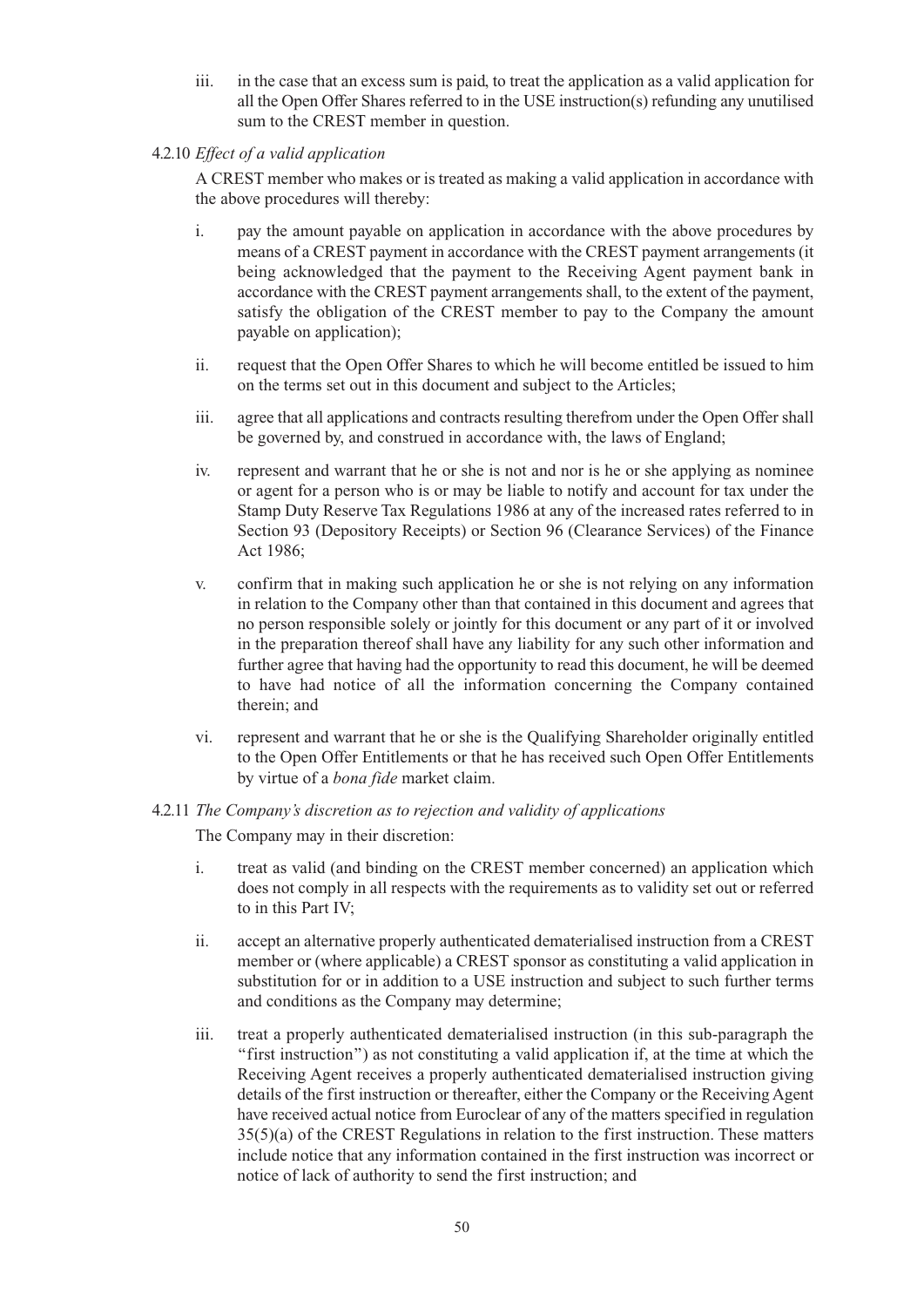iv. accept an alternative instruction or notification from a CREST member or CREST sponsored member or (where applicable) a CREST sponsor, or extend the time for settlement of a USE instruction or any alternative instruction or notification, in the event that, for reasons or due to circumstances outside the control of any CREST member or CREST sponsored member or (where applicable) CREST sponsor, the CREST member or CREST sponsored member is unable validly to apply for Open Offer Shares by means of the above procedures. In normal circumstances, this discretion is only likely to be exercised in the event of any interruption, failure or breakdown of CREST (or any part of CREST) or on the part of the facilities and/or systems operated by the Registrar in connection with CREST.

#### 4.2.12 *Lapse of the Open Offer*

In the event that the Open Offer does not become unconditional by 8.00 a.m. on 1 March 2017 or such later time and date as Cantor Fitzgerald, the Company and WG Partners may agree, being not later than 14 March 2017, the Open Offer will lapse, the Open Offer Entitlements admitted to CREST will be disabled and the Receiving Agent will refund the amount paid by a Qualifying CREST Shareholder by way of a CREST payment, without interest, as soon as practicable thereafter. The interest earned on such monies, if any, will be retained for the benefit of the Company.

#### **5. Money Laundering Regulations**

#### 5.1 *Holders of Application Forms*

It is a term of the Open Offer that, to ensure compliance with the Money Laundering Regulations, the Receiving Agent may require, at its absolute discretion, verification of the identity of the person by whom or on whose behalf an Application Form is lodged with payment (which requirements are referred to below as the ''verification of identity requirements''). If the Application Form is submitted by a UK regulated broker or intermediary acting as agent, and which is itself subject to the Money Laundering Regulations, any verification of identity requirements are the responsibility of such broker or intermediary and not of the Receiving Agent. In such case, the lodging agent's stamp should be inserted on the Application Form.

The person lodging the Application Form with payment, and in accordance with the other terms as described above (the ''**acceptor**''), including any person who appears to the Receiving Agent to be acting on behalf of some other person, accepts the Open Offer in respect of such number of the Open Offer Shares as referred to in the Application Form (for the purposes of this paragraph 5.1 (the "**relevant shares**")) shall thereby be deemed to agree to provide the Receiving Agent and/or the Company with such information and other evidence as they or either of them may require to satisfy the verification of identity requirements.

If the Receiving Agent determines that the verification of identity requirements apply to any applicant or application, and the verification of identity requirements have not been satisfied (which the Receiving Agent shall in its absolute discretion determine), the Company may, in its absolute discretion, and without prejudice to any other rights of the Company, treat the application as invalid or may confirm the allotment of the relevant shares to the applicant but (notwithstanding any other term of the Open Offer) the relevant shares will not be issued to the applicant unless and until the verification of identity requirements have been satisfied in respect of that application (which the Receiving Agent shall in its absolute discretion determine).

If the application is treated as invalid and the verification of identity requirements are not satisfied within such period, being not less than seven days after a request for evidence of identity is despatched to the applicant, the Company will be entitled to make arrangements (in its absolute discretion as to manner, timing and terms) to sell the relevant shares (and for that purpose the Company will be expressly authorised to act as agent of the applicant). Any proceeds of sale (net of expenses) of the relevant shares which shall be issued to and registered in the name of the purchasers or an amount equivalent to the original payment, whichever is the lower, will be held by the Company on trust for the applicant, subject to the requirements of the Money Laundering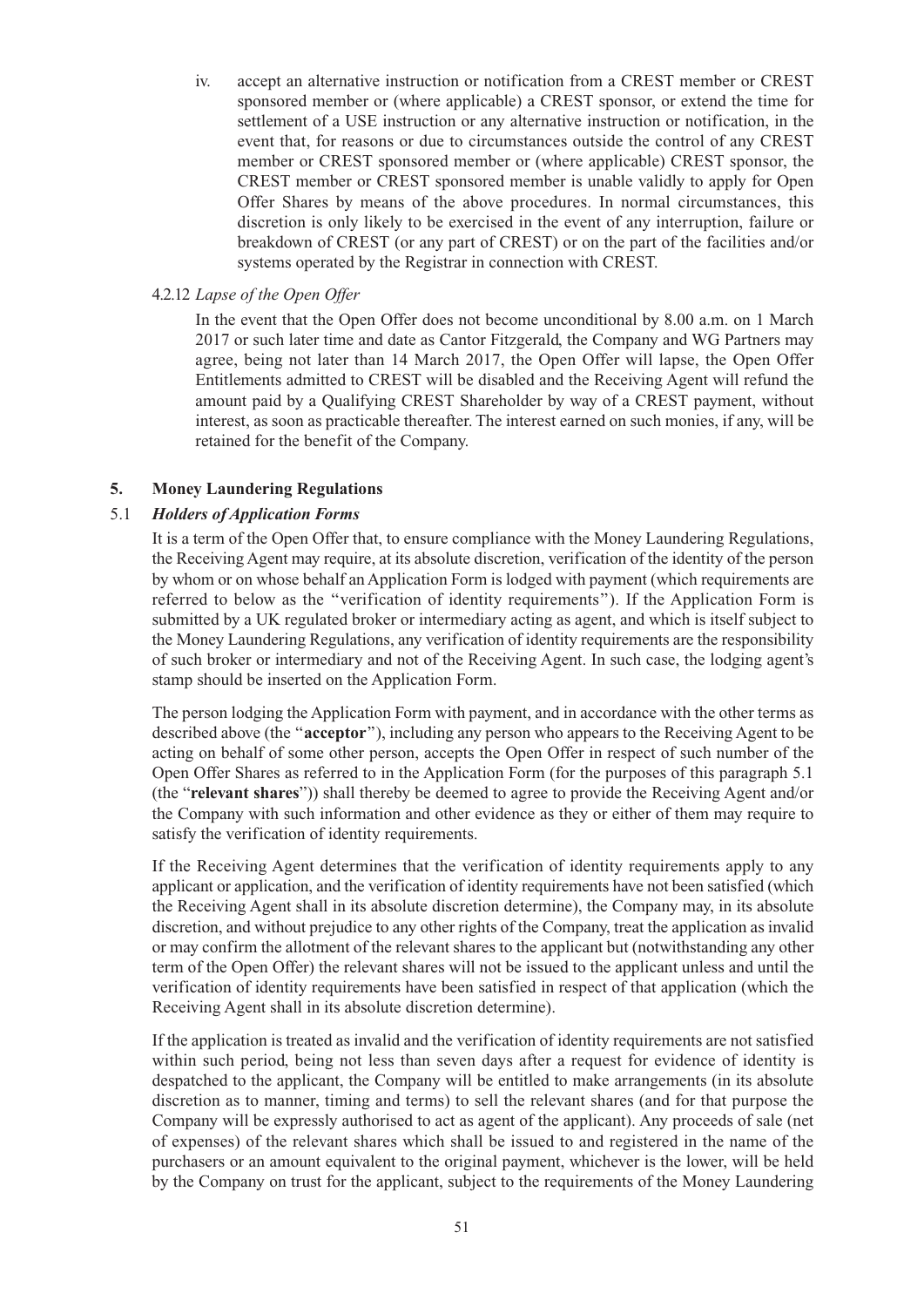Regulations being satisfied. The Receiving Agent is entitled, in its absolute discretion, to determine whether the verification of identity requirements apply to any applicant or application and whether such requirements have been satisfied. Neither the Company nor the Receiving Agent will be liable to any person for any loss or damage suffered or incurred (or alleged), directly or indirectly, as a result of the exercise of any such discretion or as a result of any sale of relevant shares. Submission of an Application Form with the appropriate remittance will constitute a warranty from the applicant that the Money Laundering Regulations will not be breached by application of such remittance. If the verification of identity requirements apply, failure to provide the necessary evidence of identity within a reasonable time may result in your application being treated as invalid or in delays in the despatch of share certificates or in crediting CREST stock accounts.

The verification of identity requirements will not usually apply:

- i. if the applicant is an organisation required to comply with the Money Laundering Directive (the Council Directive on the prevention of the use of the financial system for the purpose of money laundering (no. 91/308/EEC));
- ii. if the applicant is a regulated United Kingdom broker or intermediary acting as agent and is itself subject to the Money Laundering Regulations; or
- iii. if the applicant (not being an applicant who delivers his application in person) makes payment by way of a cheque drawn on an account in the name of such applicant.

Third party cheques may not be accepted with the exception of banker's drafts or building society cheques where the bank or building society has inserted details of the name of the account holder (which must be the same name as appears on page 1 of the Application Form) on the draft or cheque and have added either their branch stamp or have provided a supporting letter confirming the source of funds.

In other cases the verification of identity requirements may apply. The following guidance is provided in order to assist in satisfying the verification of identity requirements and to reduce the likelihood of difficulties or delays and potential rejection of an application (but does not limit the right of the Receiving Agent to require verification of identity as stated above). Satisfaction of the verification of identity requirements may be facilitated in the following ways:

- A. if payment is made by building society cheque (not being a cheque drawn on an account of the applicant) or banker's draft, by the building society or bank inserting details of the name of the account holder (which must be the same name as appears on page 1 of the Application Form) on the cheque or draft and adding either their branch stamp or providing a supporting letter confirming the source of funds; or
- B. if the Application Form is lodged with payment by an agent which is an organisation of the kind referred to in (i) above or which is subject to anti-money laundering regulation in a country which is a member of the financial action task force (the non- European Union members of which are Argentina, Australia, Brazil, Canada, Hong Kong, Iceland, Japan, Mexico, New Zealand, Norway, the Russian Federation, Singapore, South Africa, Switzerland, Turkey, the United States of America and, by virtue of their membership of the gulf co-operation council, Bahrain, Kuwait, Oman, Qatar, Saudi Arabia and the United Arab Emirates), the agent should provide written confirmation that it has that status with the Application Form and written assurance that it has obtained and recorded evidence of the identity of the persons for whom it acts and that it will on demand make such evidence available to the receiving agent or the relevant authority. In order to confirm the acceptability of any written assurance referred to in paragraph 4.2.2 above or any other case, the applicant should contact the Receiving Agent;
- C. if (an) Application Form(s) is/are in respect of relevant shares is/are lodged by hand by the applicant in person, he should ensure that he has with him evidence of identity bearing his photograph (for example, his passport) and evidence of his address.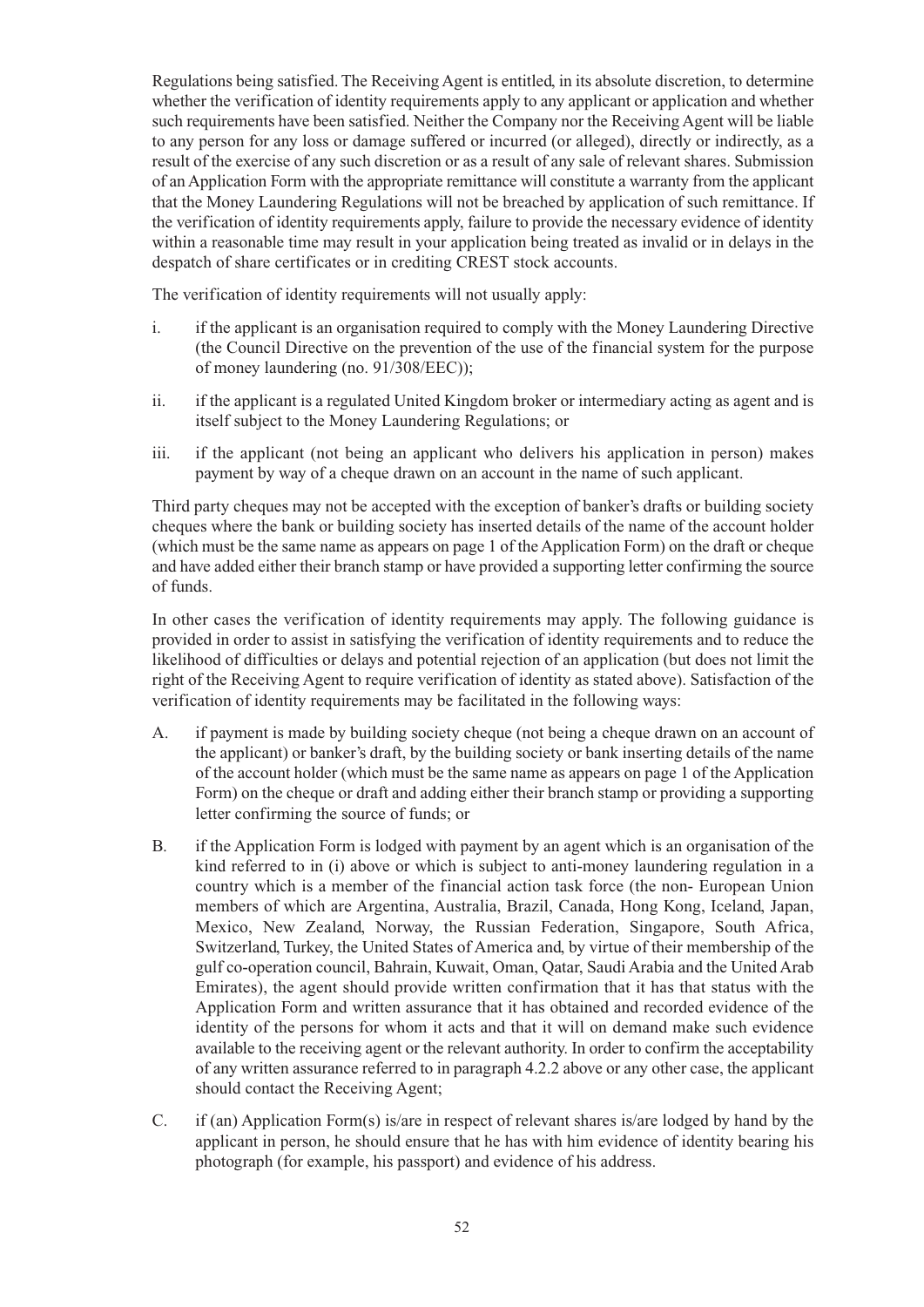#### 5.2 *Open Offer Entitlements in CREST*

Submission of a USE instruction which on its settlement constitutes a valid application as described above constitutes a warranty and undertaking by the applicant to provide promptly to the Receiving Agent such information as may be specified by the Receiving Agent as being required for the purposes of the Money Laundering Regulations. Pending the provision of evidence satisfactory to the Receiving Agent as to identity, the Receiving Agent may in its absolute discretion take, or omit to take, such action as it may determine to prevent or delay issue of the Open Offer Shares concerned. If satisfactory evidence of identity has not been provided within a reasonable time, then the application for the Open Offer Shares represented by the USE instruction will not be valid. This is without prejudice to the right of the Company to take proceedings to recover any loss suffered by it as a result of failure to provide satisfactory evidence.

#### **6. Overseas Shareholders**

#### 6.1 *General*

The making of the Open Offer to Overseas Shareholders may be affected by the laws or regulatory requirements of the relevant jurisdiction. Overseas Shareholders who are in any doubt in this respect should consult their professional advisers. No person receiving a copy of this document and/or an Application Form and/or receiving a credit of Open Offer Entitlements to a stock account in CREST in any territory other than the United Kingdom may treat the same as constituting an invitation or offer to him, nor should he in any event use such Application Form or credit of Open Offer Entitlements to a stock account in CREST, unless, in the relevant territory, such an invitation or offer could lawfully be made to him or such Application Form or credit of Open Offer Entitlements to a stock account in CREST could lawfully be used without contravention of any legislation or other local regulatory requirements. Receipt of this document and/or an Application Form or the crediting of Open Offer Entitlements to a stock account in CREST does not constitute an invitation or offer to Overseas Shareholders in the territories in which it would be unlawful to make an invitation or offer and in such circumstances this document and/or any Application Forms are sent for information only.

It is the responsibility of any person receiving a copy of this document and/or an Application Form and/or receiving a credit of Open Offer Entitlements to a stock account in CREST outside the United Kingdom and wishing to make an application for any Open Offer Shares to satisfy himself as to the full observance of the laws and regulatory requirements of the relevant territory in connection therewith, including obtaining any governmental or other consents which may be required or observing any other formalities required to be observed in such territory and paying any issue, transfer or other taxes due in such other territory. Persons (including, without limitation, nominees and trustees) receiving an Application Form and/or receiving credits of Open Offer Entitlements to a stock account in CREST should not, in connection with the Open Offer, distribute or send the Application Form or transfer the Open Offer Entitlements into any jurisdiction when to do so would or might contravene local securities laws or regulations, including the United States and the other Restricted Jurisdictions.

If an Application Form or a credit of Open Offer Entitlements to a stock account in CREST is received by any person in any such jurisdiction or by the agent or nominee of such person, he or she must not seek to take up the Open Offer Shares except pursuant to an express agreement with the Company. Any person who does forward an Application Form or transfer the Open Offer Entitlements into any such jurisdiction, whether pursuant to a contractual or legal obligation or otherwise, should draw the attention of the recipient to the contents of this paragraph 6. The Company, Cantor Fitzgerald and the Receiving Agent reserve the right to reject an Application Form or transfer of Open Offer Entitlements from or in favour of Shareholders in any such jurisdiction or persons who are acquiring Open Offer Shares for resale in any such jurisdiction.

The Company, Cantor Fitzgerald and the Receiving Agent reserve the right in their absolute discretion to treat as invalid any application for Open Offer Shares under the Open Offer if it appears to the Company, Cantor Fitzgerald and the Receiving Agent and their agents that such application or acceptance thereof may involve a breach of the laws or regulations of any jurisdiction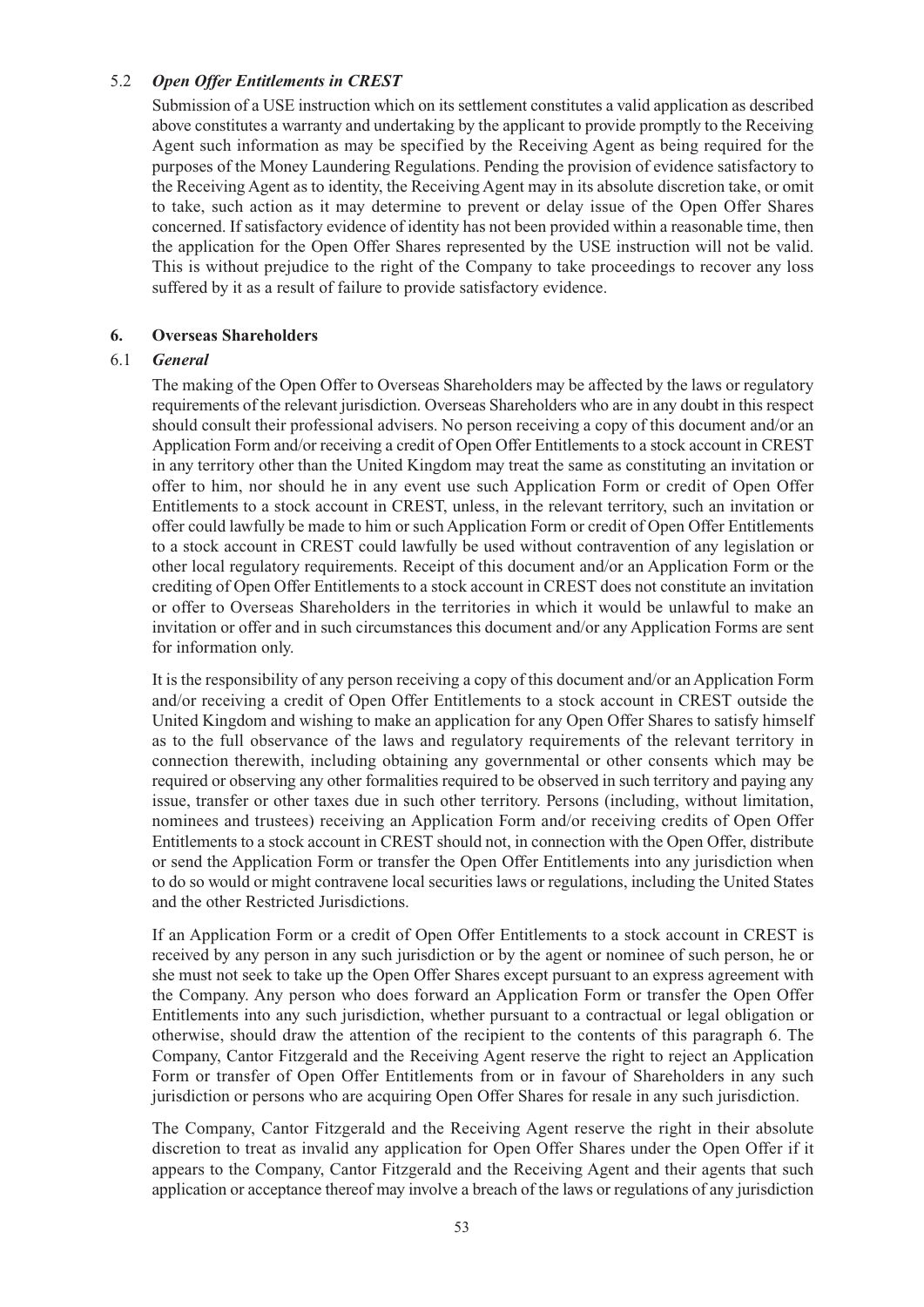or if in respect of such application the Company, Cantor Fitzgerald and the Receiving Agent have not been given the relevant warranty concerning overseas jurisdictions set out in the Application Form or in this document, as appropriate. All payments under the Open Offer must be made in pounds sterling.

#### 6.2 *United States*

The Open Offer Shares and the Open Offer Entitlements have not been and will not be registered under the Securities Act or under any relevant securities laws of any state or other jurisdiction of the United States and, accordingly, may not, be offered, sold, taken up, delivered or transferred in or into the United States. Subject to certain exceptions, Qualifying Shareholders with registered addresses in, or who are resident or located in, the United States, may not participate in the Open Offer. Neither this document nor the Application Form constitutes or will constitute or form any part of an offer or an invitation to apply for or an offer or an invitation to acquire any Open Offer Entitlements or Open Offer Shares in the United States. An Application Form will not be sent to any Shareholder located in or having a registered address in the United States. Unless otherwise agreed by the Company in its sole discretion, Application Forms sent from or post-marked in the United States will be deemed to be invalid and all persons acquiring Open Offer Shares and wishing to hold such Open Offer Shares in registered form must provide an address for registration outside the United States. No Open Offer Entitlements will be credited to a stock account in CREST of any Qualifying Shareholder with a registered address in the United States. Unless otherwise agreed by the Company at its discretion, any person completing an Application Form or applying for Open Offer Shares will be required to represent that such person (i) is not resident or located in the United States or any other Restricted Jurisdiction; (ii) is not in any jurisdiction in which it is unlawful to make or accept an offer to acquire the Open Offer Shares; (iii) is not exercising for the account of any person who is located in the United States, unless (a) the instruction to exercise was received from a person outside the United States and (b) the person giving such instruction has confirmed that  $(x)$  it has the authority to give such instruction, and  $(y)$  either  $(A)$  it has investment discretion over such account or (B) it is an investment manager or investment company that it is acquiring the Open Offer Shares in an ''off shore transaction'' within the meaning of Regulation S (as promulgated under the Securities Act); and (iv) is not acquiring the Open Offer Shares with a view to the offer, sale, resale, transfer, delivery or distribution, directly or indirectly, of any such Open Offer Shares into or within the United States or any of the other Restricted Jurisdictions.

#### 6.3 *Restricted Jurisdictions*

Due to restrictions under the securities laws of the Restricted Jurisdictions, and subject to certain exceptions, persons who have registered addresses in, or who are located, resident or ordinarily resident in, or citizens of, any Restricted Jurisdictions will not qualify to participate in the Open Offer and will not be sent an Application Form, nor will their stock accounts in CREST be credited with Open Offer Entitlements. The Open Offer Shares have not been, and will not be, registered under the relevant laws of any Restricted Jurisdictions or any state, province or territory of them and may not be offered, sold, resold, delivered or distributed, directly or indirectly, in or into any Restricted Jurisdictions or to, or for the account or benefit of, any person with a registered address in, or who is located, resident or ordinarily resident in, or a citizen of, any Restricted Jurisdictions except pursuant to an applicable exemption. Subject to certain exceptions, no offer of Open Offer Shares is being made by virtue of this document and/or the Application Form into any Restricted Jurisdictions.

## 6.4 *Jurisdictions other than the Restricted Jurisdictions*

Application Forms will be sent to Qualifying non-CREST Shareholders and Open Offer Entitlement(s) will be credited to the stock account in CREST of Qualifying CREST Shareholders. Qualifying Shareholders in jurisdictions other than the United States or any other Restricted Jurisdiction may, subject to the laws of their relevant jurisdiction, take up Open Offer Shares under the Open Offer in accordance with the instructions set out in this document and, if relevant, the Application Form.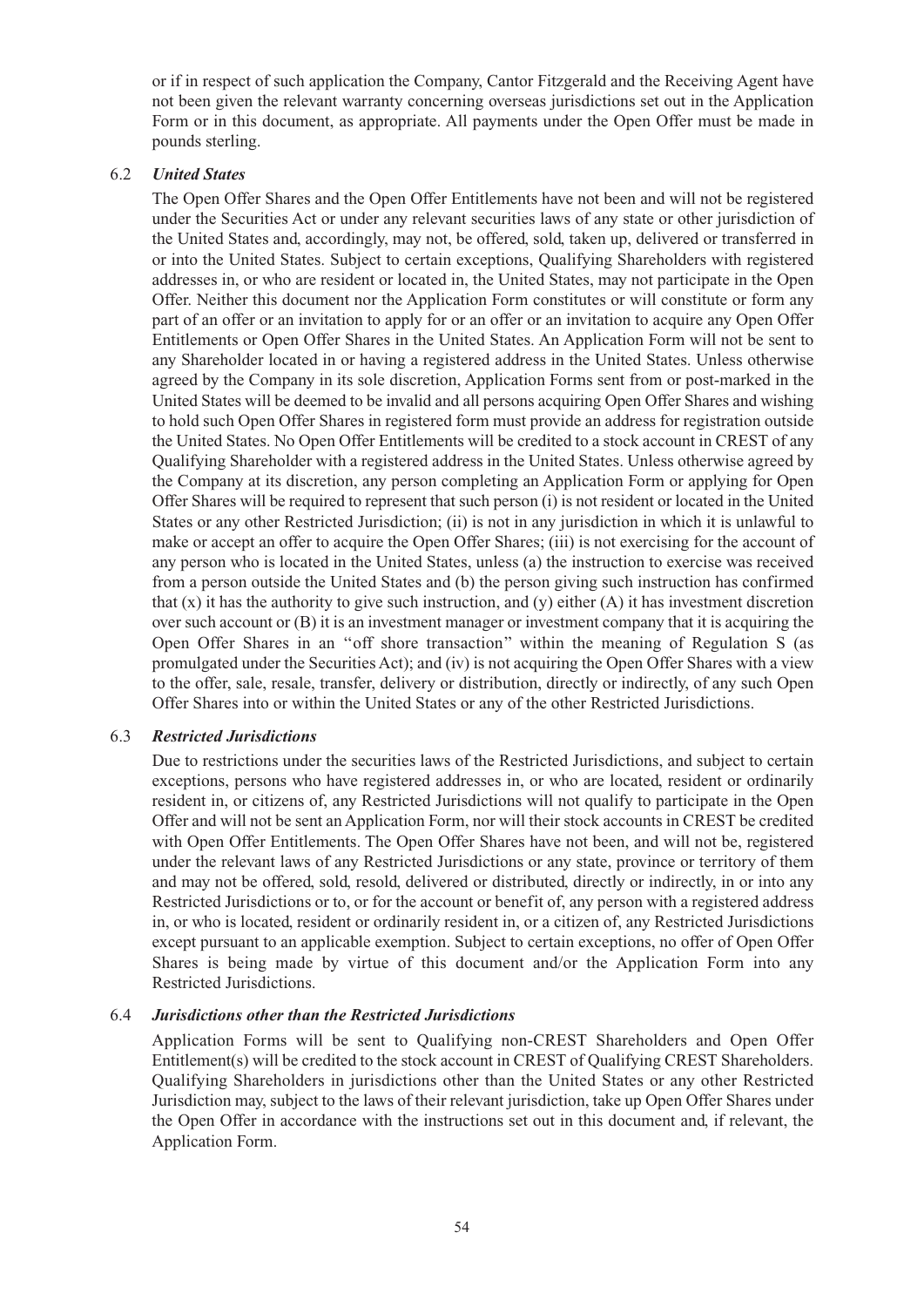Qualifying Shareholders who have registered addresses in or who are located or resident in, or who are citizens of, countries other than the United Kingdom should consult their professional advisers as to whether they require any governmental or other consents or need to observe any other formalities to enable them to apply for Open Offer Shares in respect of the Open Offer.

## **7. Taxation**

If you are in any doubt about your tax position or are subject to a tax in a jurisdiction other than the United Kingdom, you should consult your professional adviser without delay.

## **8. Admission, settlement, dealings and publication**

Application will be made to the London Stock Exchange for the Open Offer Shares to be admitted to AIM, subject to the fulfilment of the conditions of the Open Offer. It is expected that admission of the Open Offer Shares to trading on AIM will become effective and that dealings therein for normal settlement will commence at 8.00 a.m. on 1 March 2017. In the case of Qualifying Shareholders wishing to hold Open Offer Shares in certificated form, definitive certificates in respect of the Open Offer Shares will be issued free of stamp duty and are expected to be despatched by post by 15 March 2017. No temporary documents of title will be issued and, pending such despatch, transfers will be certified against the share register. Open Offer Entitlements held in CREST are expected to be disabled in all respects after close of business on 27 February 2017 (the latest time and date for applications under the Open Offer). If the conditions to the Open Offer described in this document are satisfied, Open Offer Shares will be issued in uncertificated form to those persons who submitted a valid application for Open Offer Shares by utilising the CREST application procedures and whose applications have been accepted by the Company on the day on which such conditions are satisfied. On this day, the Receiving Agent will credit the appropriate stock accounts of such persons with such persons' entitlement to Open Offer Shares with effect from Second Admission (expected to be 1 March 2017). The stock accounts to be credited will be accounts under the same participant IDs and member account IDs in respect of which the USE instruction was given. Notwithstanding any other provision of this document, the Company (with the consent of Cantor Fitzgerald) reserves the right to send you an Application Form instead of crediting the relevant stock account with Open Offer Entitlements, and to allot and/or issue any Open Offer Shares in certificated form. In normal circumstances, this right is only likely to be exercised in the event of any interruption, failure or breakdown of CREST (or of any part of CREST) or on the part of the facilities and/or systems operated by the Receiving Agent in connection with CREST.

All documents or remittances sent by or to applicants, or as they may direct, will be sent through the post at their own risk. For more information as to the procedure for application, Qualifying non-CREST Shareholders are referred to the Application Form. The completion and results of the Open Offer will be announced and made public through an announcement on a Regulatory Information Service as soon as possible after the results are known, expected to be on or about 27 February 2017.

## **9. Governing law**

The terms and conditions of the Open Offer as set out in this Part IV and each Application Form shall be governed by, and construed in accordance with, English law. The courts of England and Wales are to have exclusive jurisdiction to settle any dispute which may arise out of or in connection with the Open Offer, this document and an Application Form. By taking up their entitlements under the Open Offer in accordance with the instructions set out in this document and (where applicable) an Application Form, Qualifying Shareholders irrevocably submit to the jurisdiction of the courts of England and Wales and waive any objection to proceedings in any such court on the ground of venue or on the ground that proceedings have been brought in an inconvenient forum.

## **10. Other information**

Your attention is drawn to the letter from your Chairman which is set out in Part I of this document which contains, *inter alia*, information on the reasons for the Placing, the Subscription and the Open Offer, to the Risk Factors in Part II and to the further information set out in Part V of this document.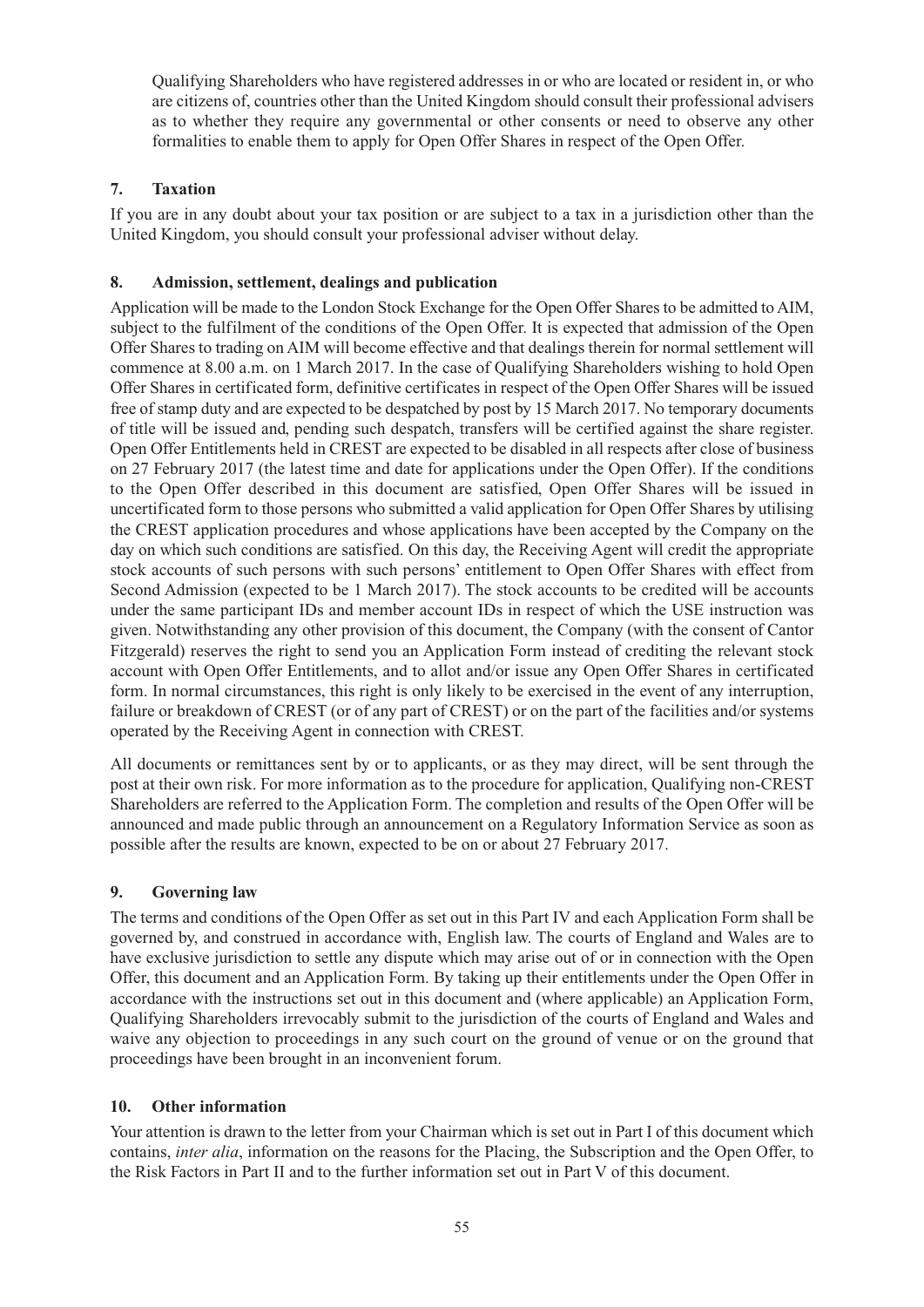## **11. Dilution**

The share capital of the Company in issue at the date of this document will be increased by approximately 41.7 per cent. as a result of the Transaction. Qualifying Shareholders who do not take up any of their Basic Entitlement will suffer a reduction of approximately 5.9 per cent. in their proportionate ownership and voting interest in the ordinary share capital of the Company as represented by their holding of Ordinary Shares immediately following Second Admission. Qualifying Shareholders who take up all or part of their Open Offer Entitlement will still suffer dilution upon Second Admission due to completion of the Placing and Subscription.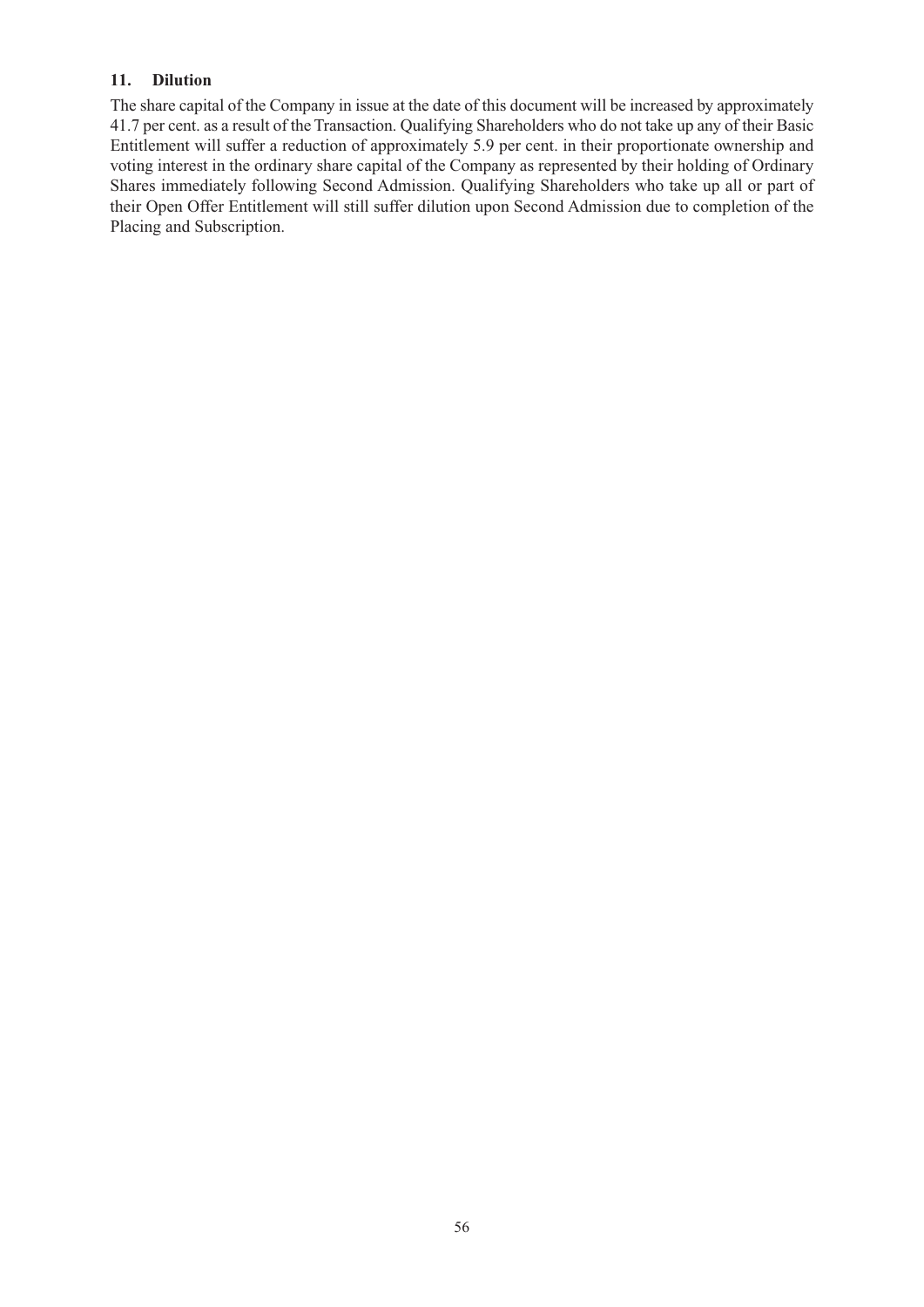## **PART V**

#### **ADDITIONAL INFORMATION**

#### **1. Directors' and others' interests**

#### 1.1 *Interests in Ordinary Shares*

As at 9 February 2017 (being the latest practicable date prior to the publication of this document) and, subject to and immediately following Second Admission, the interests of the Directors, their immediate families and persons connected with the Directors (within the meaning of section 252-255 of the Act) (all of which are beneficial unless otherwise stated) in the issued share capital of the Company are as follows:

|                        | At the date of<br>this Circular                    |                                                        | On Second Admission                    |                                        |
|------------------------|----------------------------------------------------|--------------------------------------------------------|----------------------------------------|----------------------------------------|
| Name                   | Number of<br>Existing<br>Ordinary<br><b>Shares</b> | Percentage<br>of Existing<br>Ordinary<br><b>Shares</b> | Number of<br>Ordinary<br><b>Shares</b> | Percentage<br>of Ordinary<br>$Shares*$ |
| Dr Frank Armstrong     | 46,586                                             | 0.05                                                   | 46,586                                 | 0.03                                   |
| Dr Neil Murray         | 1,230,205                                          | 1.31                                                   | 1,230,205                              | 0.93                                   |
| Dr Peter Jackson       | 2,889,554                                          | 3.08                                                   | 2,889,554                              | 2.18                                   |
| Norman Molyneux        | 236,850                                            | 0.25                                                   | 236,850                                | 0.18                                   |
| Dr Bernhard Kirschbaum |                                                    |                                                        |                                        |                                        |
| Peter McPartland       | 80,782                                             | 0.09                                                   | 80,782                                 | 0.06                                   |
| David Lawrence         |                                                    |                                                        |                                        |                                        |

assuming full take up under the Open Offer and no further exercise of options under the Redx share option schemes

Save as disclosed in this paragraph 1, none of the Directors (or persons connected with the Directors within the meaning of sections 252-255 of the Act) has any beneficial or non-beneficial interest in any securities of the Company or its subsidiaries.

#### **2. Placing Agreement**

On 8 February 2017 the Company entered into a placing agreement with Cantor Fitzgerald and WG Partners, under which Cantor Fitzgerald and WG Partners agreed to use its reasonable endeavours, as agents for the Company, to procure Placees for the Placing Shares at the Issue Price on the terms of the Placing Agreement. The Placing Agreement contains warranties from the Company in favour of Cantor Fitzgerald and WG Partners in relation to, *inter alia*, the accuracy of the information in this and other documents and other matters relating to the Company and its business. In addition, the Company has agreed to indemnify Cantor Fitzgerald and WG Partners in relation to certain liabilities it may incur in respect of the Placing. Cantor Fitzgerald and WG Partners have the right to terminate the Placing Agreement in certain circumstances, in particular in the event of a breach of the warranties. The Placing Agreement is conditional, *inter alia*, upon (a) as to the placing of the Firm Placing Shares it not being terminated prior to First Admission and being otherwise unconditional in all respects and First Admission having taken place; and (b) as to the Placing of the Conditional Placing Shares, the passing of Resolutions 1 and 3 at the General Meeting and it not being terminated prior to Second Admission and being otherwise unconditional in all respects and Second Admission taking place no later than 8.00 a.m. on 1 March 2017 (or such later time and/or date as Cantor Fitzgerald, the Company and WG Partners may agree, not being later than 8.00 a.m. on 14 March 2017).

#### **3. Subscription Agreement**

Pursuant to the conditional Subscription Agreement between the Company and Lanstead, 11,500,000 Subscription Shares will be issued to Lanstead at a price of 37.5 pence per Subscription Share for an aggregate subscription price of £4,312,500 before expenses. The Subscription is conditional, amongst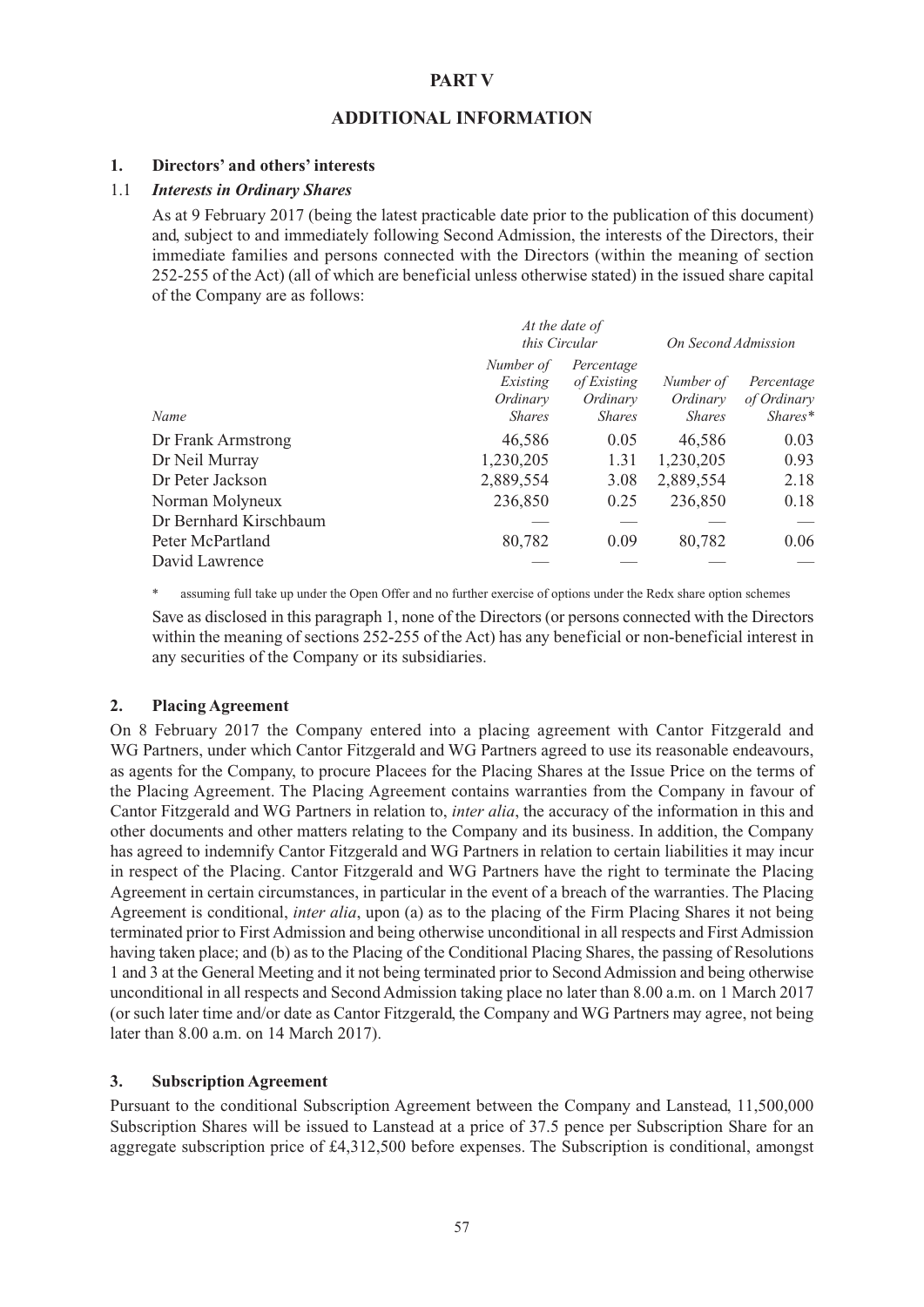other things, on the passing by Shareholders of Resolutions 1 and 3 at the General Meeting. Further details of the General Meeting are set out in the paragraph entitled "General Meeting" in Part 1 of this document.

Conditional upon the passing of Resolutions 1 and 3 at the General Meeting, £646,875 of the Subscription proceeds (being 15 per cent. of the gross proceeds of the Subscription) will be retained by the Company and £3,665,625 (being 85 per cent. of the gross proceeds of the Subscription) will be pledged to Lanstead under the Sharing Agreement pursuant to which Lanstead will make, subject to the terms and conditions of that Sharing Agreement, monthly settlements (subject to adjustment upwards or downwards) to the Company over 18 months, as detailed in paragraph 4 below. As a result of entering into the Sharing Agreement the aggregate amount received by the Company under the Subscription and the related Sharing Agreement may be more or less than £4,312,500, as further explained in paragraph 4 below.

The Subscription is conditional upon there being: (i) no breach of certain customary warranties given by the Company to Lanstead at any time prior to Second Admission; and (ii) no force majeure event occurring prior to Second Admission.

## **4. The Sharing Agreement**

As part of the Subscription, the Company will enter into the Sharing Agreement with Lanstead, pursuant to which the Company will return an amount equal to 85 per cent. of the gross proceeds of the Subscription to Lanstead. The Sharing Agreement will enable the Company to share in any share price appreciation over the Benchmark Price. However, if the Company's share price remains less than the Benchmark Price then the amount received by the Company under the Sharing Agreement will be less than the 85 per cent. of the gross proceeds of the Subscription which were pledged by the Company to Lanstead at the outset.

The Sharing Agreement provides that the Company will receive 18 equal monthly settlement amounts as measured against a Benchmark Price of 50 pence per Ordinary Share. The monthly settlement amounts for the Sharing Agreement are structured to commence two months following Second Admission.

If the Measured Price, calculated as the average volume weighted share price of the Company's Ordinary Shares over an agreed period prior to the monthly settlement date, exceeds the Benchmark Price, the Company will receive more than 100 per cent. of that monthly settlement due, on a *pro rata* basis according to the excess of the Measured Price over the Benchmark Price. There is no upper limit placed on the additional proceeds receivable by the Company as part of the monthly settlements and the amount available in subsequent months is not affected. Should the Measured Price be below the Benchmark Price, the Company will receive less than 100 per cent. of the monthly settlement calculated on a *pro rata* basis and the Company will not be entitled to receive the shortfall at any later date.

For example, if on a monthly settlement date the calculated Measured Price exceeds the Benchmark Price by 10 per cent., the settlement on that monthly settlement date will be approximately 110 per cent. of the amount due from Lanstead on that date. If on the monthly settlement date the calculated Measured Price is below the Benchmark Price by 10 per cent., the settlement on the monthly settlement date will be approximately 90 per cent. of the amount due on that date. Each settlement as so calculated will be in final settlement of Lanstead's obligation on that settlement date.

It should be noted that if in any given month a fall in the Measured Price results in a negative amount being owed to the Company by Lanstead, the Company will not receive any payment in respect of that month, and the negative amount will be rolled forward and deducted from the following monthly settlement. In the limited circumstances where the Company has executed or completed a reverse takeover by way of offer or scheme of arrangement or is subject to a bankruptcy event, the Company will become liable to make a cash payment to Lanstead in respect of any such negative amount following the final monthly settlement.

Assuming the Measured Price equals the Benchmark Price on the date of each and every monthly settlement, the Company would receive aggregate proceeds of £4,312,500 (before expenses) from the Subscription Agreement and Sharing Agreement, made up of the £646,875 of the Subscription initially retained by the Company and 18 monthly settlements of approximately £203,646.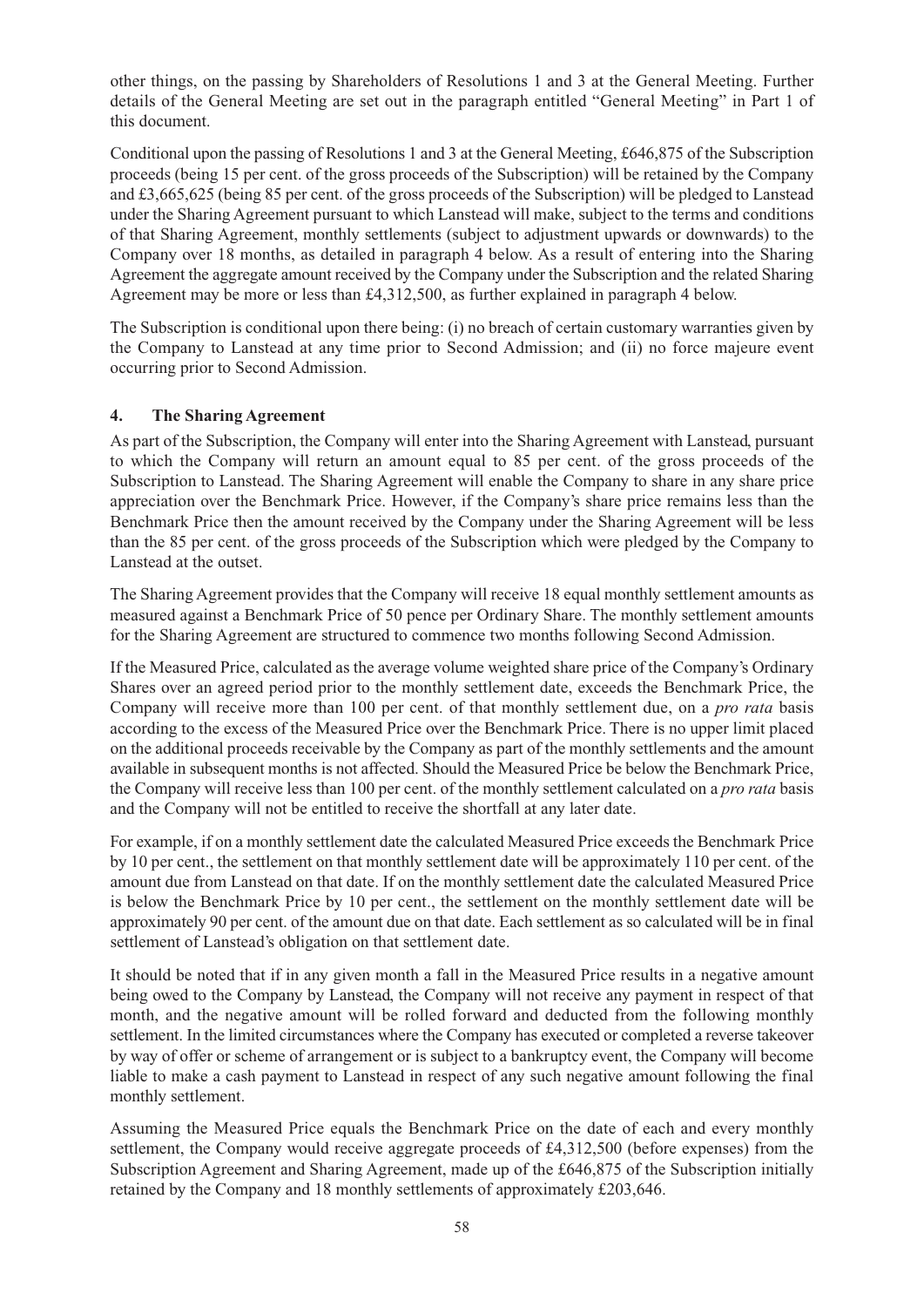The Company will pay Lanstead's legal costs incurred in the Subscription and in entering into the Sharing Agreement and, in addition, has agreed to issue to Lanstead 575,000 Value Payment Shares at Second Admission. The issue of the 575,000 Value Payment Shares is, like the Subscription Shares, conditional upon the passing of Resolutions 1 and 3 at the General Meeting.

In no event will fluctuations in the Company's share price result in any increase in the number of Subscription Shares issued by the Company or received by Lanstead and Lanstead have confirmed that any decline in the Company's share price would not result in any financial advantage accruing to Lanstead. The Sharing Agreement allows both Lanstead and the Company to benefit from future share price appreciation.

## **5. Litigation**

There are no governmental, legal or arbitration proceedings (including any such proceedings which are pending or threatened of which the Company is aware) which, during the 12 month period prior to the publication of this document, may have, or have had in the recent past, significant effects on the Company or the Group's financial position or profitability.

## **6. Taxation**

Shareholders who are in any doubt as to their tax position or who may be subject to tax in any other jurisdiction are strongly recommended to consult their own professional advisers.

No UK stamp duty will be payable on the issue by the Company of New Shares.

Stamp duty and stamp duty reserve tax ("SDRT") is not chargeable on transfers of securities admitted to trading on certain recognised growth markets, which currently includes AIM, provided they are not listed on a recognised stock exchange. Accordingly, transfers of New Shares after issue should be exempt from stamp duty and SDRT.

## **7. Availability of this document**

Copies of this document will be available free of charge at the registered office of the Company and on the Company's website at www.redxpharma.com during normal business hours on any day (Saturdays, Sundays and public holidays excepted) from the date of this document until the date of Second Admission.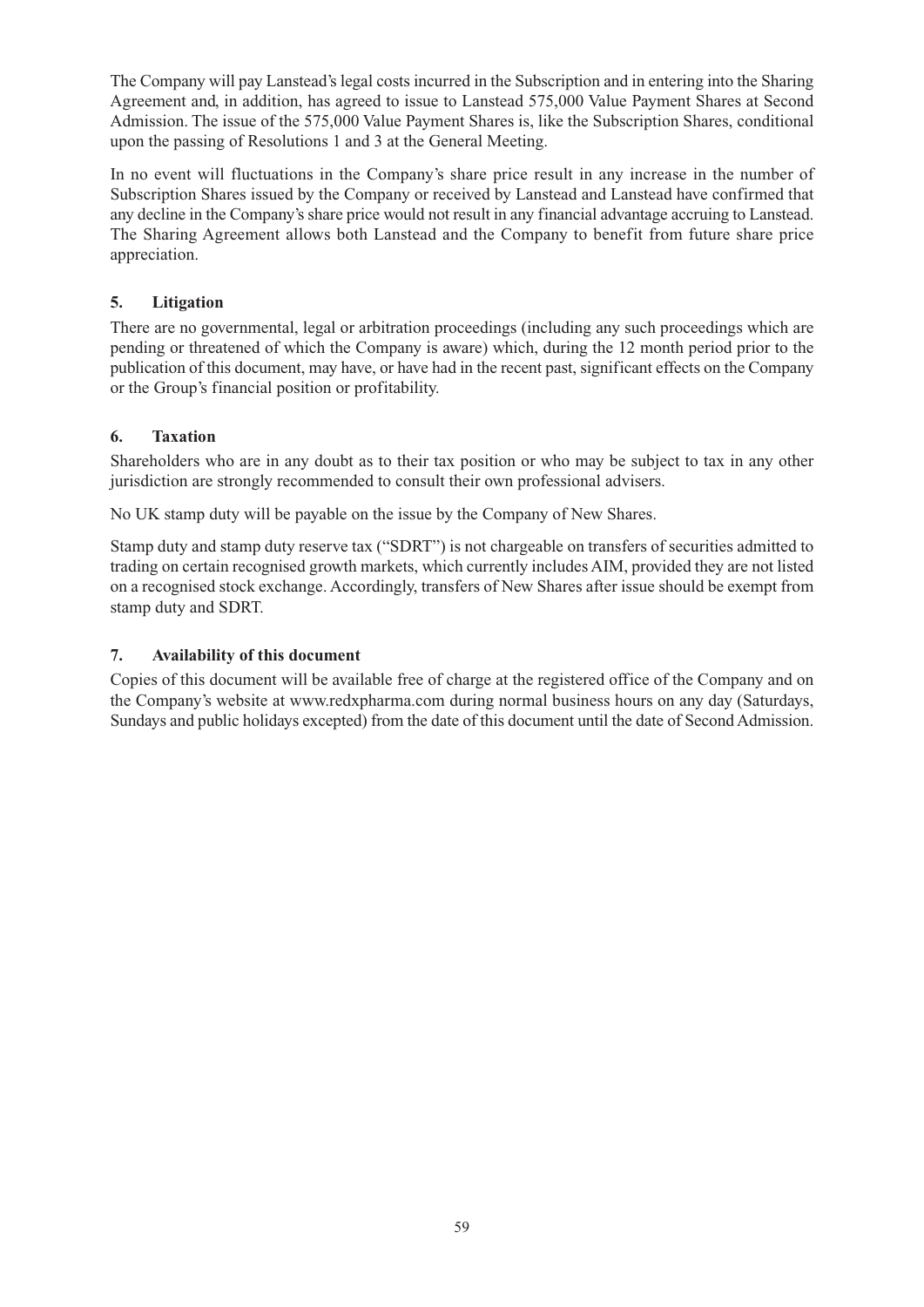# **Redx Pharma plc**

*(Incorporated and registered in England and Wales under number 7368089)*

#### **(the "Company")**

## **NOTICE OF GENERAL MEETING**

Notice is hereby given that a general meeting of the Company will be held at Covington & Burling LLP, 265 Strand, London WC2R 1BH on 28 February 2017 at 10.00 a.m. where you will be asked to consider and, if thought fit, pass the resolutions below.

## **RESOLUTIONS**

#### **Ordinary Resolutions**

- 1. THAT the Directors be generally and unconditionally authorised pursuant to section 551 of the Companies Act 2006 (the "Act") to allot shares in the Company up to a maximum nominal amount of £330,498.31, in connection with the Transaction described in the circular to shareholders dated 10 February 2017 (the "Circular"). The power shall expire (unless previously renewed, varied or revoked by the Company in general meeting) on the conclusion of the next annual general meeting of the Company or the date 3 months from the date of passing of this resolution, whichever is the earlier.
- 2. THAT the Directors be generally and unconditionally authorised pursuant to section 551 of the Act and in place of the authorities given by Resolution 2 at the general meeting of the Company on 13 April 2016 (to the extent that the power has not already been exercised):
	- (a) in addition to the authority granted pursuant Resolution 1 above, to allot shares in the Company and to grant rights to subscribe for or to convert any security into shares in the Company up to a maximum nominal amount of £442,492.62 for a period expiring (unless previously renewed, varied or revoked by the Company in general meeting) on the conclusion of the next annual general meeting of the Company or the date 3 months from the date of passing of this resolution, whichever is the earlier, save that the Company may before expiry of this authority make an offer or agreement which would or might require shares to be allotted, or rights to subscribe for or to convert any security into shares to be granted, after expiry of this authority and the Directors may allot shares, or grant rights to subscribe for or convert any security into shares, in pursuance of that offer or agreement as if this authority had not expired; and
	- (b) in addition to the authority granted by Resolution 1 and sub-paragraph (a) of Resolution 2 above, to allot equity securities (within the meaning of section 560 of the Act) in connection with a rights issue in favour of (i) holders of ordinary shares in proportion (as nearly as may be) to their respective holdings of ordinary shares; and (ii) to holders of other equity securities as required by the rights attached to those securities or as the Directors otherwise consider necessary (but subject to such exclusions or other arrangements as the directors consider necessary or expedient in connection with treasury shares, fractional entitlements or any legal or practical problems arising under the laws or regulations of, or the requirements of any regulatory body or stock exchange in, any territory) up to a maximum nominal amount of £442,492.62 for a period expiring (unless previously renewed, varied or revoked by the Company in general meeting) on the conclusion of the next annual general meeting of the Company or the date 3 months from the date of passing of this resolution, whichever is the earlier save that the Company may before expiry of this authority make an offer or agreement which would or might require equity securities to be allotted after expiry of this authority and the Directors may allot equity securities in pursuance of that offer or agreement as if this authority had not expired.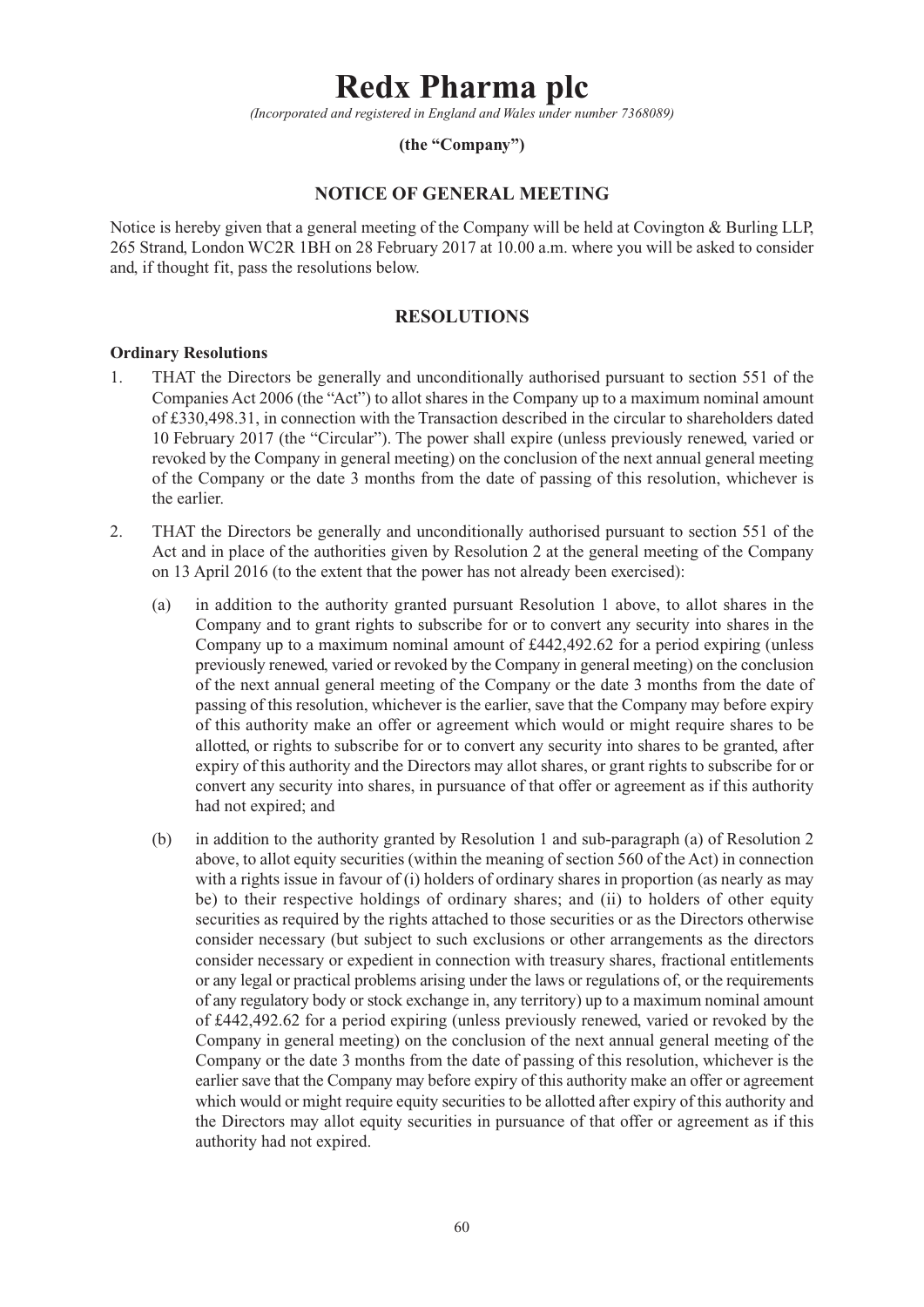#### **Special Resolutions**

- 3. THAT subject to the passing of Resolution 1 above the Directors be empowered pursuant to sections 570 and 573 of the Act to allot equity securities (within the meaning of section 560 of the Act) for cash pursuant to the authority granted by Resolution 1 above as if section 561 of the Act did not apply to any such allotment. This power shall be limited to the allotment of shares in the Company up to a maximum nominal amount of £330,498.31 in connection with the Transaction described in the Circular. This power shall expire (unless previously renewed, varied or revoked by the Company in general meeting) on the conclusion of the next annual general meeting of the Company or the date 3 months from the date of passing of this resolution, whichever is the earlier.
- 4 THAT subject to the passing of Resolution 2 above and in place of the authorities given by Resolution 4 at the general meeting of the Company on 13 April 2016 (to the extent that the power has not already been exercised), the Directors be empowered pursuant to sections 570 and 573 of the Act to allot equity securities (within the meaning of section 560 of the Act) for cash pursuant to the authority granted by Resolution 2 above as if section 561 of the Act did not apply to any such allotment. This power shall be limited:
	- (a) to the allotment of equity securities in connection with an offer of such securities or an invitation to apply to subscribe for such securities (whether by way of rights issue, open offer or otherwise) in favour of (i) holders of ordinary shares in proportion (as nearly as may be) to their respective holdings of ordinary shares and (ii) to holders of other equity securities as required by the rights attached to those securities or as the Directors otherwise consider necessary but subject to such exclusions or other arrangements as the directors consider necessary or expedient in connection with treasury shares, fractional entitlements or any legal or practical problems arising under the laws or regulations of, or the requirements of any regulatory body or stock exchange in, any territory; and
	- (b) to the allotment (otherwise than pursuant to sub-paragraph (a) above) of equity securities up to an aggregate nominal amount of £265,495.57.

This power shall expire unless previously renewed, varied or revoked by the Company in general meeting) on the conclusion of the next annual general meeting of the Company or the date 3 months from the date of passing of this resolution, whichever is the earlier, save that the Company may before the expiry of this power make an offer or agreement which would or might require equity securities to be allotted after expiry of this power and the directors may allot equity securities in pursuance of that offer or agreement as if this power had not expired.

10 February 2017

By order of the Board

#### **Simon Thorn**

*Company Secretary* Floor 9, Lowry House 17 Marble Street Manchester Greater Manchester M2 3AW

Registered in England and Wales No. 7368089

**Notes**

<sup>1</sup> A member entitled to attend and vote at this meeting is entitled to appoint another person as his or her proxy to exercise all or any of his or her rights to attend, to speak and, both on a show of hands and on a poll, to vote in his or her stead at the meeting. A proxy need not be a member of the Company. The appointment of a proxy does not preclude a member from attending and voting in person at the meeting should he or she subsequently decide to do so. A Form of Proxy which may be used to make such appointment and give proxy instructions is enclosed. If you wish your proxy to speak at the meeting, you should appoint a proxy other than the chairman of the meeting and give your instructions to that proxy.